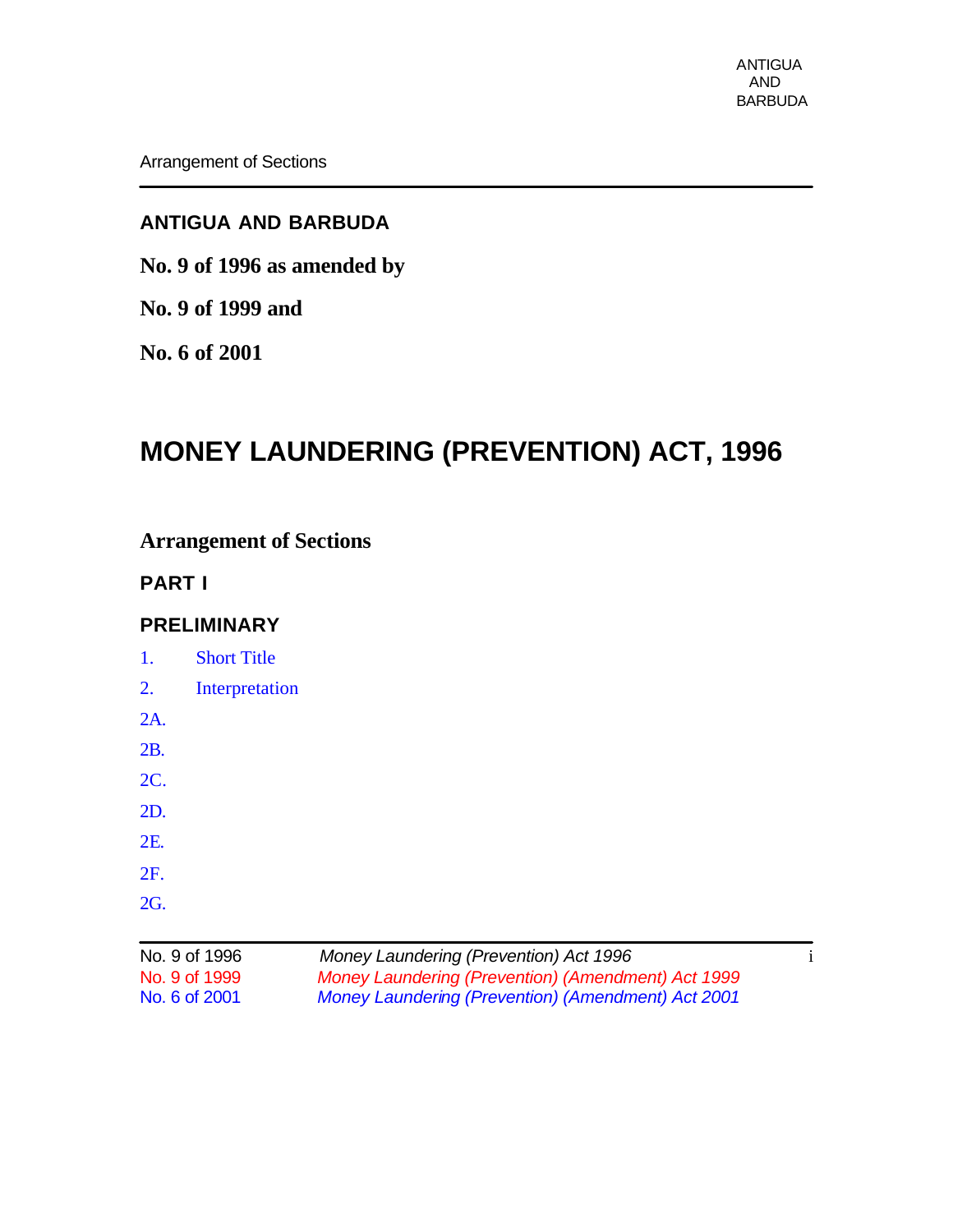## **PART II**

### **MONEY LAUNDERING PROHIBITED**

- 3. Offence of money laundering
- 4. Offence committed by a body of persons
- 5. Attempts, aiding and abetting, conspiracy
- 6. Penalty for money laundering
- 7. Tipping-off
- 8. Falsification, concealment etc., of documents
- 9. Jurisdiction

### **PART III**

### **ANTI-MONEY LAUNDERING SUPERVISION**

- 10. Appointment of Supervisory Authority
- 11. Powers of Supervisory Authority
- 12. Obligations of financial institutions
- 13. Reporting of suspicious business transactions by financial institutions
- 14. Supervisory Authority's powers to obtain search warrant
- 15. Property tracking and monitoring orders
- 16. Mandatory injunction to enforce compliance
- 17. Other measures to avoid money laundering
- 18. Currency reporting when leaving Antigua and Barbuda
- 18A. Seizure and detention of suspected currency
- 18B. Application to Magistrate to forfeit seized currency

| No. 9 of 1996 | Money Laundering (Prevention) Act 1996                    | $\cdot \cdot$<br>11 |
|---------------|-----------------------------------------------------------|---------------------|
| No. 9 of 1999 | Money Laundering (Prevention) (Amendment) Act 1999        |                     |
| No. 6 of 2001 | <b>Money Laundering (Prevention) (Amendment) Act 2001</b> |                     |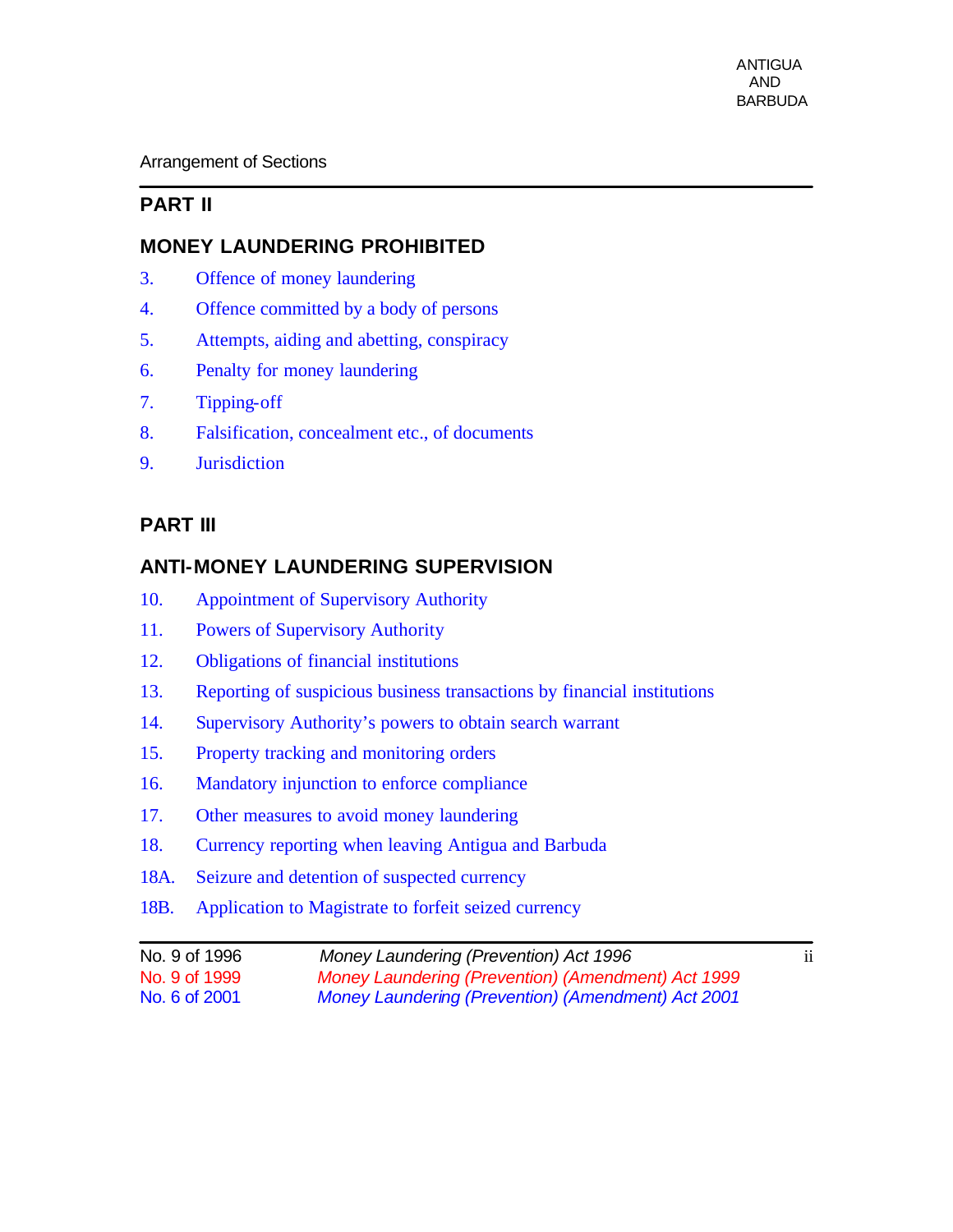18C. Reportable details and currency

### **PART IV**

### **FREEZING AND FORFEITURE OF ASSETS IN RELATION TO MONEY LAUNDERING**

- 19. Freezing of Property
- 19A. Conditions for making freezing order
- 19B. High Court to make ancillary orders
- 20. Forfeiture of property, proceeds or instrumentalities
- 20A. Forfeiture Fund
- 21. Rights of bona-fide third parties
- 22. Limitations on freezing and forfeiture of property

## **PART V**

### **INTERNATIONAL COOPERATION**

23. Assistance to foreign countries

### **PART VI**

#### **MISCELLANEOUS**

- 24. Money laundering an offence for extradition purposes
- 25. Secrecy obligations overridden
- 26. Disclosure protected
- 27. Prosecution of offences
- 28. Limitation of proceedings
- 28A. Determination of questions of fact

| No. 9 of 1996 | Money Laundering (Prevention) Act 1996             | $\cdots$<br>111 |
|---------------|----------------------------------------------------|-----------------|
| No. 9 of 1999 | Money Laundering (Prevention) (Amendment) Act 1999 |                 |
| No. 6 of 2001 | Money Laundering (Prevention) (Amendment) Act 2001 |                 |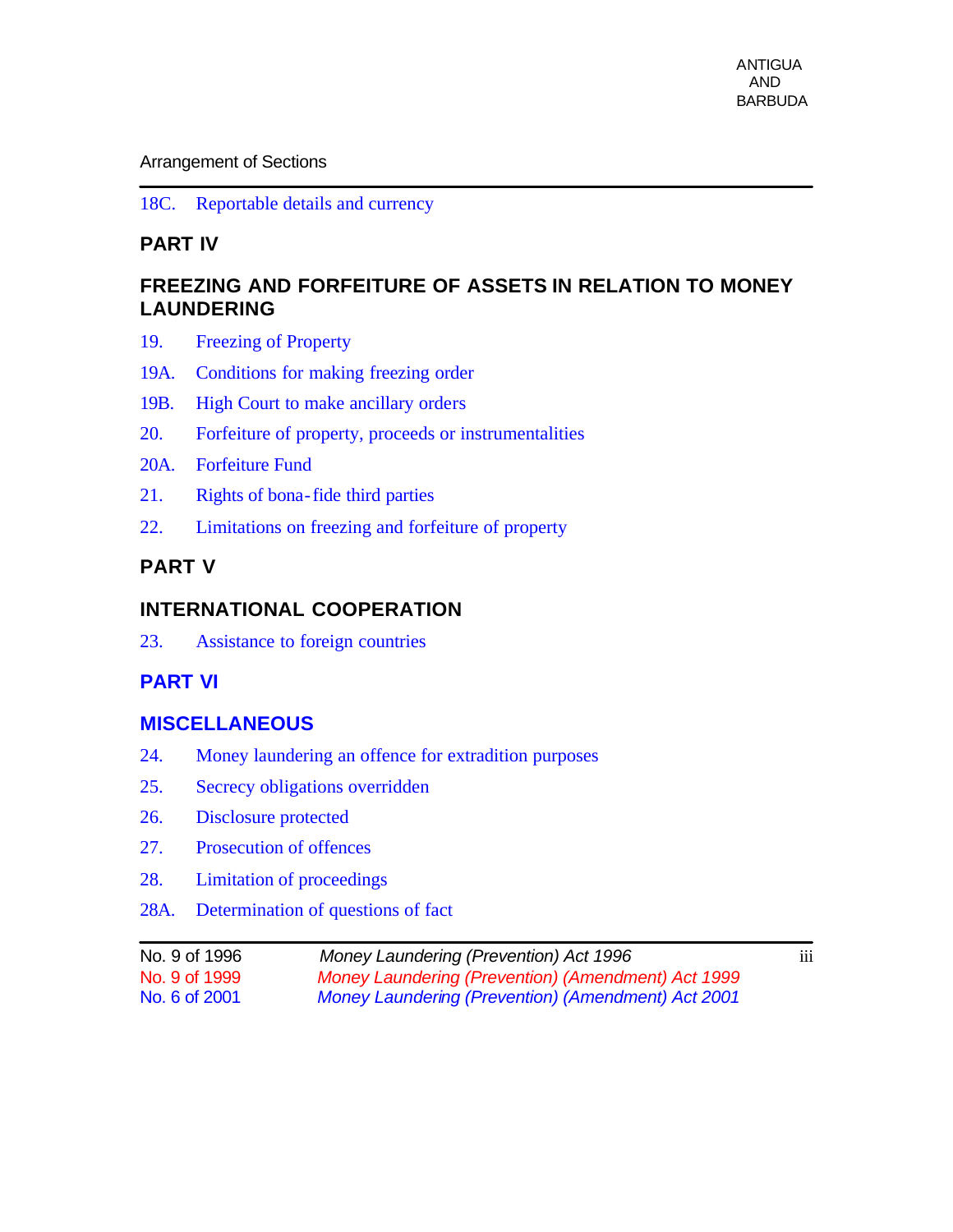- 28B. Proceeding on application to be treated as civil
- 28C. Award of costs
- 29. Regulations
- 30. Commencement

## **FIRST SCHEDULE**

| No. 9 of 1996 | Money Laundering (Prevention) Act 1996             | 1V |
|---------------|----------------------------------------------------|----|
| No. 9 of 1999 | Money Laundering (Prevention) (Amendment) Act 1999 |    |
| No. 6 of 2001 | Money Laundering (Prevention) (Amendment) Act 2001 |    |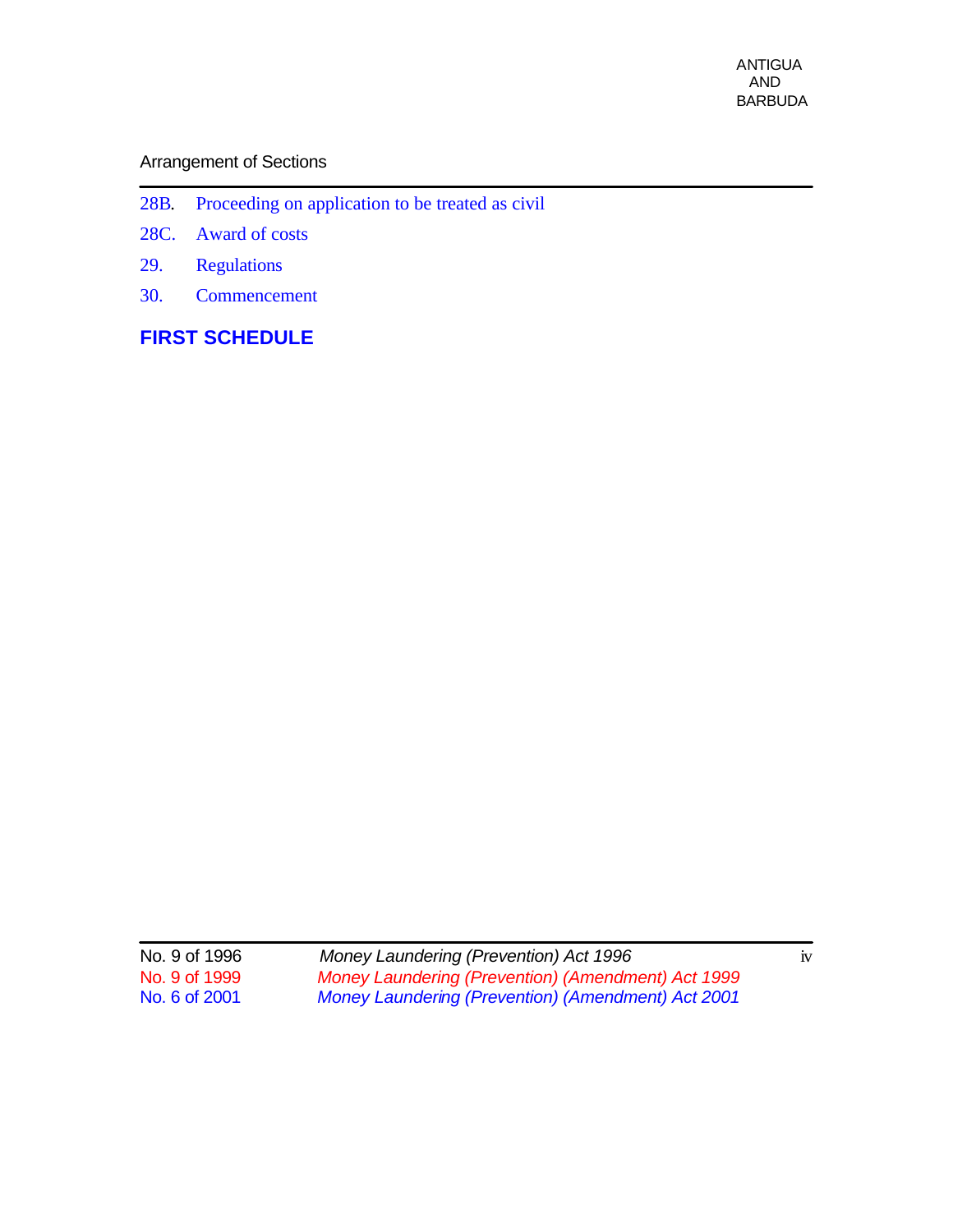

[L.S.]

I Assent

**James B. Carlisle** *Governor-General*

**20th February, 1997**

**3rd September, 1999**

**27th April, 2001**

# **ANTIGUA AND BARBUDA**

*No. 9 of 1996*

*No. 9 of 1999*

## **No. 6 of 2001**

AN ACT to make provisions for the prevention of money laundering and to provide for matters connected therewith or incidental thereto.

[ *6th March, 1997* ]

| No. 9 of 1996 | Money Laundering (Prevention) Act 1996                    |  |
|---------------|-----------------------------------------------------------|--|
| No. 9 of 1999 | Money Laundering (Prevention) (Amendment) Act 1999        |  |
| No. 6 of 2001 | <b>Money Laundering (Prevention) (Amendment) Act 2001</b> |  |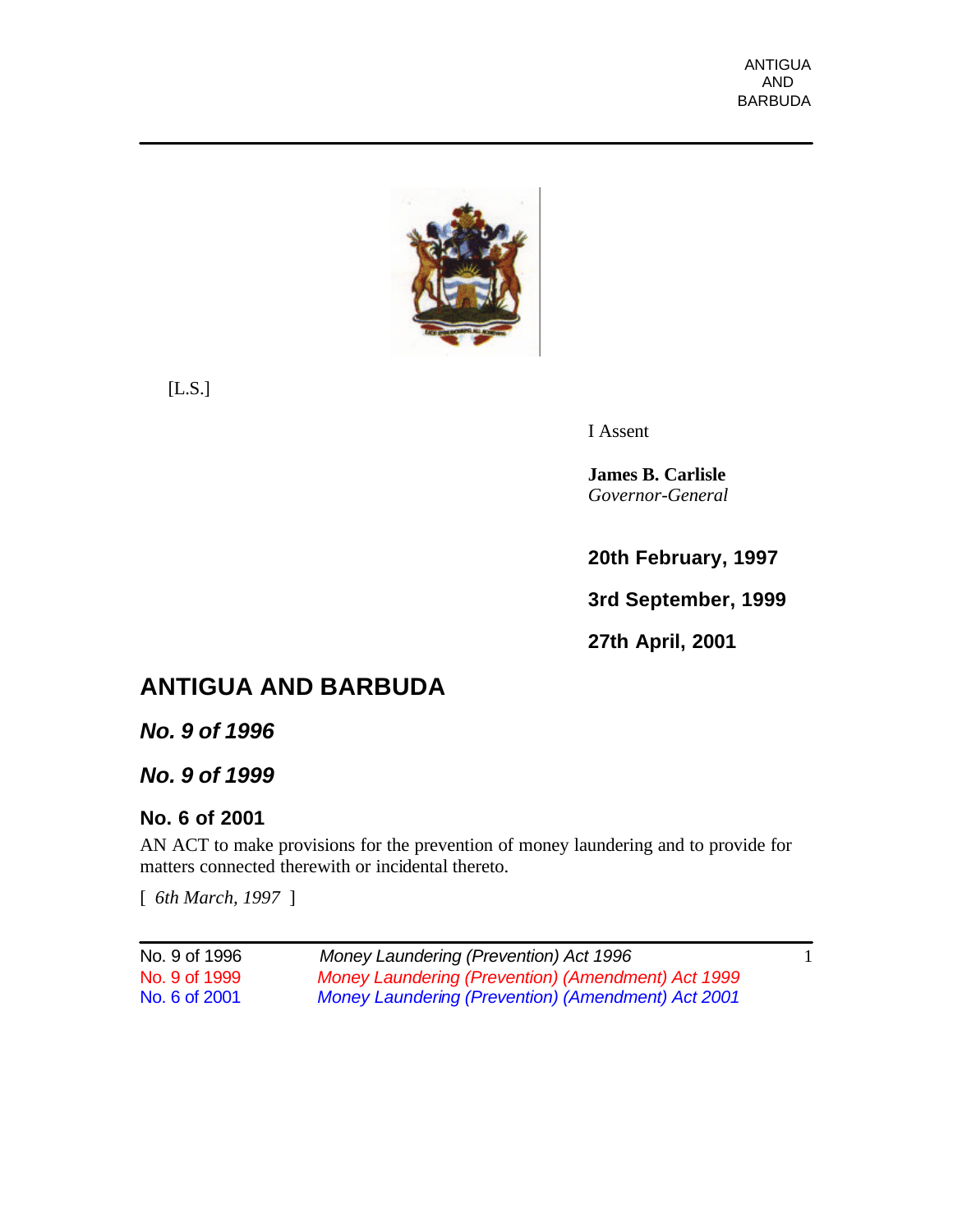Section 1

[ *9th September, 1999* ]

[ 27th April, 2001 ]

ENACTED, by the Parliament of Antigua and Barbuda as follows:—

## **PART I**

## **PRELIMINARY**

Short title

**1.** This Act may be cited as the Money Laundering (Prevention) Act, 1996.

**2.** (1) In this Act— Interpretation

> "authorised officer" means a person authorised by the Supervisory Authority to perform certain acts or functions under this Act.

"business transaction" includes any arrangement, opening an account, between two or more persons where the purpose of the arrangement is to facilitate a transaction between the persons concerned and any related transaction between any of the persons concerned and another person.

"business transaction record" includes where relevant to a business transaction—

- *(a)* the identification of all the persons party to that transaction;
- *(b)* a description of that transaction sufficient to identify its purpose and method of execution;
- *(c)* the details of any account used for that transaction including bank, branch and sort code; and
- *(d)* the total value of that transaction;

| No. 9 of 1996 | Money Laundering (Prevention) Act 1996             |  |
|---------------|----------------------------------------------------|--|
| No. 9 of 1999 | Money Laundering (Prevention) (Amendment) Act 1999 |  |
| No. 6 of 2001 | Money Laundering (Prevention) (Amendment) Act 2001 |  |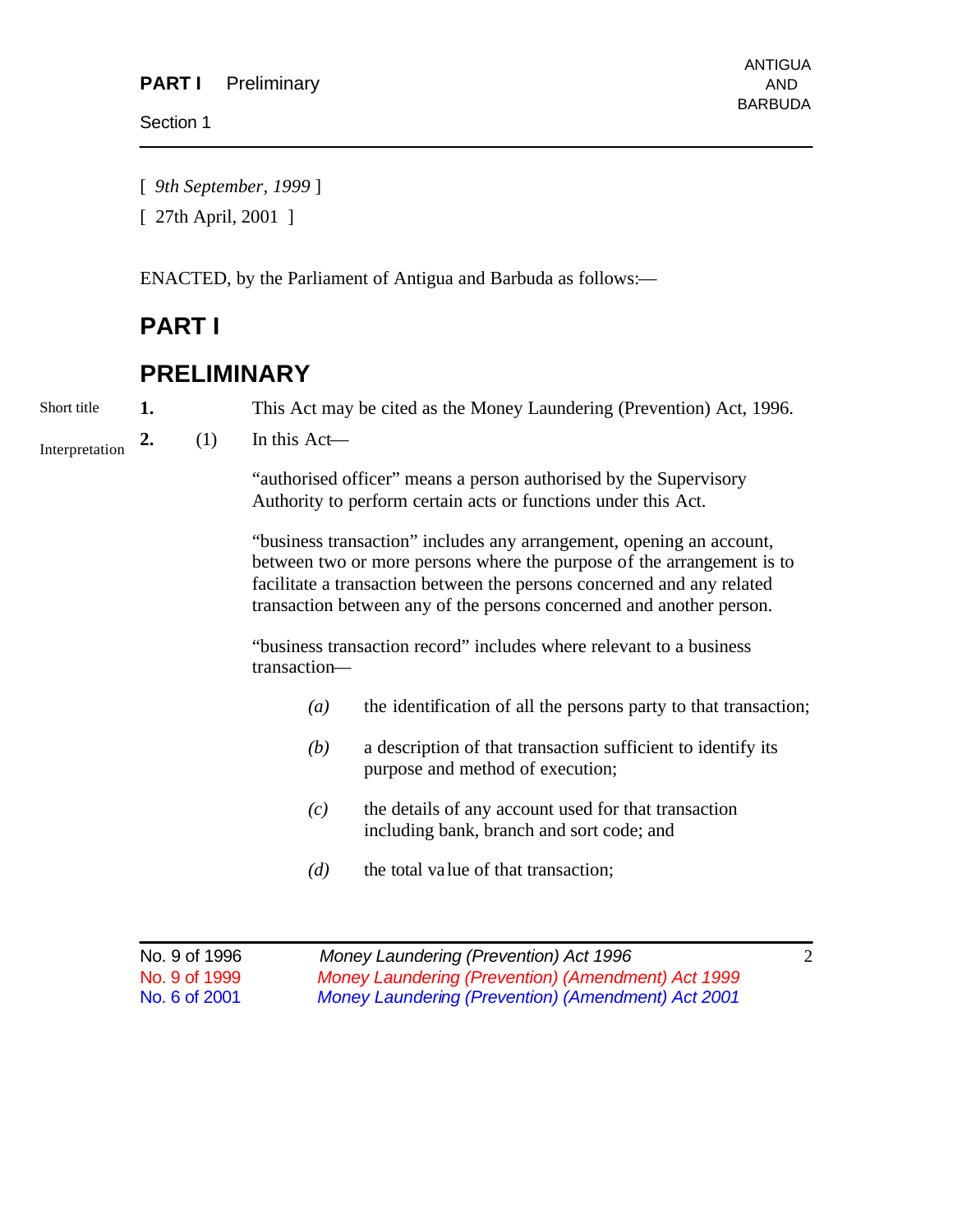#### **PART I** Preliminary **AND** AND

Section 2A

"financial institution" means any person whose regular occupation or business is, for the account of that person, the carrying on of:—

- *(a)* any activity listed in the First Schedule to this Act;
- *(b)* any other activity defined by the Minister by an order published in the *Gazette* amending the First Schedule;

"freezing" means temporarily prohibiting the transfer, conversion, disposition or movement of property or temporarily assuming custody or control of property on the basis of an order by a court or other competent authority;

"gift" in relation to property, includes a transfer for a consideration significantly less than the greater of—

- *(a)* the prevailing market value of the property; or
- *(b)* the consideration paid by the defendant.

"identification record" means—

- *(a)* where the person is a corporate body, the details—
	- (i) of the certificate of incorporation or the incorporation certificate by any other name, such certificate to be notarized where the corporate body is incorporated outside Antigua and Barbuda;
	- (ii) of the most recent annual return of the corporate body filed at the General Registry, such return to be notarized where the corporate body is incorporated outside of Antigua and Barbuda;
	- (iii) of any officer of the corporation as required in subparagraph *(b)* of this definition; and

| No. 9 of 1996 | Money Laundering (Prevention) Act 1996             |  |
|---------------|----------------------------------------------------|--|
| No. 9 of 1999 | Money Laundering (Prevention) (Amendment) Act 1999 |  |
| No. 6 of 2001 | Money Laundering (Prevention) (Amendment) Act 2001 |  |

First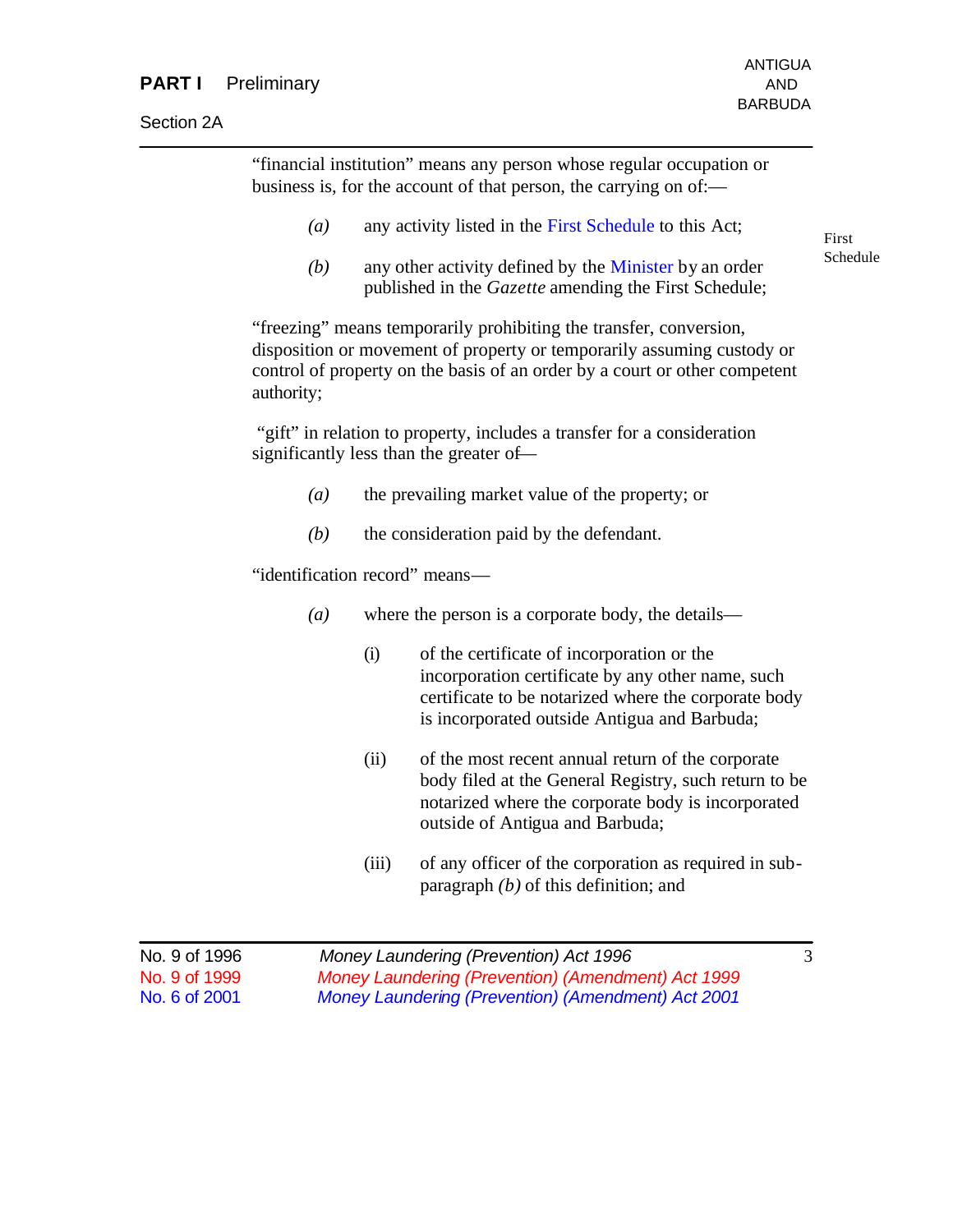#### **PART I** Preliminary **AND** AND

Section 2A

*(b)* in any other case, sufficient documentary evidence to prove to the satisfaction of a financial institution that the person is who that person claims to be;

and for these purposes "person" includes any person who is a nominee, agent, beneficiary or principal in relation to a business transaction;

"instrumentality" means property that is used in connection with or is intended to be used in any manner in or in connection with the commission of —

- (i) a money laundering offence; or
- (ii) an offence against subsection  $18(1)$  or subsection  $18(4)$  of this Act.

"Minister" means the Minister responsible for national drug control and security unless specifically provided otherwise;

"money laundering" means —

- *(a)* engaging directly or indirectly, in a transaction that involves money, or other property, or
- *(b)* receiving, possessing, managing, investing, concealing, disguising, disposing of or bringing into Antigua and Barbuda any money, or other property,

knowing or having reasonable grounds to suspect that the money, or other property, is derived, obtained or realised, directly or indirectly, from some form of unlawful activity.

"money laundering offence" means—

- (i) an offence against:
	- *(a)* section 3 of this Act; or

| No. 9 of 1996 | Money Laundering (Prevention) Act 1996             | $\overline{4}$ |
|---------------|----------------------------------------------------|----------------|
| No. 9 of 1999 | Money Laundering (Prevention) (Amendment) Act 1999 |                |
| No. 6 of 2001 | Money Laundering (Prevention) (Amendment) Act 2001 |                |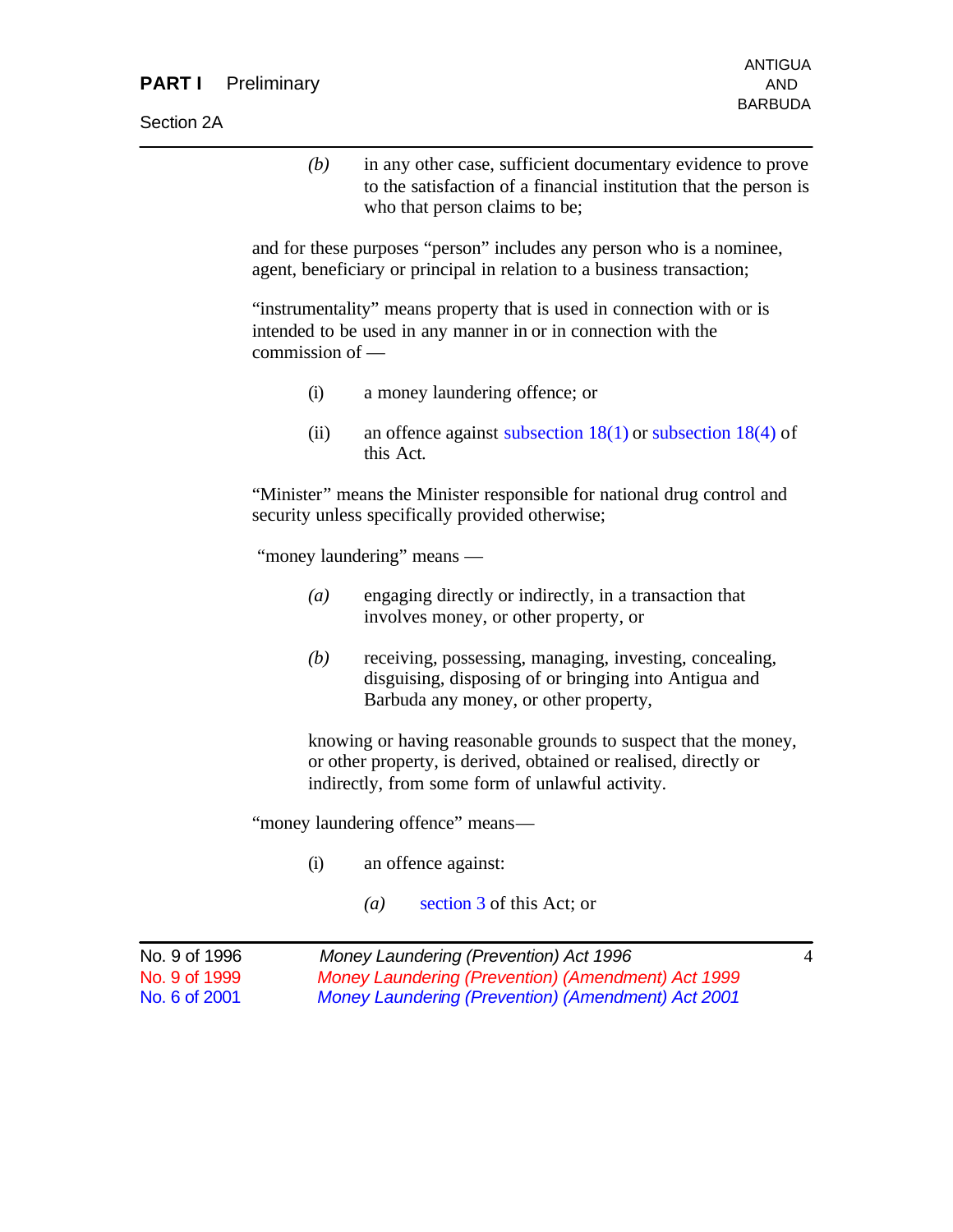| (b)                                                                                                                                                                                                                                                                                                                        | section 18 of this Act; or                                                                                                                                                                                                                                                                         |  |
|----------------------------------------------------------------------------------------------------------------------------------------------------------------------------------------------------------------------------------------------------------------------------------------------------------------------------|----------------------------------------------------------------------------------------------------------------------------------------------------------------------------------------------------------------------------------------------------------------------------------------------------|--|
| (c)                                                                                                                                                                                                                                                                                                                        | section 61 of the Proceeds of Crime Act, 1993; or                                                                                                                                                                                                                                                  |  |
| (d)                                                                                                                                                                                                                                                                                                                        | sections 4, 5, $6(3)$ , 7 and 8 of the Misuse of Drugs<br>Act, Cap. 283; or                                                                                                                                                                                                                        |  |
|                                                                                                                                                                                                                                                                                                                            | an offence against:                                                                                                                                                                                                                                                                                |  |
| $\left(a\right)$                                                                                                                                                                                                                                                                                                           | any foreign law specified by regulation under this<br>Act; or                                                                                                                                                                                                                                      |  |
| (b)                                                                                                                                                                                                                                                                                                                        | any foreign law, whether or not it is specified by<br>regulation under this Act which prescribes dealings<br>in property which is the proceeds of crime, which, if<br>it was committed in Antigua and Barbuda, would be<br>an offence against this Act or any other law of<br>Antigua and Barbuda. |  |
| In deciding whether an offence against any foreign law is a<br>money laundering offence within the meaning of this<br>definition, due regard should be given to differences in the<br>form and usages of foreign laws and the meaning of any<br>language used in such law should be construed broadly and<br>not strictly. |                                                                                                                                                                                                                                                                                                    |  |
|                                                                                                                                                                                                                                                                                                                            |                                                                                                                                                                                                                                                                                                    |  |

"person" includes any entity, natural or juridical, a corporation, partnership, trust or estate, joint stock company, association, syndicate, joint venture, or other unincorporated organization or group, capable of acquiring rights or entering into obligations;

"proceeds" in relation to an offence, means any property that is derived or realised, directly or indirectly by any person from the commission of the offence.

| No. 9 of 1996 | Money Laundering (Prevention) Act 1996                    |  |
|---------------|-----------------------------------------------------------|--|
| No. 9 of 1999 | Money Laundering (Prevention) (Amendment) Act 1999        |  |
| No. 6 of 2001 | <b>Money Laundering (Prevention) (Amendment) Act 2001</b> |  |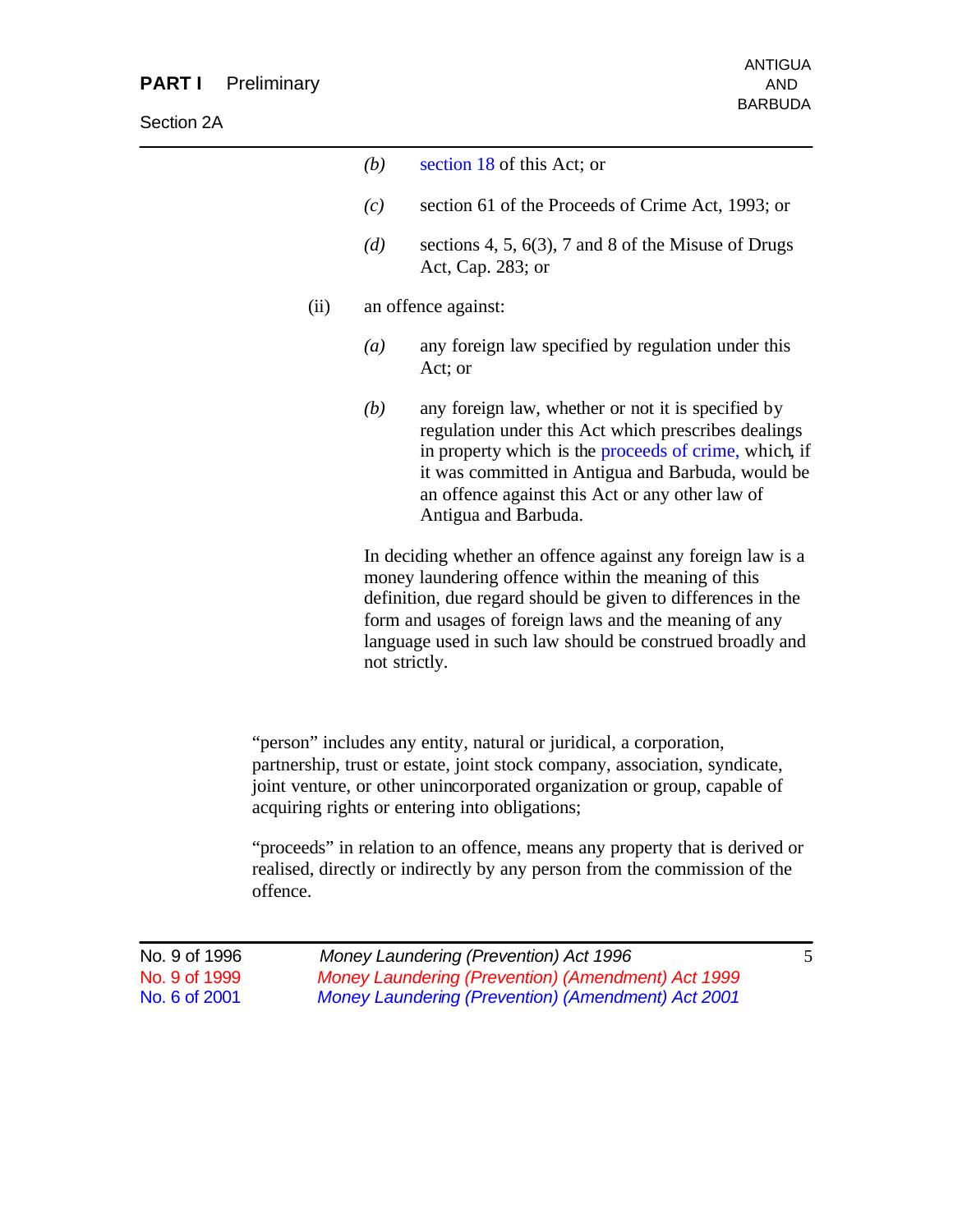| <b>Section 2A</b> |  |
|-------------------|--|
|                   |  |

"proceeds of crime" — means:

- *(a)* proceeds of a criminal offence against the laws of Antigua and Barbuda; or
- *(b)* any property that is derived or realised, directly or indirectly by any person from acts or omissions that:
	- (i) occurred outside Antigua and Barbuda; and
	- (ii) would, if they had occurred in Antigua and Barbuda, have constituted an offence against the laws of Antigua and Barbuda.

"property" includes money, investments, holdings possessions, assets and all other property real or personal, heritable or moveable including things in action and other intangible or incorporeal property wherever situate (whether in Antigua & Barbuda or elsewhere) and includes any interest in such property;

"Supervisory Authority" means Supervisory Authority appointed under section 10.

"unlawful activity" means — an act or omission that constitutes an offence against a law in force in Antigua and Barbuda or against a law in force in a foreign country that would, if it was committed in Antigua and Barbuda, be an offence against a law of Antigua and Barbuda;

- (2) The Minister may from time to time by order published in the *Gazette* amend the Second Schedule to this Act
- (3) Knowledge, intent, purpose, belief or suspicion required as an element of any offence under this Act may be inferred from objective, factual circumstances.
- **2A.** (1) For the purposes of Part IV of this Act a person is convicted of an offence if:

| No. 9 of 1996 | Money Laundering (Prevention) Act 1996             | 6 |
|---------------|----------------------------------------------------|---|
| No. 9 of 1999 | Money Laundering (Prevention) (Amendment) Act 1999 |   |
| No. 6 of 2001 | Money Laundering (Prevention) (Amendment) Act 2001 |   |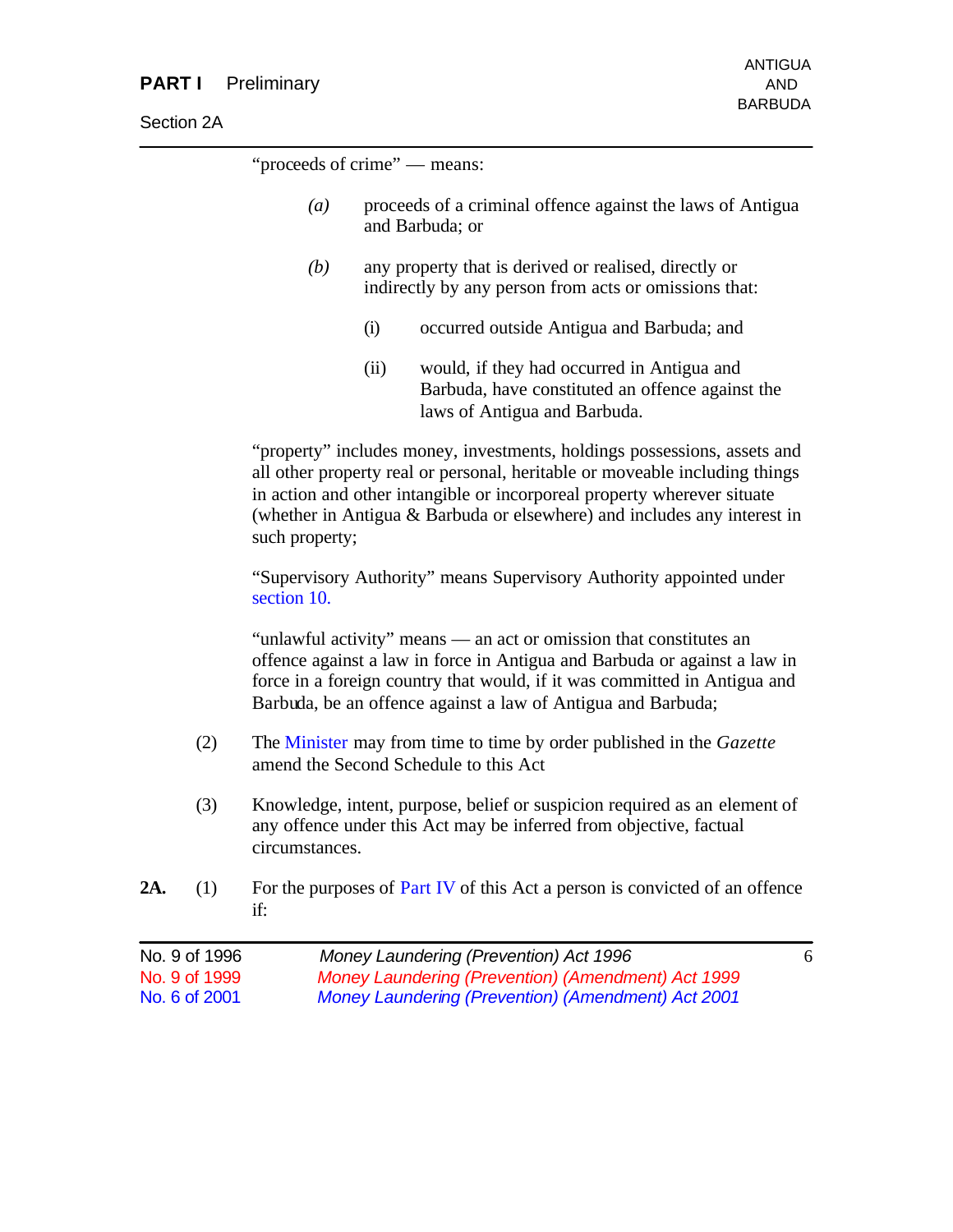## **PART I** Preliminary **AND** AND

Section 2A

|     |                                                 | (i)              | he is convicted of the offence by a court either in Antigua<br>and Barbuda or elsewhere;                                                                                                                                                                                                                                                                                                                                                                                                                                                                                                                |
|-----|-------------------------------------------------|------------------|---------------------------------------------------------------------------------------------------------------------------------------------------------------------------------------------------------------------------------------------------------------------------------------------------------------------------------------------------------------------------------------------------------------------------------------------------------------------------------------------------------------------------------------------------------------------------------------------------------|
|     |                                                 | (ii)             | a court, with the consent of the person, takes the offence, of<br>which the person has been found guilty, into account in<br>passing sentence on the person for another offence;                                                                                                                                                                                                                                                                                                                                                                                                                        |
|     |                                                 | (iii)            | a declaration is made by the High Court pursuant to section<br>2B that the person has absconded in relation to the offence.                                                                                                                                                                                                                                                                                                                                                                                                                                                                             |
|     | (2)                                             |                  | In any proceeding related to the operation of this Act if the conviction of a<br>person of a money laundering offence is an issue a certified copy or copy<br>with an official stamp, of a certificate of conviction or judgement together<br>with any translation of the said documents into English by a person fluent<br>in the language used in the country in which the person was convicted<br>shall be regarded as conclusive proof of the conviction of the person of the<br>money laundering offence concerned and prima facie proof of any facts<br>asserted and relied upon in the document. |
| 2B. | (1)                                             |                  | For the purposes of Part IV of this Act a person shall be taken to abscond<br>in connection to a money laundering offence with which he has been<br>charged in Antigua and Barbuda if:                                                                                                                                                                                                                                                                                                                                                                                                                  |
|     |                                                 | $\left(a\right)$ | an information is laid alleging the commission of the<br>offence by the person;                                                                                                                                                                                                                                                                                                                                                                                                                                                                                                                         |
|     |                                                 | (b)              | a warrant for the arrest of the person is issued in relation to<br>that information; and                                                                                                                                                                                                                                                                                                                                                                                                                                                                                                                |
|     |                                                 | (c)              | one of the following occurs:                                                                                                                                                                                                                                                                                                                                                                                                                                                                                                                                                                            |
|     |                                                 |                  | the person dies without the warrant being executed;<br>(i)                                                                                                                                                                                                                                                                                                                                                                                                                                                                                                                                              |
|     |                                                 |                  | at the end of the period of 6 months commencing on<br>(ii)<br>the day on which the warrant is issued:                                                                                                                                                                                                                                                                                                                                                                                                                                                                                                   |
|     |                                                 |                  | the person cannot be found; or<br>(a)                                                                                                                                                                                                                                                                                                                                                                                                                                                                                                                                                                   |
|     | No. 9 of 1996<br>No. 9 of 1999<br>No. 6 of 2001 |                  | Money Laundering (Prevention) Act 1996<br>7<br>Money Laundering (Prevention) (Amendment) Act 1999<br>Money Laundering (Prevention) (Amendment) Act 2001                                                                                                                                                                                                                                                                                                                                                                                                                                                 |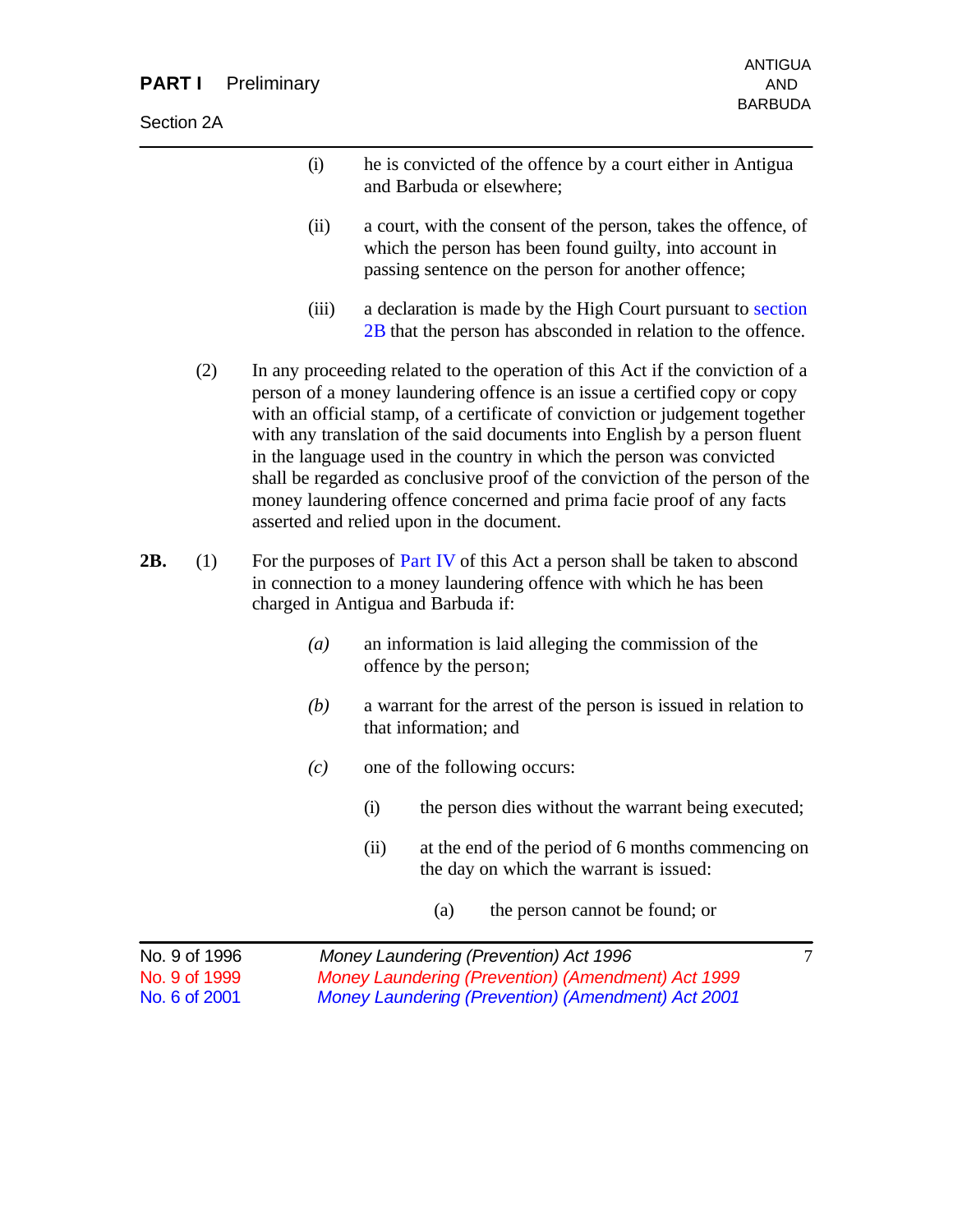#### **PART I** Preliminary AND

- (b) the person is, for any other reason, not amenable to justice and, if the person is outside Antigua and Barbuda, extradition proceedings have not commenced;
- (iii) at the end of the period of 6 months commencing on the day on which the warrant is issued:
	- (a) the person is, by reason of being outside Antigua and Barbuda, not amenable to justice; and
	- (b) extradition proceedings have been commenced;

and subsequently those proceedings terminate without an order for the person's extradition being made.

- (2) Upon application being made by the Supervisory Authority, and upon being satisfied that the provisions of subsection (1) are satisfied in respect of a person the High Court shall declare that the person has absconded and, for the purposes of Part IV of this Act only, is convicted of any money laundering offence of which the person has been charged in Antigua and Barbuda.
- (3) For the purposes of Part IV of this Act a person shall be taken to abscond in connection with a money laundering offence with which he has been charged in a country other than Antigua and Barbuda if an affidavit is filed in the High Court that has been sworn by an authorised officer which deposes to the following — that:
	- *(a)* a charge has been laid against the person for a money laundering offence;
	- *(b)* a warrant for the arrest of the person has been issued in relation to that charge; and either

| No. 9 of 1996 | Money Laundering (Prevention) Act 1996             |  |
|---------------|----------------------------------------------------|--|
| No. 9 of 1999 | Money Laundering (Prevention) (Amendment) Act 1999 |  |
| No. 6 of 2001 | Money Laundering (Prevention) (Amendment) Act 2001 |  |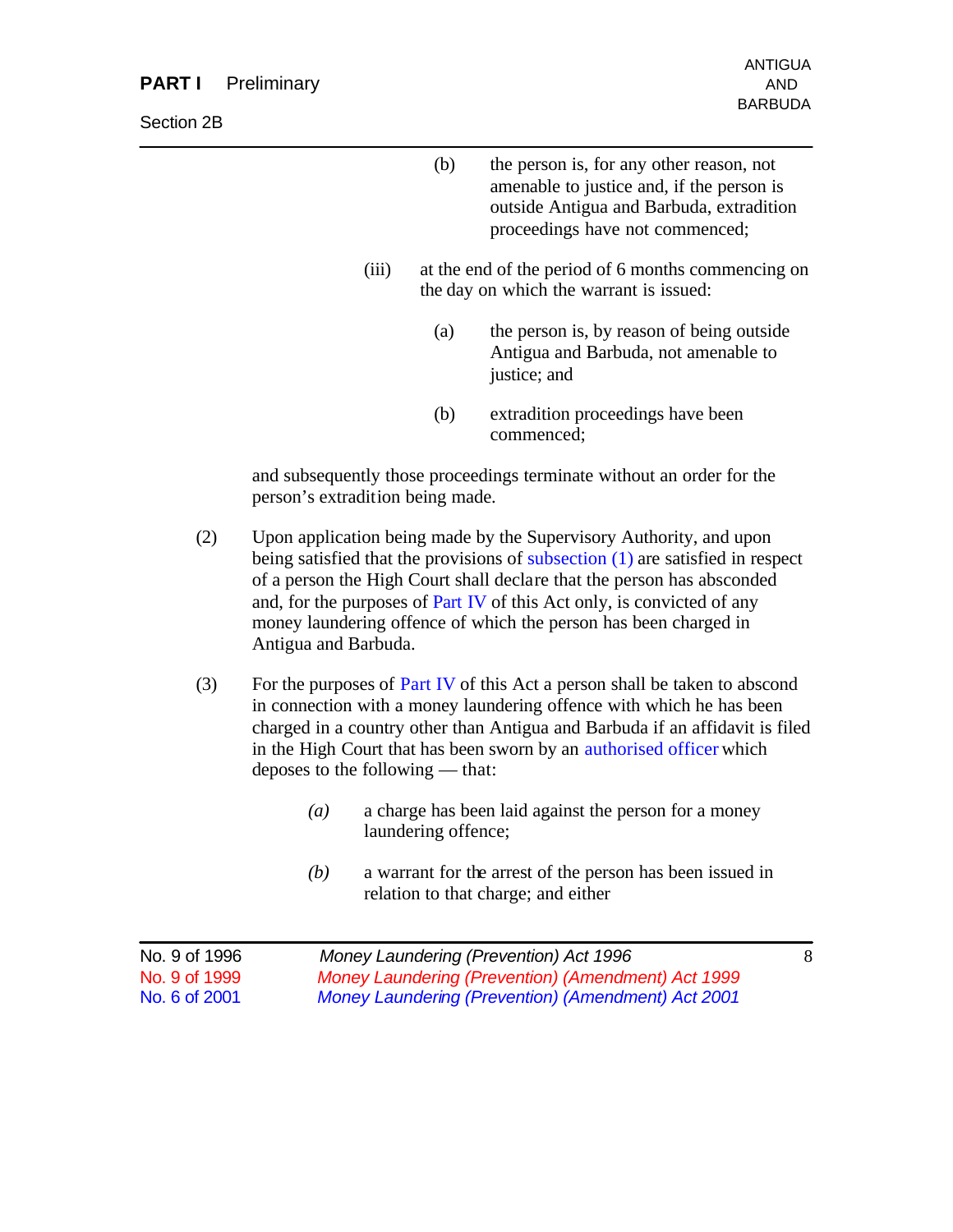#### **PART I** Preliminary AND

Section 2B

| (i) | the person has died without the warrant being |
|-----|-----------------------------------------------|
|     | executed; or                                  |

- (ii) at the end of the period of 6 months commencing on the day on which the warrant was issued the person cannot be found or is, for any other reason, not amenable to justice and no extradition proceedings have been commenced; or
- (iii) at the end of the period of 6 months commencing on the day on which the warrant is issued the person is, by reason of being outside the country concerned, not amenable to justice; and that extradition proceedings have taken place which terminated without an order for the person's extradition being made.
- (4) Upon application being made by the Supervisory Authority, and upon being satisfied that the provisions of subsection (3) are satisfied in respect of a person the High Court shall declare that the person has absconded and, for the purposes of Part IV of this Act only, is convicted of any money laundering offence of which the person has been charged in any foreign country.
- (5) Any affidavit filed in support of an application made pursuant to subsection (2) or (4) together with any document exhibited to it shall be accepted as proof of the contents thereof unless the court has strong grounds for declining to accept any assertion that is made in the affidavit or any document exhibited to it.
- **2C.** (1) "Property, or an interest in property, may be subject to the effective control of a person within the meaning of this Act whether or not the person has:
	- *(a)* a legal or equitable estate or interest in the property; or

| No. 9 of 1996 | Money Laundering (Prevention) Act 1996             |  |
|---------------|----------------------------------------------------|--|
| No. 9 of 1999 | Money Laundering (Prevention) (Amendment) Act 1999 |  |
| No. 6 of 2001 | Money Laundering (Prevention) (Amendment) Act 2001 |  |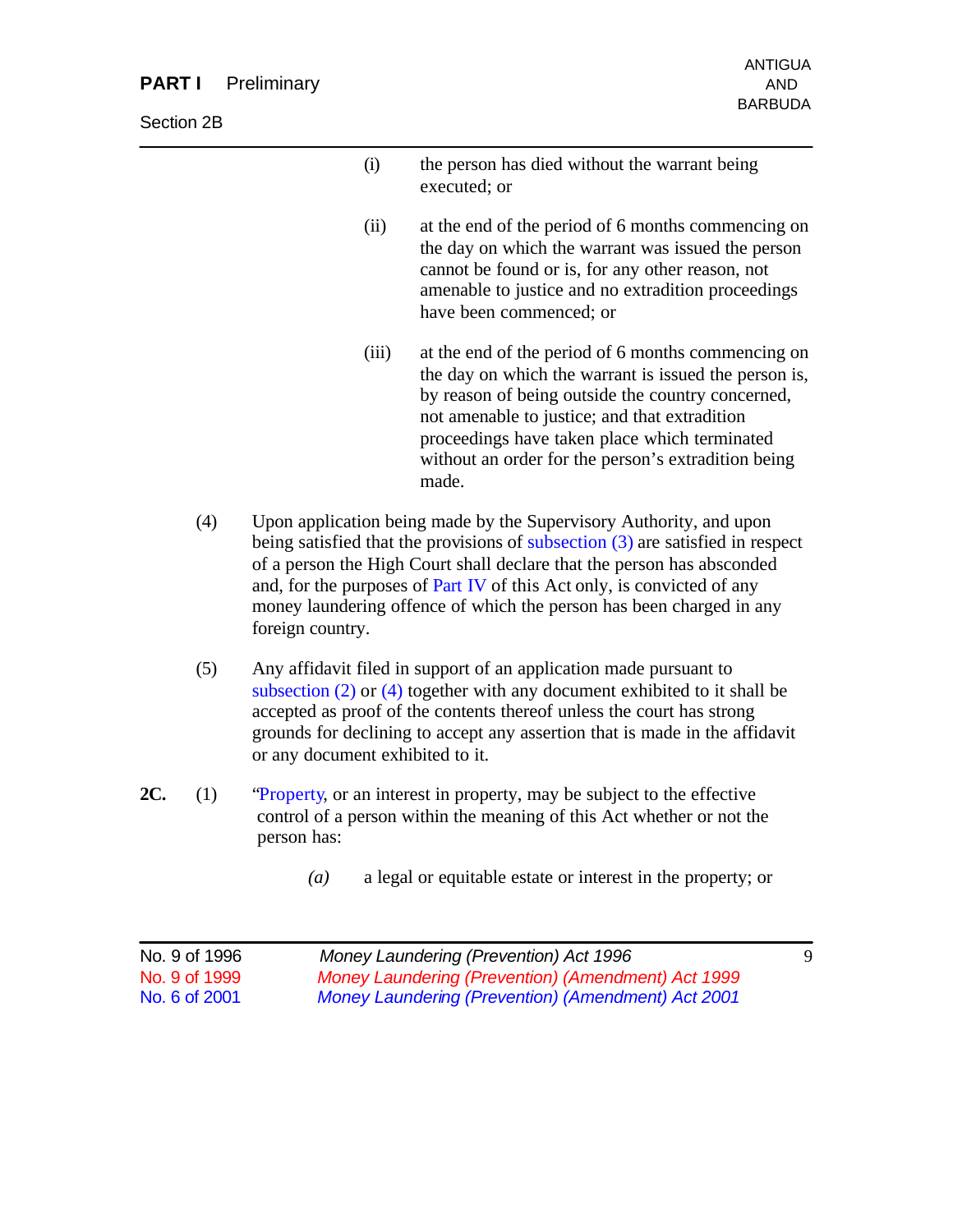*(b)* a right, power or privilege in connection with the property.

- (2) Without limiting the generality of any other provision in this Act, in determining:
	- *(a)* whether or not property, or an interest in property, is subject to the effective control of a person; or
	- *(b)* whether or not there are reasonable grounds to suspect that property, or an interest in property, is subject to the effective control of a person;

regard may be had to:

- *(c)* shareholdings in, debentures over or directorships of a company that has an interest (whether direct of indirect) in the property;
- *(d)* a trust that has a relationship to the property; and
- *(e)* family, domestic and business relationships between persons having an interest in the property, or in companies of the kind referred to in paragraph (c) or trusts of the kind referred to in paragraph (d), and other persons.
- (3) In determining whether property, or an interest in property is subject to the effective control of a person the court may lift the corporate veil of any company whether it is registered under the laws of Antigua and Barbuda or elsewhere.
- **2D.** For the purpose of an application under this Act, property in which the defendant has an interest includes —
	- (1) any property that is, on the day when the first application is made under this Act in respect of that offence, subject to the effective control of the defendant; and

| No. 9 of 1996  | Money Laundering (Prevention) Act 1996             | 10 |
|----------------|----------------------------------------------------|----|
| No. 9 of 1999  | Money Laundering (Prevention) (Amendment) Act 1999 |    |
| No. 6 of 2001. | Money Laundering (Prevention) (Amendment) Act 2001 |    |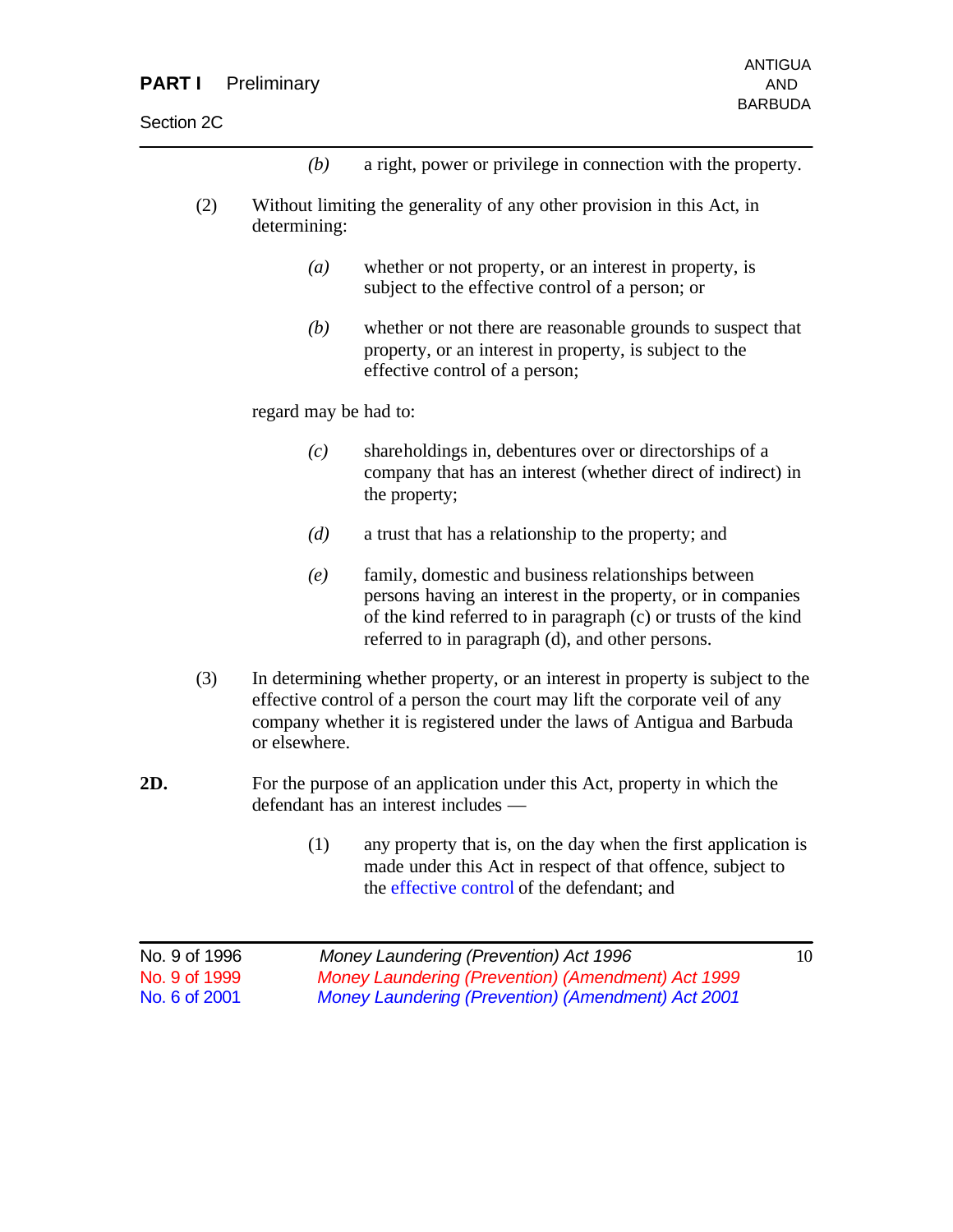| <b>PART I</b>                           | Preliminary   | <b>AND</b>                                                                                                                                                                                                                                                                                                                                                       |
|-----------------------------------------|---------------|------------------------------------------------------------------------------------------------------------------------------------------------------------------------------------------------------------------------------------------------------------------------------------------------------------------------------------------------------------------|
| Section 2D                              |               | <b>BARBUDA</b>                                                                                                                                                                                                                                                                                                                                                   |
|                                         | (2)           | any property that was the subject of a gift from the<br>defendant to another person within the period of 6 years<br>before the first application was made under this Act in<br>respect of that offence.                                                                                                                                                          |
| 2E.                                     |               | For the purpose of this Act, two offences are related to one another if the<br>elements of the two offences are substantially the same acts or omissions.                                                                                                                                                                                                        |
| 2F.                                     | (as amended). | A person may be appointed as a trustee for the purposes of this Act if they<br>are qualified to be appointed as a receiver/mana ger or liquidator of a<br>foreign corporation pursuant to the Business Corporation Act, Cap. 222                                                                                                                                 |
| 2G.                                     |               | For the purposes of any application under this $Act$ —                                                                                                                                                                                                                                                                                                           |
|                                         | (a)           | any affidavit or statement of a relevant foreign authority<br>which is relevant to an application under this Act shall be<br>accepted as proof of the contents thereof;                                                                                                                                                                                          |
|                                         | (b)           | any document which is or purports to be a copy of a<br>business record kept by a person, corporation or other<br>entity in the ordinary course of business shall be accepted<br>as proof of the contents thereof unless the court is satisfied<br>that the contents of the document are false;                                                                   |
|                                         | (c)           | any affidavit filed in support of an application made<br>pursuant to this together with any document exhibited to it<br>shall not be objected to or ruled inadmissible solely on the<br>ground that it contains hearsay evidence;                                                                                                                                |
|                                         | (d)           | a court may take into account in determining the<br>application any material that it thinks fit, including<br>evidence given in any proceeding relating to the offence in<br>reliance on the charging or conviction of which the<br>application is made or any related offence, or other offence<br>arising from the same facts, and for this purpose, the whole |
| No. 9 of 1996<br>$N_0$ $\Omega$ of 1000 |               | Money Laundering (Prevention) Act 1996<br>11<br>Jorina (Drovantian) (A                                                                                                                                                                                                                                                                                           |

No. 9 of 1999 *Money Laundering (Prevention) (Amendment) Act 1999 Money Laundering (Prevention) (Amendment) Act 2001* 

ANTIGUA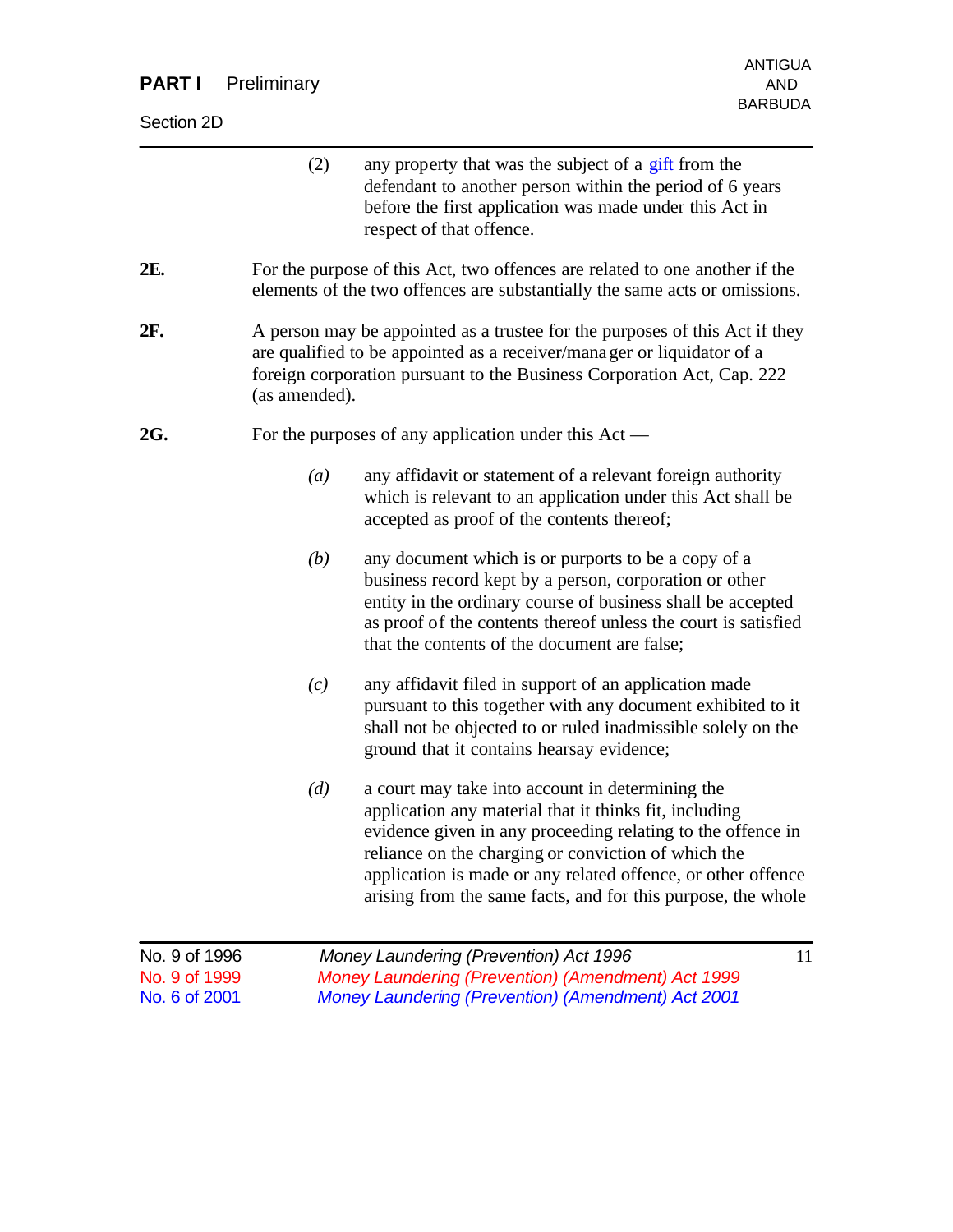#### Section 2G

or any part of the record of evidence of those proceedings is admissible in evidence as if it were a record of evidence given on the hearing of the application;

## **PART II**

# **MONEY LAUNDERING PROHIBITED**

| Offence of<br>Money<br>Laundering                      | 3. |     | laundering is guilty of an offence.                                                                                                                                                                                                                                                                                                                                                                                                                                                   | A person who, after the commencement of this Act, engages in money                                                                                                                                                                       |  |
|--------------------------------------------------------|----|-----|---------------------------------------------------------------------------------------------------------------------------------------------------------------------------------------------------------------------------------------------------------------------------------------------------------------------------------------------------------------------------------------------------------------------------------------------------------------------------------------|------------------------------------------------------------------------------------------------------------------------------------------------------------------------------------------------------------------------------------------|--|
| <b>Offences</b><br>committed<br>by a body<br>corporate | 4. |     | Where an offence under the provisions of section 3 is committed by a<br>body of persons, whether corporate or unincorporated, every person who,<br>at the time of the commission of the offence, acted in an official capacity<br>for or on behalf of the body of persons in respect of that offence, whether<br>as director, manager, secretary or other similar officer, or was purporting<br>to act in that capacity, commits that offence and shall be tried under<br>section 3." |                                                                                                                                                                                                                                          |  |
| Attempts;<br>aiding and<br>abetting;<br>conspiracy     | 5. |     | is guilty of an offence.                                                                                                                                                                                                                                                                                                                                                                                                                                                              | Any person who attempts or aids, abets, counsels or procures the<br>commission of, or conspires to commit, the offence of money laundering                                                                                               |  |
| Penalty                                                | 6. |     |                                                                                                                                                                                                                                                                                                                                                                                                                                                                                       | A person who commits an offence under section 3, or 4 or 5 is liable on                                                                                                                                                                  |  |
| for money<br>laundering                                |    |     | (a)                                                                                                                                                                                                                                                                                                                                                                                                                                                                                   | summary conviction to a fine of two hundred thousand<br>dollars or imprisonment for three years or to both; and                                                                                                                          |  |
|                                                        |    |     | (b)                                                                                                                                                                                                                                                                                                                                                                                                                                                                                   | conviction on indictment to a fine of one million dollars or<br>imprisonment for seven years or to both.                                                                                                                                 |  |
| Tipping<br>off                                         | 7. | (1) | to be prejudiced.                                                                                                                                                                                                                                                                                                                                                                                                                                                                     | It is an offence for a person who knows or suspects that an investigation<br>into money laundering has been, is being or is about to be made to divulge<br>that fact or other information to another whereby the investigation is likely |  |
|                                                        |    |     |                                                                                                                                                                                                                                                                                                                                                                                                                                                                                       |                                                                                                                                                                                                                                          |  |

| No. 9 of 1996 | Money Laundering (Prevention) Act 1996             | 12 |
|---------------|----------------------------------------------------|----|
| No. 9 of 1999 | Money Laundering (Prevention) (Amendment) Act 1999 |    |
| No. 6 of 2001 | Money Laundering (Prevention) (Amendment) Act 2001 |    |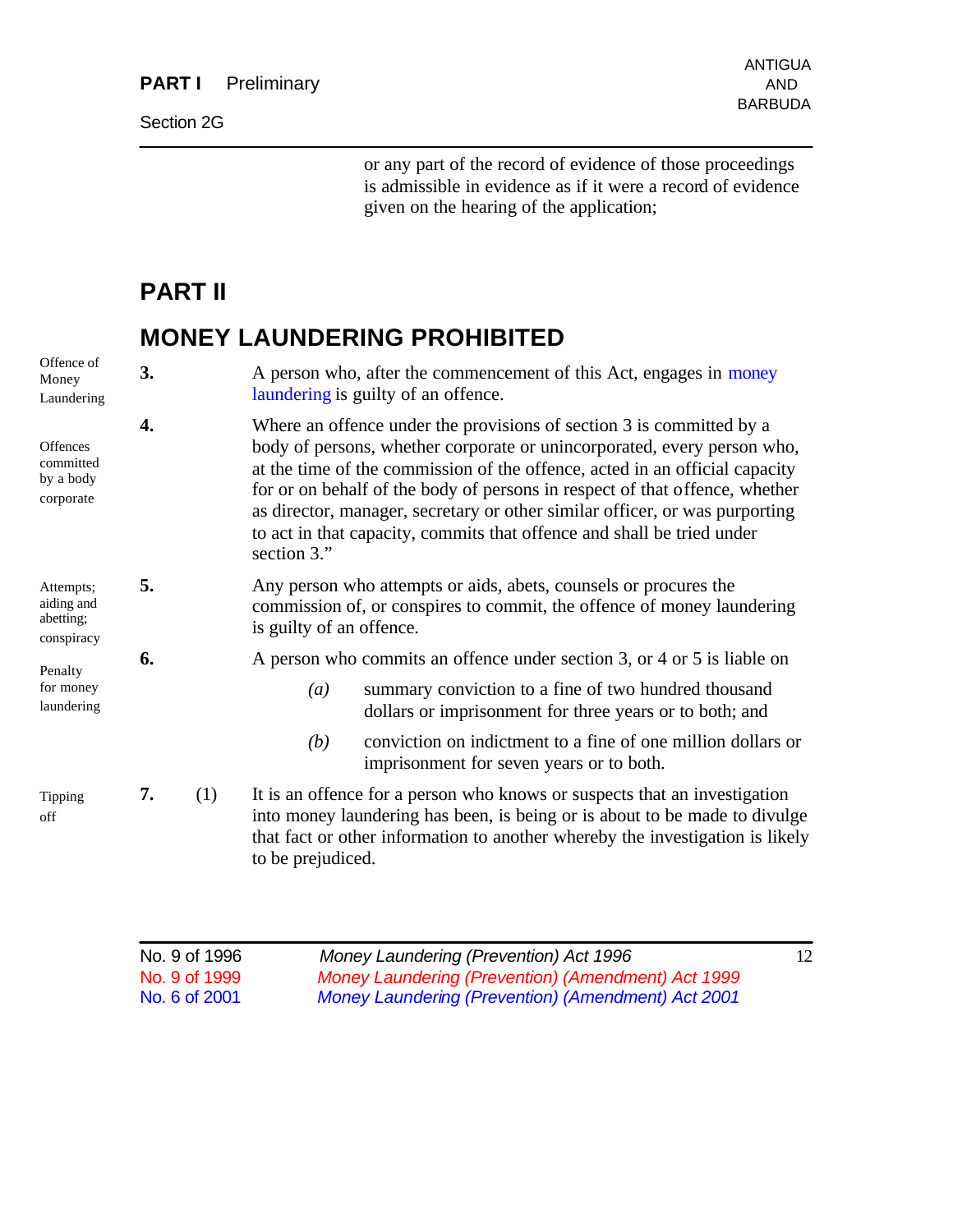### **PART II** Money Laundering Prohibited AND

Section 7

|    | (2) | A person guilty of an offence under subsection (1) is liable on conviction<br>to a fine of one hundred thousand dollars, and to imprisonment for three<br>years.                                                                                                                                                                                                                              |                                                       |
|----|-----|-----------------------------------------------------------------------------------------------------------------------------------------------------------------------------------------------------------------------------------------------------------------------------------------------------------------------------------------------------------------------------------------------|-------------------------------------------------------|
| 8. | (1) | It is an offence for a person to falsify conceal, destroy or otherwise<br>dispose of or cause or permit the falsification concealment, destruction or<br>disposal of any document or material which is or likely to be relevant to an<br>investigation into money laundering or to any order made in accordance<br>with the provisions of this Act.                                           | Falsification,<br>concealment<br>etc., of<br>document |
|    | (2) | A person guilty of an offence under subsection (1) is liable on conviction<br>to a fine of two hundred and fifty thousand dollars and to imprisonment<br>for five years.                                                                                                                                                                                                                      |                                                       |
| 9. |     | An offence under this Act, whether or not it occurred in Antigua and<br>Barbuda or any other territorial jurisdiction shall be investigated by the<br>law enforcement authorities or a person authorized by the Supervisory<br>Authority and tried, judged and sentenced by a court in Antigua and<br>Barbuda without prejudice to extradition when applicable in accordance<br>with the law. | Jurisdiction                                          |

# **PART III**

## **ANTI-MONEY LAUNDERING SUPERVISION**

| 10. | The Minister shall appoint a person or persons to be known as the<br>Supervisory Authority to supervise financial institutions and to carry out<br>the function of the Supervisory Authority in accordance with this Act. | Appointment<br>Supervisory<br>Authority |
|-----|---------------------------------------------------------------------------------------------------------------------------------------------------------------------------------------------------------------------------|-----------------------------------------|
| 11. | The Supervisory Authority—                                                                                                                                                                                                |                                         |
|     | shall receive the reports issued by the financial institutions<br>(i)                                                                                                                                                     |                                         |

pursuant to the provisions of section 13(2);

(ii) shall send any report to the law enforcement authority if, having considered the report, the Supervisory authority also

| No. 9 of 1996 | Money Laundering (Prevention) Act 1996             | 13 |
|---------------|----------------------------------------------------|----|
| No. 9 of 1999 | Money Laundering (Prevention) (Amendment) Act 1999 |    |
| No. 6 of 2001 | Money Laundering (Prevention) (Amendment) Act 2001 |    |

Powers of the Supervisory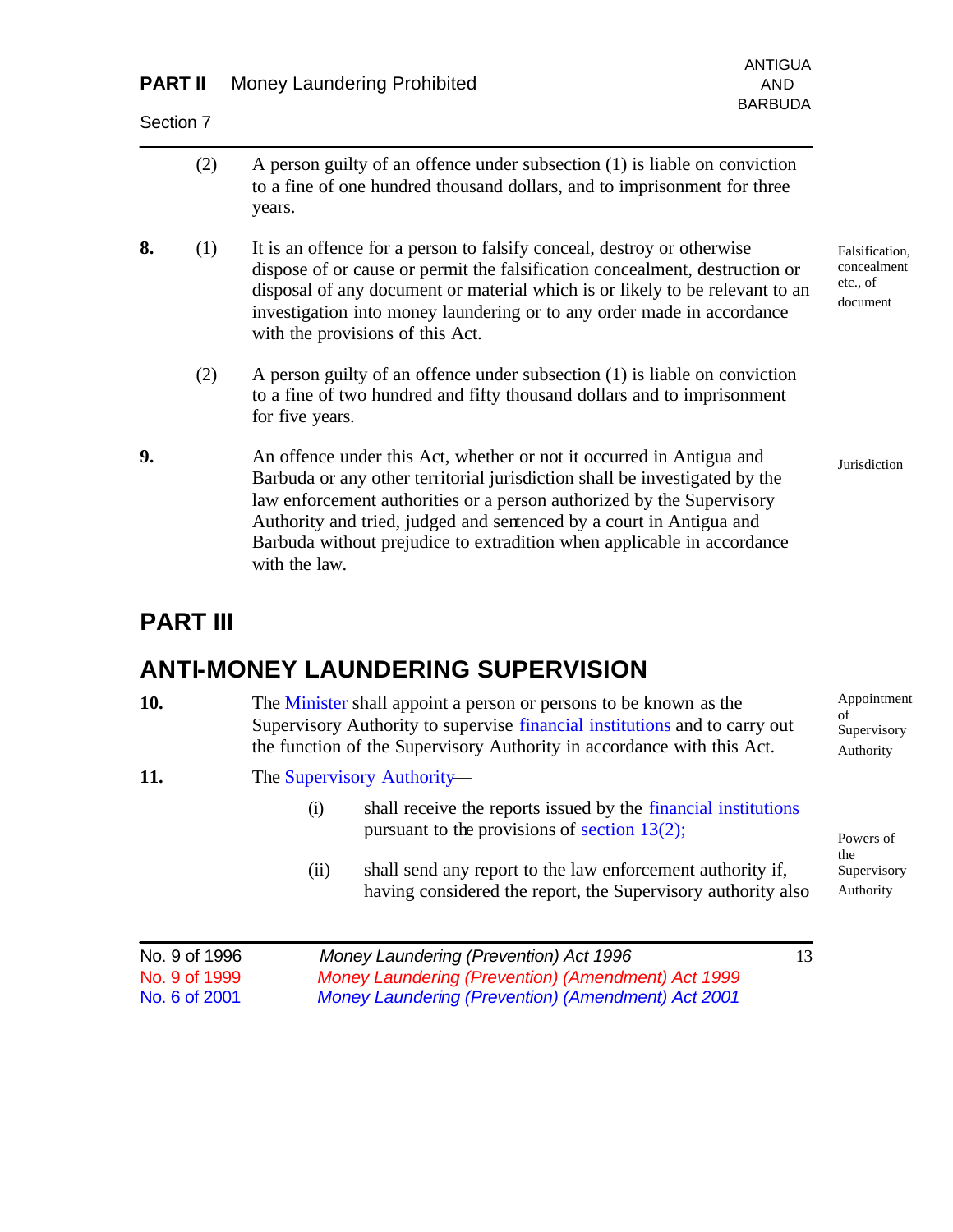Section 11

has reasonable grounds to believe that a money laundering offence is being, has been or is about to be committed;

- (iii) or a person authorized by the Supervisory Authority, may enter into the premises of any financial institution during normal working hours to inspect any business transaction record kept by that financial institution pursuant to section  $12(i)$  and ask any questions relevant to such record and to make any notes or take any copies of the whole or any part of any such record;
- (iv) shall send to the law enforcement authorities any information derived from an inspection carried out pursuant to paragraph (iii) of this section if it gives the supervisory Authority reasonable grounds to believe that a money laundering offence is being, has been, or is about to be committed;
- (v) shall destroy any note or copy thereof made or taken pursuant to paragraph (iii) of this section within three years of the inspection save where any such note or copy has been sent to a law enforcement authority;
- (vi) may instruct any financial institution or to seek the assistance of any government department, statutory body, or other public body to take such steps as may be appropriate to facilitate any investigation anticipated by the Supervisory Authority following a report or investigation made under this section;
- (vii) may compile statistics and records, disseminate information within or without Antigua and Barbuda, make recommendation arising out of any information received, issue guide-lines to financial institutions and advise the Minister with regard to any matter relating to money laundering;

| No. 9 of 1996 | Money Laundering (Prevention) Act 1996             | 14 |
|---------------|----------------------------------------------------|----|
| No. 9 of 1999 | Money Laundering (Prevention) (Amendment) Act 1999 |    |
| No. 6 of 2001 | Money Laundering (Prevention) (Amendment) Act 2001 |    |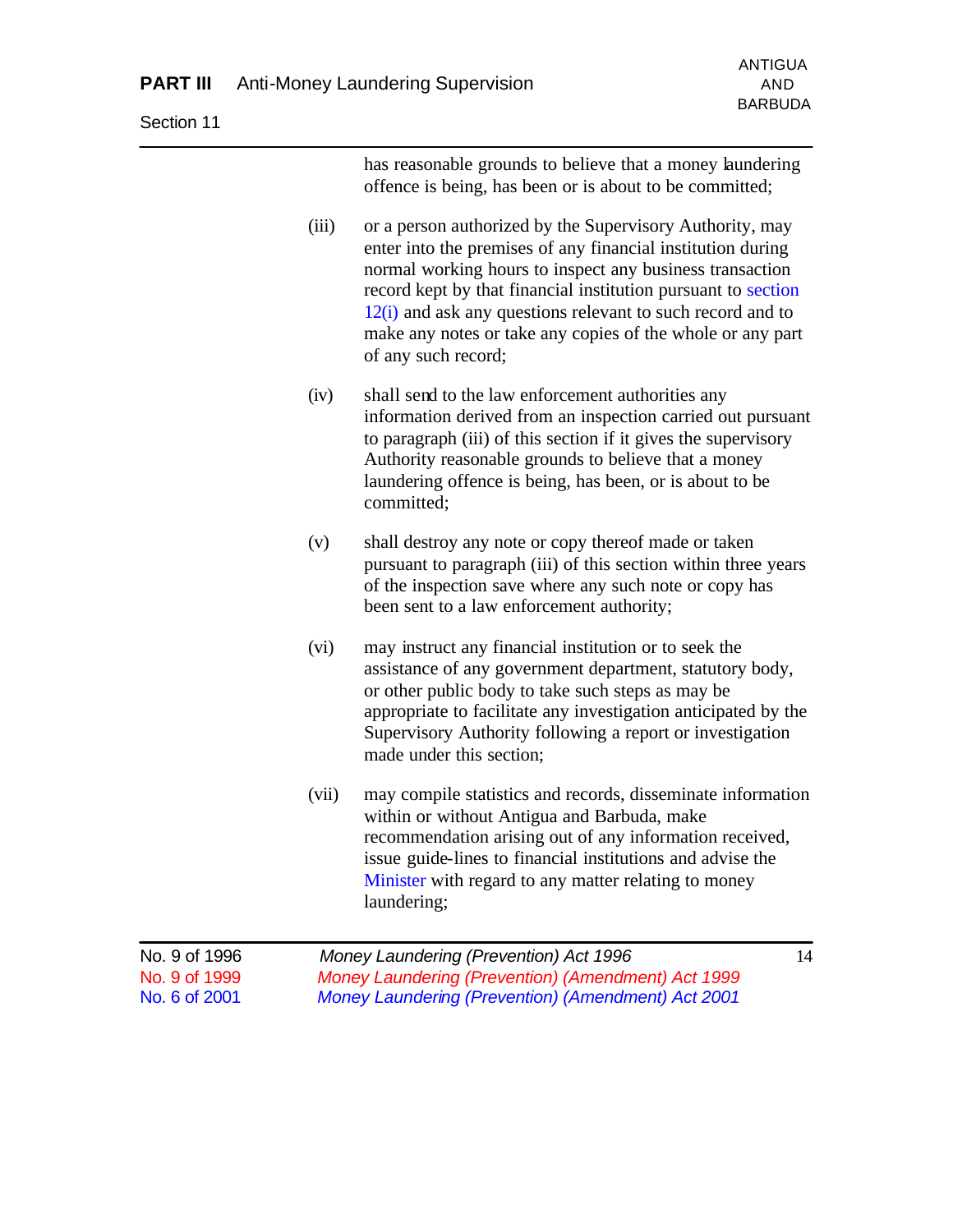Section 11

|                                                 | (viii)<br>(ix) | shall create training requirements and provide such training<br>for any financial institution in respect of the business<br>transaction record-keeping and reporting obligations as<br>provided under section $12(i)$ , and $13(ii)$ , respectively.;<br>may consult with any person, institution or organization<br>within or without Antigua and Barbuda for the purposes of<br>the exercise of its powers or duties under the Act; and<br>may send a copy of the report received under paragraph (i) |                                             |
|-------------------------------------------------|----------------|---------------------------------------------------------------------------------------------------------------------------------------------------------------------------------------------------------------------------------------------------------------------------------------------------------------------------------------------------------------------------------------------------------------------------------------------------------------------------------------------------------|---------------------------------------------|
|                                                 | (x)            | and any other information obtained pursuant to this section<br>to the person, institution or organization it is consulting<br>with under paragraph (ix).                                                                                                                                                                                                                                                                                                                                                |                                             |
|                                                 | $(x_i)$        | shall exercise the powers and functions conferred on the<br>Supervisory Authority by this Act to trace property that is<br>the proceeds of offences against the laws of Antigua and<br>Barbuda and elsewhere and to make application for the<br>freezing and forfeiture of such property in accordance with<br>the provisions of this Act.                                                                                                                                                              |                                             |
| 12.                                             |                | A financial institution shall—                                                                                                                                                                                                                                                                                                                                                                                                                                                                          |                                             |
|                                                 | (i)            | keep a business transaction record of any business<br>transaction for a period of six years after the termination of<br>the business transaction so recorded;                                                                                                                                                                                                                                                                                                                                           | Obligations<br>of financial<br>institutions |
|                                                 | (ii)           | comply with any instruction issued to it by the Supervi-sory<br>Authority pursuant to section $11(vi)$ ;                                                                                                                                                                                                                                                                                                                                                                                                |                                             |
|                                                 | (iii)          | permit any member of the Supervisory Authority or a<br>person authorised by the Supervisory Authority upon<br>request to enter into any premises of the financial<br>institution during normal working hours and inspect the<br>records kept pursuant to paragraph (i) of this section and to<br>make any notes or take any copies of the whole or any part                                                                                                                                             |                                             |
| No. 9 of 1996<br>No. 9 of 1999<br>No. 6 of 2001 |                | 15<br>Money Laundering (Prevention) Act 1996<br>Money Laundering (Prevention) (Amendment) Act 1999<br><b>Money Laundering (Prevention) (Amendment) Act 2001</b>                                                                                                                                                                                                                                                                                                                                         |                                             |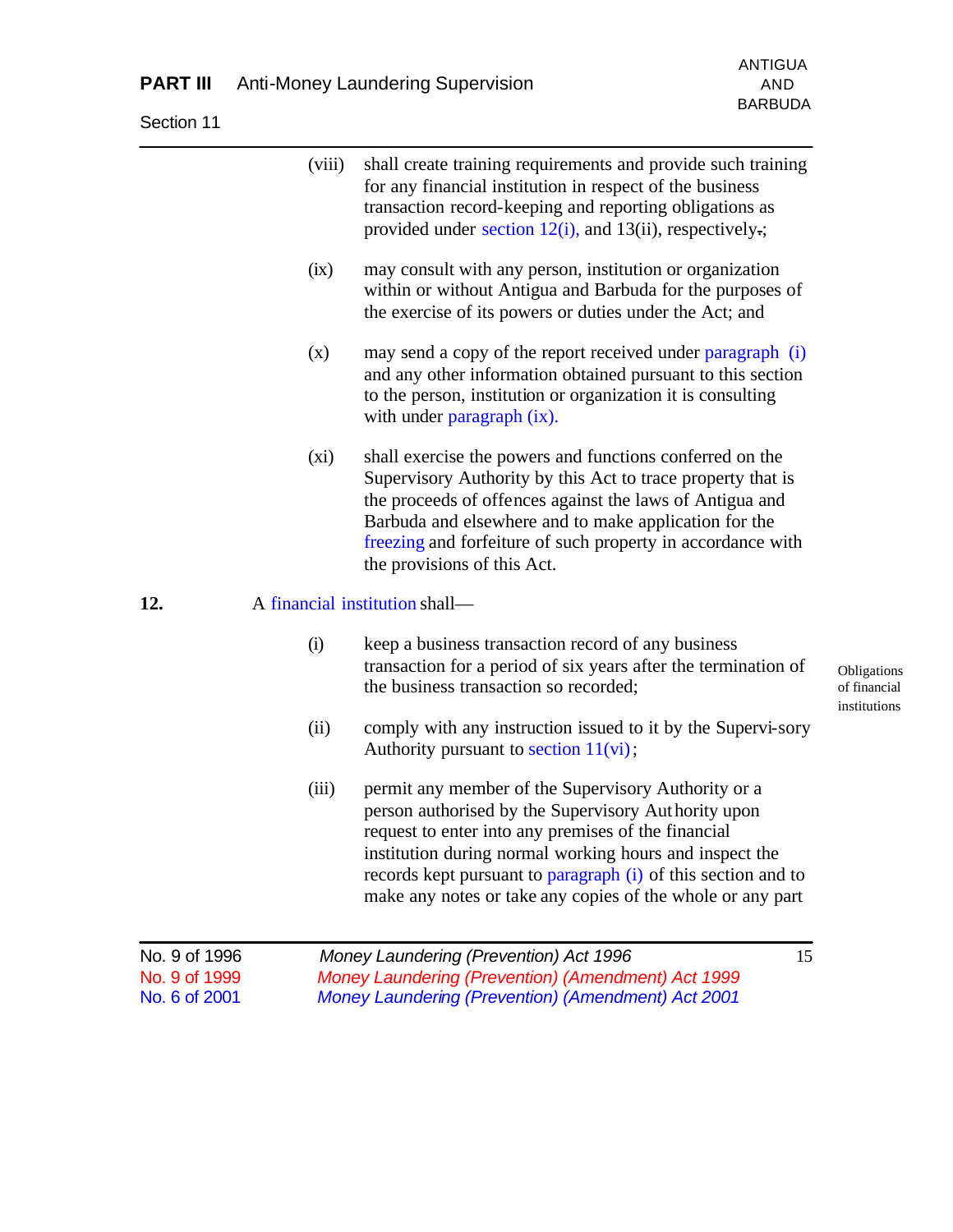No. 9 of 1996 *Money Laundering (Prevention) Act 1996* 16 of any such record and shall answer any questions of the Supervisory Authority or a person authorised by the Supervisory Authority in relation to such records; (iv) comply with the guidelines and training requirements issued by the Supervisory Authority respectively in accordance with paragraph (vii) or (viii) of section 11. **13.** (1) Financial institutions shall pay special attention to all complex, unusual or large business transactions, whether completed or not, and to all unusual patterns of transactions and to insignificant put periodic transactions, which have no apparent economic or lawful purpose and to relations and transactions with persons, including business and other financial institutions, from countries that have not adopted a comprehensive anti money laundering programme. (2) Upon reasonable suspicion that the transactions described in subsection (1) could constitute or be related to money laundering a financial institution shall promptly report the suspicious transactions to the Supervisory Authority. (3) Financial institutions shall not notify any person, other than a court, or other person authorized by law, that information has been requested by or furnished to a court or the Supervisory Authority. (4) When the report referred to in subsection  $(2)$  is made in good faith, the financial institutions and their employees, staff, directors, owners or other representatives as authorized by law shall be exempted from criminal, civil or administrative liability, as the case may be, for complying with this section or for breach of any restriction on disclosure of information imposed by contract or by any legislative, regulatory or administrative provision, regardless of the result of the communication. (5) Criminal offence is committed by a financial institution or its employees staff, directors, owners or other authorized representatives who acting as

No. 9 of 1999 *Money Laundering (Prevention) (Amendment) Act 1999* No. 6 of 2001 *Money Laundering (Prevention) (Amendment) Act 2001*

Reporting of suspicious Business transactions by financial institutions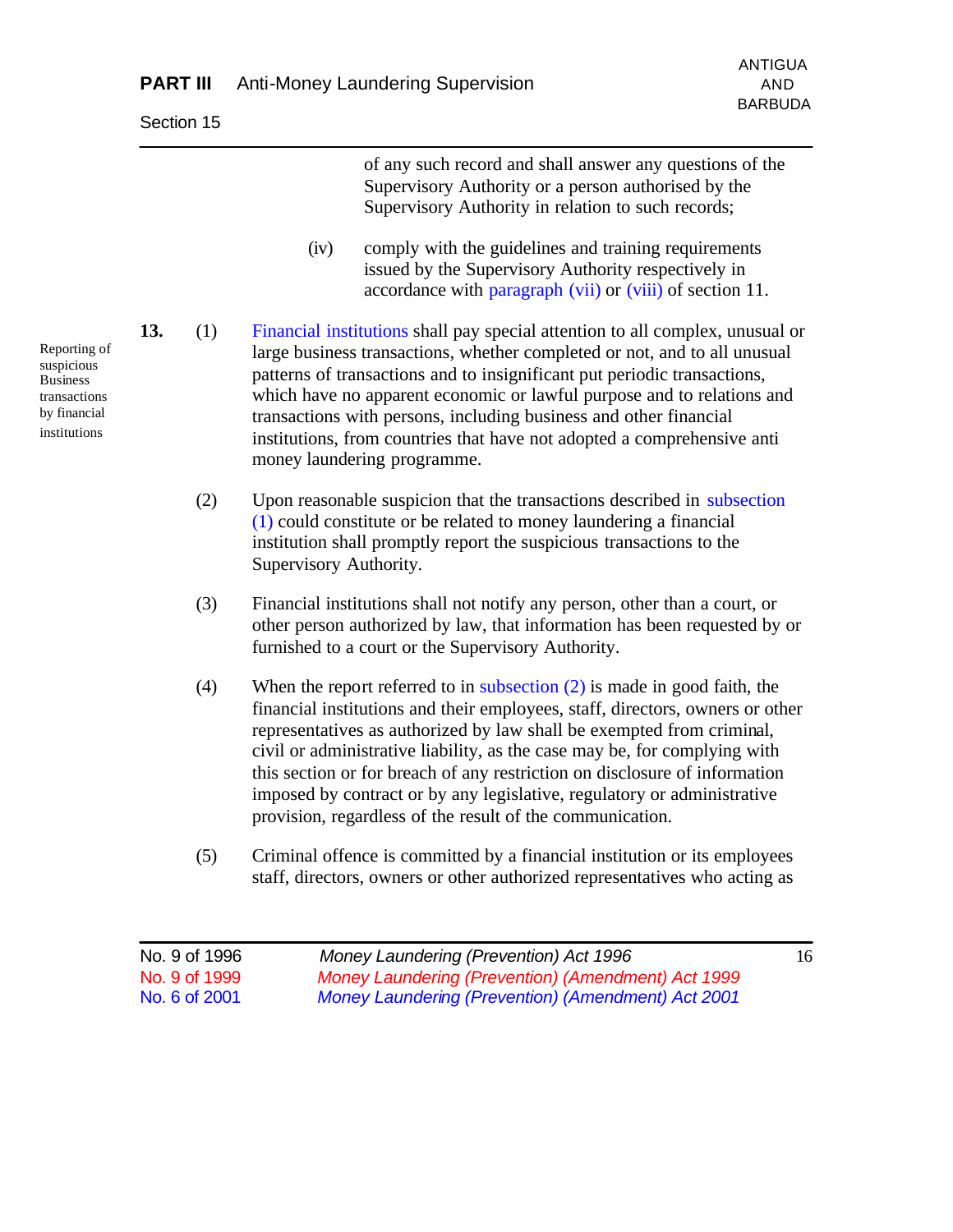Section 15

such, willfully fail to comply with the obligations in this section, or who willfully make a false or falsified report referred to above.

- (6) Without prejudice to criminal or civil liabilities for offences connected to money laundering, a financial institution and its employees that fail to comply with the requirement of this section shall be liable on conviction to a fine of fifty thousand dollars and in addition the licence of such financial institution to operate as such may be suspended or revoked by the relevant authority appointed under the International Business Corporation Act. Cap. 222
- (7) The question whether a reasonable suspicion for the purpose of subsection (2) has been formed shall be determined objectively having regard to all the facts and surrounding circumstances.

#### **14.** The Supervisory Authority or a law enforcement agency may, apply to a Judge of the High Court and upon satisfying him that there are reasonable grounds for believing that—

- (i) a financial institution has failed to keep a business transaction record as provided by the provisions of section  $12(1)$ ; or
- (ii) a financial institution has failed to report any business transaction as provided by the provisions of section 13(2); or
- (iii) an officer or employee of a financial institution is committing, has committed or is about to commit a money laundering offence;

 he may make an order authorizing the Supervisory Authority to enter any premises belonging to, or in the possession or under the control of the financial institution or any officer or employee of such institution and to search the premises and remove any document, material or other thing therein for the purposes of the Supervisory Authority or law enforcement agency as ordered by the Judge and specified in the warrant.

| No. 9 of 1996 | Money Laundering (Prevention) Act 1996             |  |
|---------------|----------------------------------------------------|--|
| No. 9 of 1999 | Money Laundering (Prevention) (Amendment) Act 1999 |  |
| No. 6 of 2001 | Money Laundering (Prevention) (Amendment) Act 2001 |  |

Supervisory Authority's power to obtain search warrant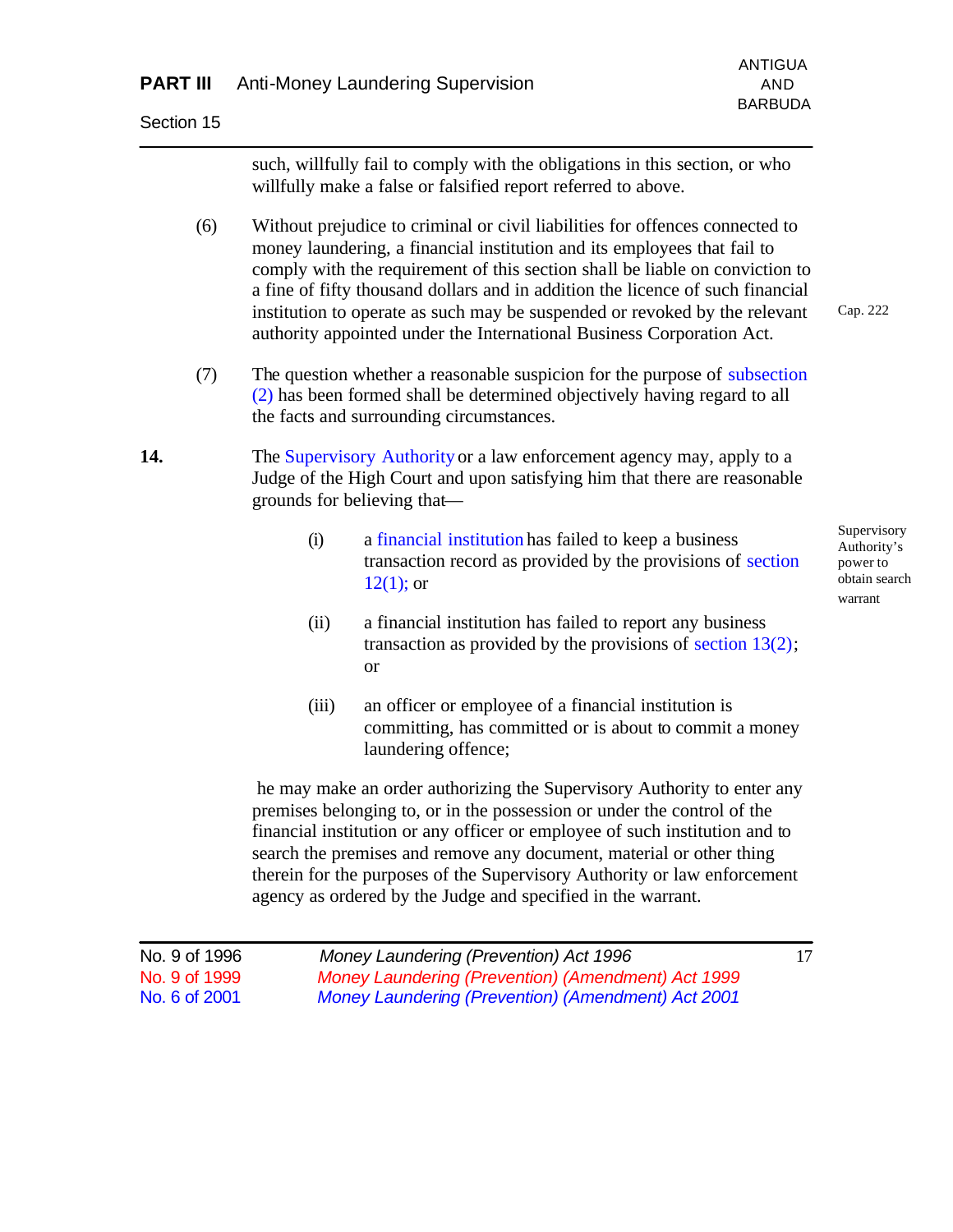|                                                     | <b>PART III</b> |           |     | <b>Anti-Money Laundering Supervision</b>                                                                                                                                                                                                                                                                                                                                                                                                                           |                |  |
|-----------------------------------------------------|-----------------|-----------|-----|--------------------------------------------------------------------------------------------------------------------------------------------------------------------------------------------------------------------------------------------------------------------------------------------------------------------------------------------------------------------------------------------------------------------------------------------------------------------|----------------|--|
|                                                     | Section 15      |           |     |                                                                                                                                                                                                                                                                                                                                                                                                                                                                    | <b>BARBUDA</b> |  |
| Property<br>tracking and<br>monitoring<br>orders    | 15.             |           |     | The Supervisory Authority or law enforcement agency may upon<br>application to a Judge of the High Court and upon satisfying him that there<br>are reasonable grounds for believing that a person is committing, has<br>committed or is about to commit a money laundering offence or for the<br>purpose of determining whether any property belongs to, is in the<br>possession or under the control of any person, he may make an order—                         |                |  |
|                                                     |                 | (i)       |     | that any document relevant to-                                                                                                                                                                                                                                                                                                                                                                                                                                     |                |  |
|                                                     |                 |           | (a) | identifying, locating or quantifying any property; or                                                                                                                                                                                                                                                                                                                                                                                                              |                |  |
|                                                     |                 |           | (b) | identifying or locating any document necessary for<br>the transfer of any property;                                                                                                                                                                                                                                                                                                                                                                                |                |  |
|                                                     |                 |           |     | belonging to, or in the possession or under the control of<br>that person be delivered forthwith to the Supervisory<br>Authority or law enforcement agency;                                                                                                                                                                                                                                                                                                        |                |  |
|                                                     |                 | (ii)      |     | that a financial institution forthwith produce to the<br>Supervisory Authority or law enforcement agency all<br>information obtained by the institution about any business<br>transaction conducted by or for that person with the<br>institution during such period before or after the date of the<br>Order as the Judge directs.                                                                                                                                |                |  |
| Mandatory<br>injunction to<br>enforce<br>compliance | 16.<br>(1)      | $13(2)$ . |     | A Judge of the High Court may upon an application made by the<br>Supervisory Authority grant a mandatory injunction against an officer or<br>employee of a financial institution in the terms the court deems necessary<br>to enforce compliance on being satisfied that a financial institution has<br>failed without reasonable excuse to comply in whole or in part with any<br>obligation as provided under section $12(i)$ , (ii), (iii) and (iv) and section |                |  |
|                                                     | (2)             |           |     | In granting an injunction pursuant to subsection $(1)$ the Court may order<br>that should the financial institution or any officer or employee of that<br>institution fail without reasonable excuse to comply with all or any of the                                                                                                                                                                                                                              |                |  |

ANTIGUA

| No. 9 of 1996 | Money Laundering (Prevention) Act 1996             | 18 |
|---------------|----------------------------------------------------|----|
| No. 9 of 1999 | Money Laundering (Prevention) (Amendment) Act 1999 |    |
| No. 6 of 2001 | Money Laundering (Prevention) (Amendment) Act 2001 |    |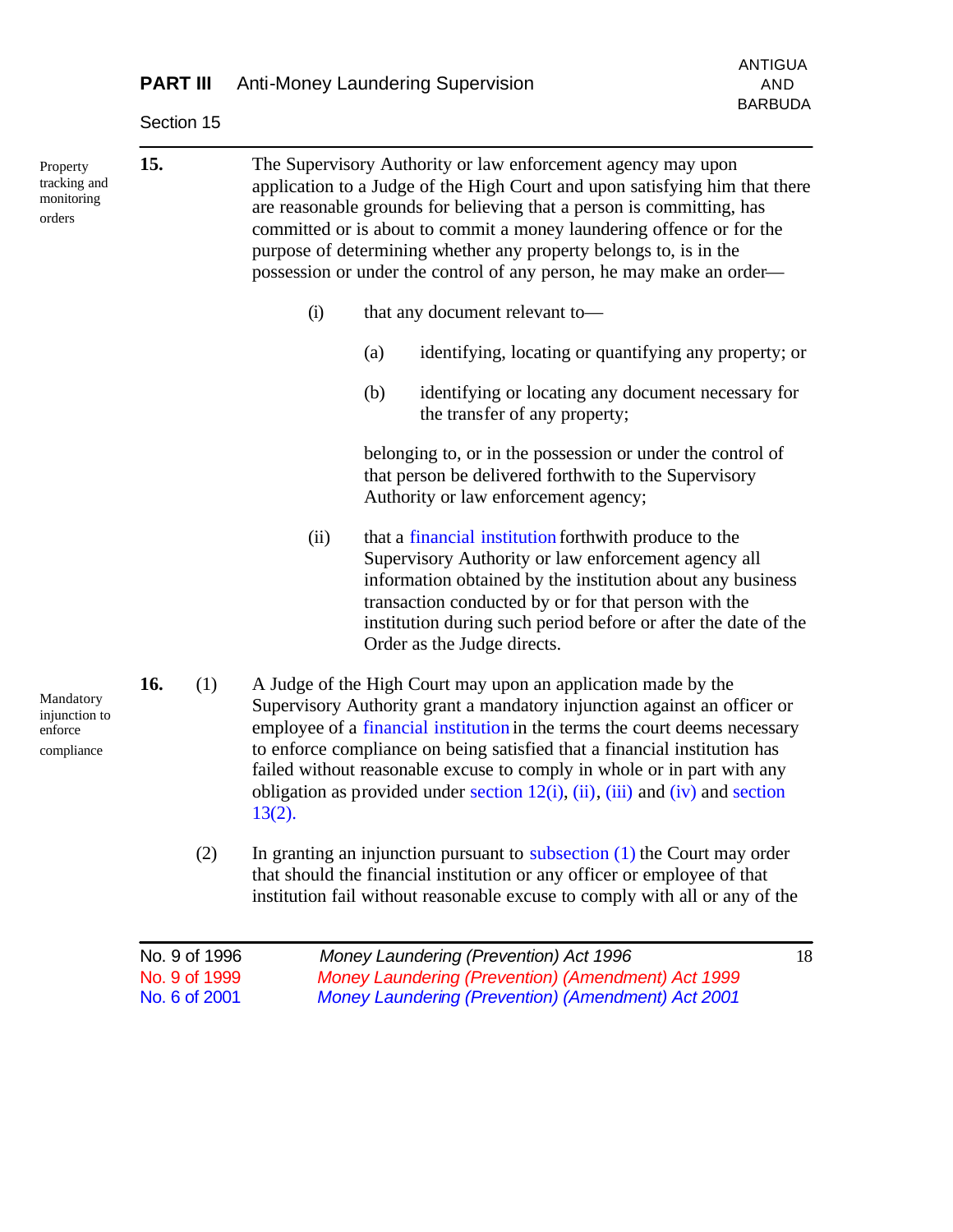| <b>PART III</b> | <b>ANTIGUA</b><br><b>Anti-Money Laundering Supervision</b><br><b>AND</b>                                                                                                                                                                                                      |                                                         |
|-----------------|-------------------------------------------------------------------------------------------------------------------------------------------------------------------------------------------------------------------------------------------------------------------------------|---------------------------------------------------------|
| Section 16      | <b>BARBUDA</b>                                                                                                                                                                                                                                                                |                                                         |
|                 | provisions of that injunction such financial institution, officer or employee<br>shall pay a financial penalty in the sum and in such manner directed by the<br>Court.                                                                                                        |                                                         |
| 17.             | A person who has been convicted of an offence for which a person may be<br>sentenced to a term of imprisonment for twelve months or more whether<br>in Antigua & Barbuda or elsewhere may not be eligible or licensed to<br>carry on the business of a financial institution. | Other<br>measures to<br>avoid money<br>laundering       |
| 18.<br>(1)      | Where:                                                                                                                                                                                                                                                                        |                                                         |
|                 | $\left(a\right)$<br>a person:                                                                                                                                                                                                                                                 |                                                         |
|                 | (i)<br>transfers currency of Antigua and Barbuda<br>or foreign currency out of Antigua and<br>Barbuda; or                                                                                                                                                                     | Currency<br>reporting<br>when<br>entering or<br>leaving |
|                 | (ii)<br>transfers currency of Antigua and Barbuda<br>or foreign currency into Antigua and<br>Barbuda; and                                                                                                                                                                     | Antigua and<br>Barbuda                                  |
|                 | the amount of currency involved in the transfer is not less<br>(b)<br>than US\$10,000 in value;                                                                                                                                                                               |                                                         |
|                 | the person, subject to subsections $(2)$ , $(3)$ and $(4)$ , commits an offence<br>against this subsection unless a report in respect of the transfer has been<br>made in accordance with this section.                                                                       |                                                         |
| (2)             | Where:                                                                                                                                                                                                                                                                        |                                                         |
|                 | a person receives currency of Antigua and Barbuda or<br>(a)<br>foreign currency transferred to the person from outside<br>Antigua and Barbuda; and                                                                                                                            |                                                         |
|                 | the amount of currency is not less than US\$10,000 in value;<br>(b)                                                                                                                                                                                                           |                                                         |
|                 | the person commits an offence against this subsection unless:                                                                                                                                                                                                                 |                                                         |
| No. 9 of 1996   | Money Laundering (Prevention) Act 1996<br>19                                                                                                                                                                                                                                  |                                                         |

No. 9 of 1999 *Money Laundering (Prevention) (Amendment) Act 1999*

*Money Laundering (Prevention) (Amendment) Act 2001*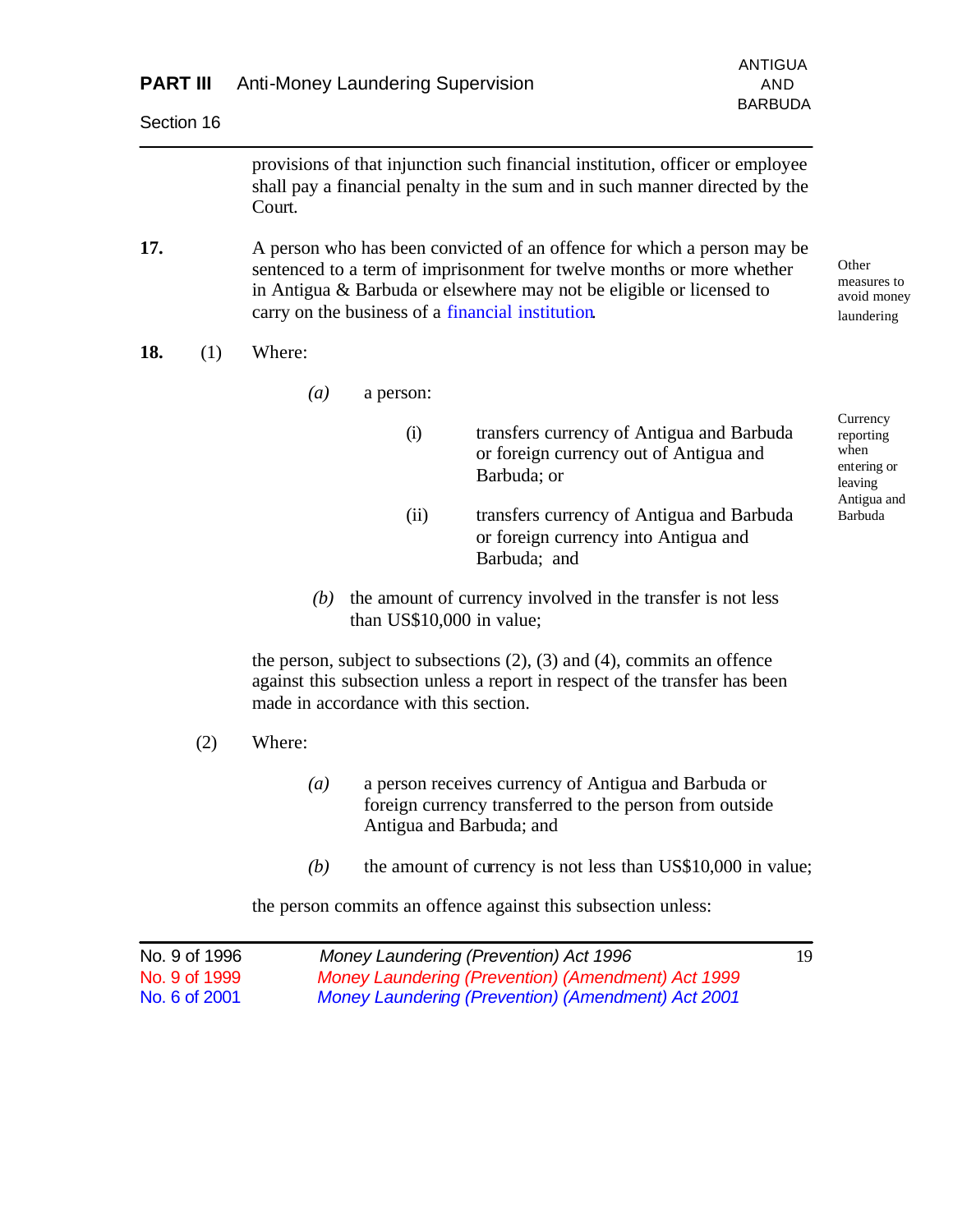### **PART III** Anti-Money Laundering Supervision AND

Section 18

- (i) a report in respect of the transfer of the currency into Antigua and Barbuda has been made in accordance with subsection (1) before the transfer; or
- (ii) a report in respect of the receipt of the currency is given in accordance with this section before the period of 30 days commencing on the day of the receipt of the currency.
- (3) A person who commits an offence against subsection (1) or (2) is liable, upon conviction, to a fine of fifty thousand dollars (\$50,000) or to imprisonment for not more than 2 years or both.
- (4) A report under this section shall:
	- *(a)* be on the form approved in the regulations;
	- *(b)* contain the reportable details in relation to the matter being reported;
	- *(c)* be signed by the person making the report; and
	- *(d)* be given to:
		- (i) if the transfer is affected by a person taking the currency out of, or bringing it into Antigua and Barbuda with the person — a Customs Officer; and
		- (ii) in any other case the Supervisory Authority or a customs officer.
- (5) A report under this section, other than a report mentioned in subsection  $2(b)(i)$  or (ii), must be given:

| No. 9 of 1996 | Money Laundering (Prevention) Act 1996             | 20 |
|---------------|----------------------------------------------------|----|
| No. 9 of 1999 | Money Laundering (Prevention) (Amendment) Act 1999 |    |
| No. 6 of 2001 | Money Laundering (Prevention) (Amendment) Act 2001 |    |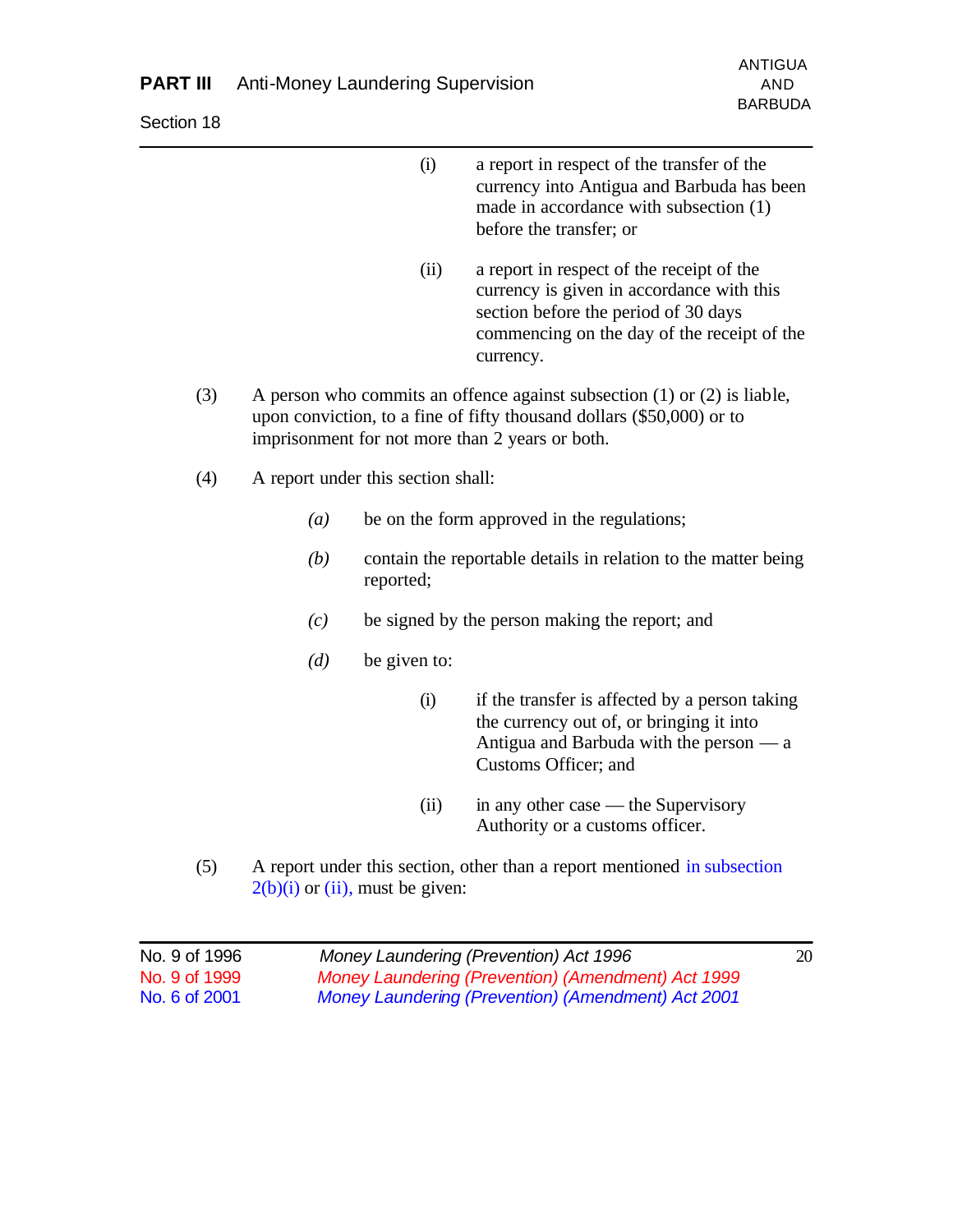|     | (a) | Barbuda; and   | if subsection $4(d)(i)$ applies—at the time the currency<br>concerned is brought into, or taken out of, Antigua and                                                                                                                                           |
|-----|-----|----------------|---------------------------------------------------------------------------------------------------------------------------------------------------------------------------------------------------------------------------------------------------------------|
|     | (b) | place.         | in any other case—at any time before the transfer takes                                                                                                                                                                                                       |
| (6) |     |                | For the purposes of subsection (5), if currency is taken out of Antigua and<br>Barbuda by a person who sends or consigns the currency:                                                                                                                        |
|     | (a) |                | through the post to a place outside Antigua and Barbuda; or                                                                                                                                                                                                   |
|     | (b) |                | to another person for carriage to a place outside Antigua<br>and Barbuda by that other person or by a third person;                                                                                                                                           |
|     |     |                | the time when the currency is taken out of Antigua and Barbuda is the<br>time when it is irrevocably committed by the first mentioned person to the<br>Post Office or to the other person as the case may be.                                                 |
| (7) |     |                | For the purposes of subsection $(5)(a)$ , the time at which currency is<br>brought into Antigua and Barbuda by a person is:                                                                                                                                   |
|     | (a) | if the person: |                                                                                                                                                                                                                                                               |
|     |     | (i)            | transfers the currency into Antigua and Barbuda<br>when a passenger on an aircraft, vessel or ship;<br>and                                                                                                                                                    |
|     |     | (ii)           | after disembarking, goes through an area set<br>apart for customs officers to examine the<br>passports and personal baggage of, and perform<br>other duties in respect of, disembarking<br>passengers and for such passengers to collect<br>personal baggage; |
|     |     |                | as soon as the person reaches the place in that area at which<br>customs officers examine personal baggage or, if the                                                                                                                                         |

| No. 9 of 1996 | Money Laundering (Prevention) Act 1996                    |  |
|---------------|-----------------------------------------------------------|--|
| No. 9 of 1999 | Money Laundering (Prevention) (Amendment) Act 1999        |  |
| No. 6 of 2001 | <b>Money Laundering (Prevention) (Amendment) Act 2001</b> |  |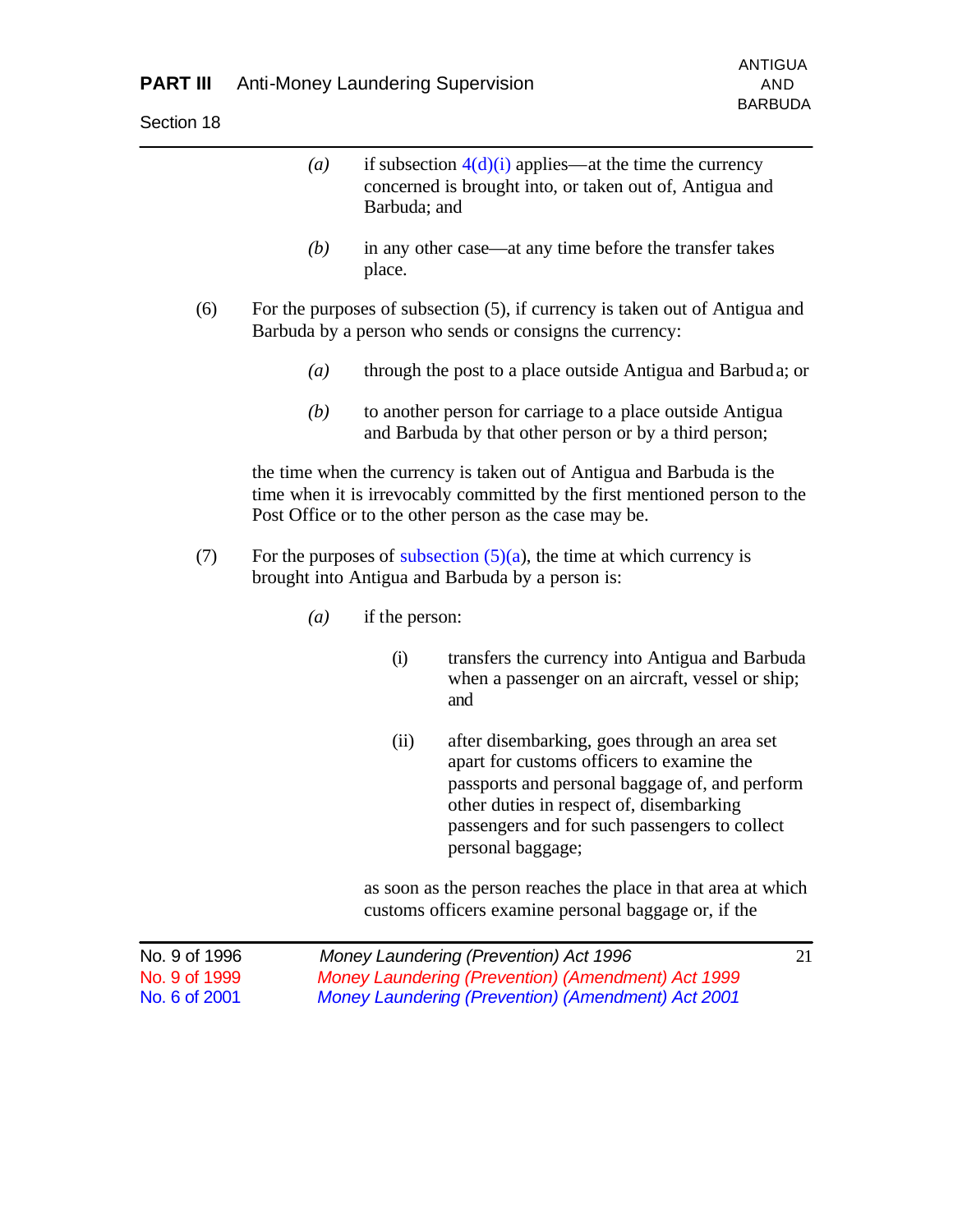person does not go to that place, when the person leaves that area; or

- *(b)* in any other case the first opportunity after arrival in Antigua and Barbuda that the person has to make the report under this section.
- (8) For the purposes of subsection  $5(a)$ , the time at which currency is taken out of Antigua and Barbuda by a person is:
	- *(a)* if the person:
		- (i) transfers the currency out of Antigua and Barbuda when a passenger on an aircraft, vessel or ship; and
		- (ii) before embarking, goes through an area set apart for the examination of the passports and baggage of embarking passengers;

when the person is at the place in that area in which passports are examined; or

- *(b)* in any other case as soon as the person reaches the person who is to examine the person's passport in relation to the person leaving Antigua and Barbuda or, if there is no such examination, the last opportunity before leaving Antigua and Barbuda that the person has to make the report under this section.
- (9) When a report under this section is made, the person to whom it is made shall, after receipt of the report, forward the report to the Supervisory Authority within 48 hours.
- (10) For the purposes of this section, if a person:
	- *(a)* arranges to leave Antigua and Barbuda on an aircraft, vessel or ship; and

| No. 9 of 1996 | Money Laundering (Prevention) Act 1996             | 22. |
|---------------|----------------------------------------------------|-----|
| No. 9 of 1999 | Money Laundering (Prevention) (Amendment) Act 1999 |     |
| No. 6 of 2001 | Money Laundering (Prevention) (Amendment) Act 2001 |     |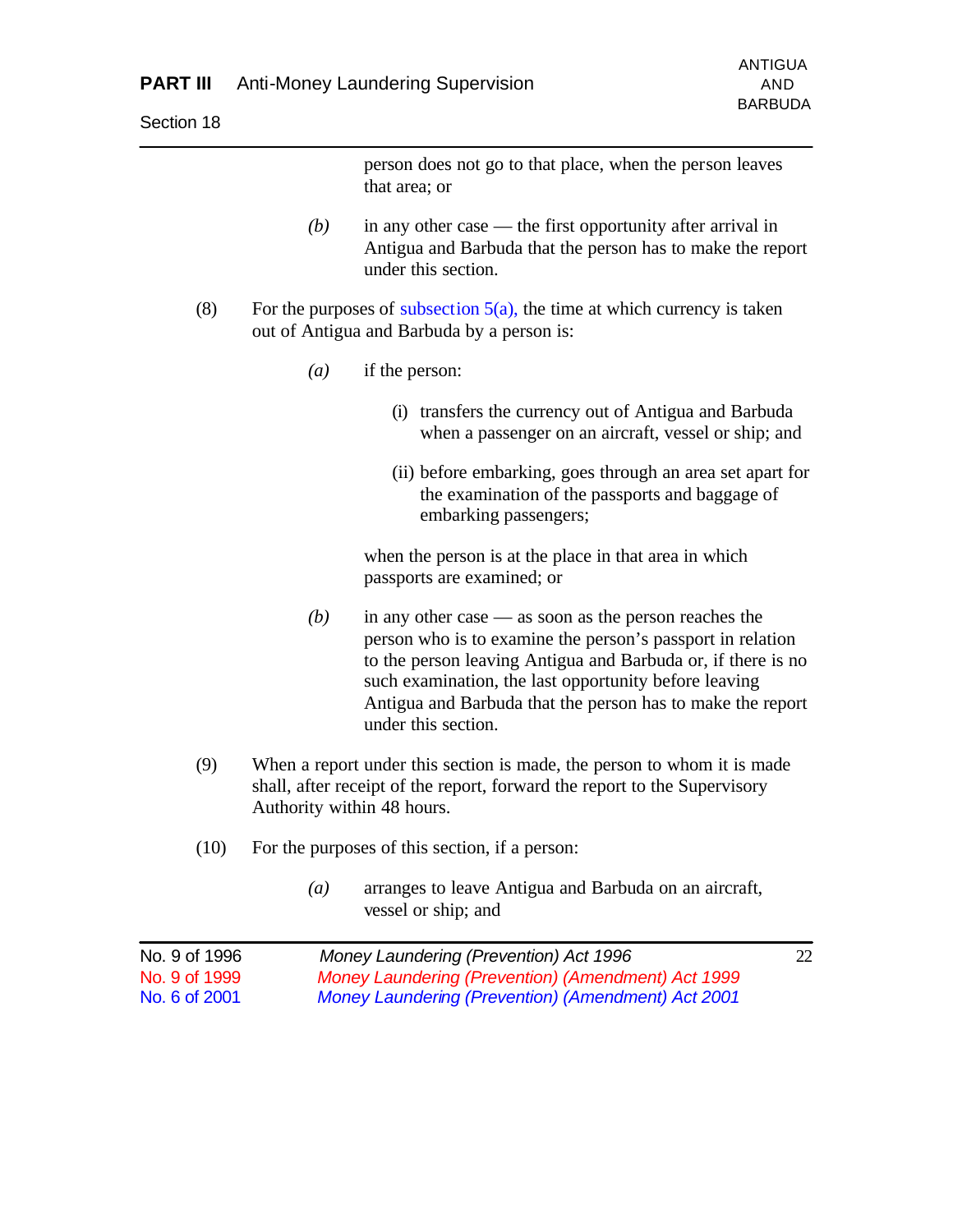Section 18

BARBUDA

|      |                                                 | (b)                                                                                                                                                                                                                                                                  |                        |      | for the purposes of leaving Antigua and Barbuda, goes<br>towards and aircraft, vessel or ship through an area<br>described in subsection $(8)(a)(ii)$ ; and                                                                |    |
|------|-------------------------------------------------|----------------------------------------------------------------------------------------------------------------------------------------------------------------------------------------------------------------------------------------------------------------------|------------------------|------|----------------------------------------------------------------------------------------------------------------------------------------------------------------------------------------------------------------------------|----|
|      |                                                 | (c)                                                                                                                                                                                                                                                                  | either:                |      |                                                                                                                                                                                                                            |    |
|      |                                                 |                                                                                                                                                                                                                                                                      |                        | (i)  | takes currency into that area; or                                                                                                                                                                                          |    |
|      |                                                 |                                                                                                                                                                                                                                                                      |                        | (ii) | has currency in his or her personal baggage;<br>and                                                                                                                                                                        |    |
|      |                                                 | (d)                                                                                                                                                                                                                                                                  |                        |      | does not give a report about the currency when at the place<br>described in that subsection;                                                                                                                               |    |
|      |                                                 | Barbuda.                                                                                                                                                                                                                                                             |                        |      | the person is taken to have transferred the currency out of Antigua and                                                                                                                                                    |    |
| 18A. | (1)                                             | A Customs Officer, Police Officer or officer in the Coast Guard may seize<br>and detain currency if he or she has reason to suspect that it is an<br>instrumentality of an offence against subsection $18(1)$ or $18(2)$ of this Act<br>or is the proceeds of crime. |                        |      |                                                                                                                                                                                                                            |    |
|      | (2)                                             | subsection $(3)$ .                                                                                                                                                                                                                                                   |                        |      | Currency seized by virtue of this section shall not be detained for more<br>than 7 days unless an order is made for its continued detention pursuant to                                                                    |    |
|      | (3)                                             | satisfied that:                                                                                                                                                                                                                                                      |                        |      | An application may be made to a magistrate for an order authorising the<br>continued detention of the seized currency for additional periods, not<br>exceeding 6 months on each occasion, providing that the magistrate is |    |
|      |                                                 | $\left(a\right)$                                                                                                                                                                                                                                                     | subsection $(1)$ ; and |      | there are reasonable grounds for the suspicion referred to in                                                                                                                                                              |    |
|      |                                                 | (b)                                                                                                                                                                                                                                                                  |                        |      | that continued detention of the currency is justified while<br>its origin or derivation is further investigated or<br>consideration is given to the institution, whether in Antigua                                        |    |
|      | No. 9 of 1996<br>No. 9 of 1999<br>No. 6 of 2001 |                                                                                                                                                                                                                                                                      |                        |      | Money Laundering (Prevention) Act 1996<br>Money Laundering (Prevention) (Amendment) Act 1999<br><b>Money Laundering (Prevention) (Amendment) Act 2001</b>                                                                  | 23 |
|      |                                                 |                                                                                                                                                                                                                                                                      |                        |      |                                                                                                                                                                                                                            |    |

Seizure and Detention of suspected currency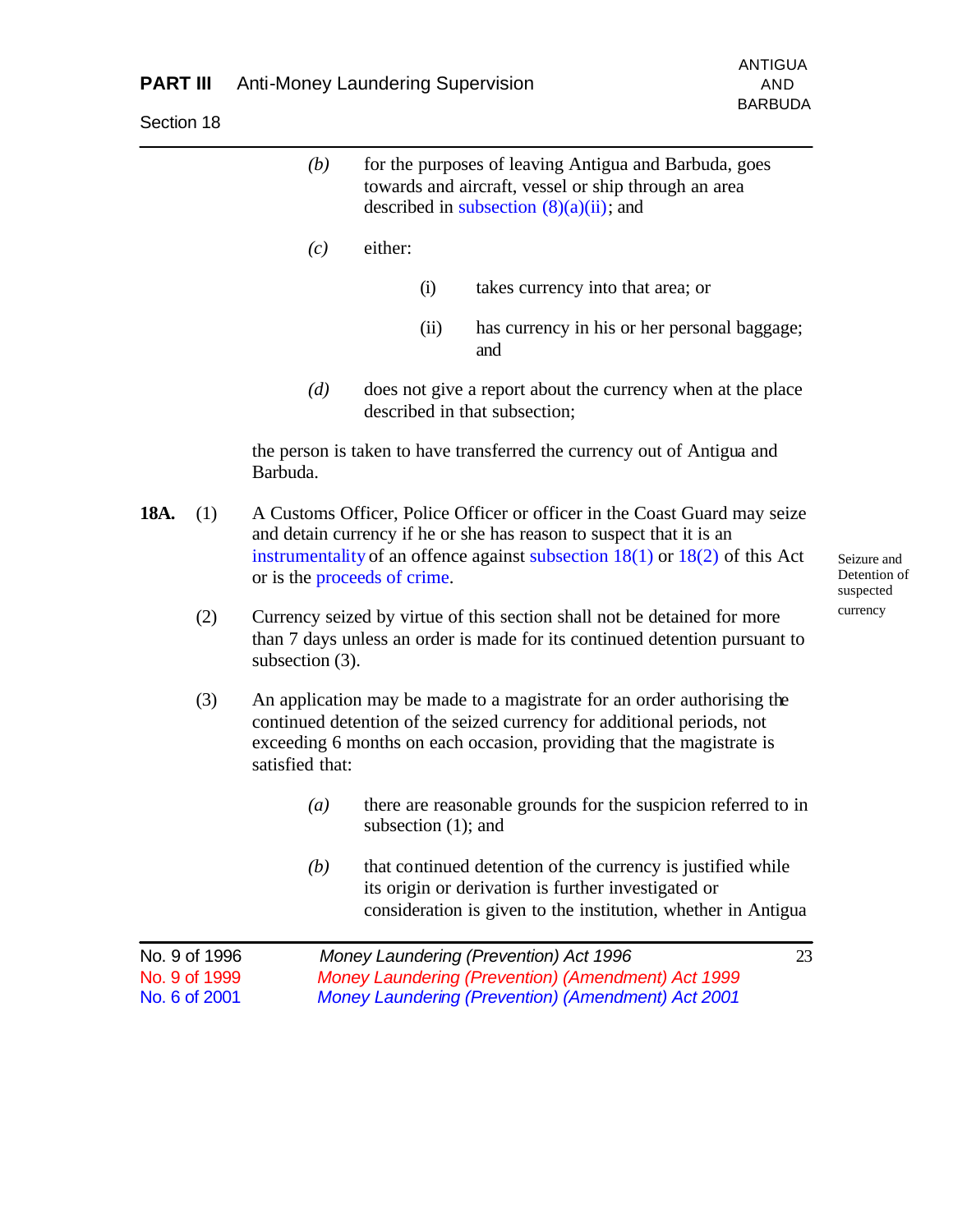Section 18A

and Barbuda or elsewhere, of criminal proceedings against any person for an offence with which the currency is connected and provided that, in total, the currency is not detained for a period in excess of two years from the date of seizure, save that where a criminal proceedings against any person for an offence with which the currency is connected has commenced, the continuing detention of the currency may be ordered until the proceeding is completed.

- (4) An application pursuant to subsection (3) may be made to a magistrate by the Supervisory Authority.
- (5) Any currency subject to continued detention under subsection (3) shall, unless required as evidence of an offence, be delivered forthwith into the care of the Supervisory Authority who shall deposit it into a separate interest bearing account.
- (6) An order under subsection (3) shall remain in force until:
	- *(a)* the expiration of the order;
	- *(b)* the order is vacated by order of a court.
- (7) Currency which is detained pursuant to an order made under subsection (3) may be released in whole or in part upon the order of a magistrate provided that the magistrate is satisfied that:
	- *(a)* the grounds under which the currency was originally seized or continued to be detained no longer exist; or
	- *(b)* the continued detention of the currency is no longer justified.
- (8) An application under subsection (7) may be made by:
	- *(a)* the person from whom the currency was seized; or

| No. 9 of 1996 | Money Laundering (Prevention) Act 1996             | 24 |
|---------------|----------------------------------------------------|----|
| No. 9 of 1999 | Money Laundering (Prevention) (Amendment) Act 1999 |    |
| No. 6 of 2001 | Money Laundering (Prevention) (Amendment) Act 2001 |    |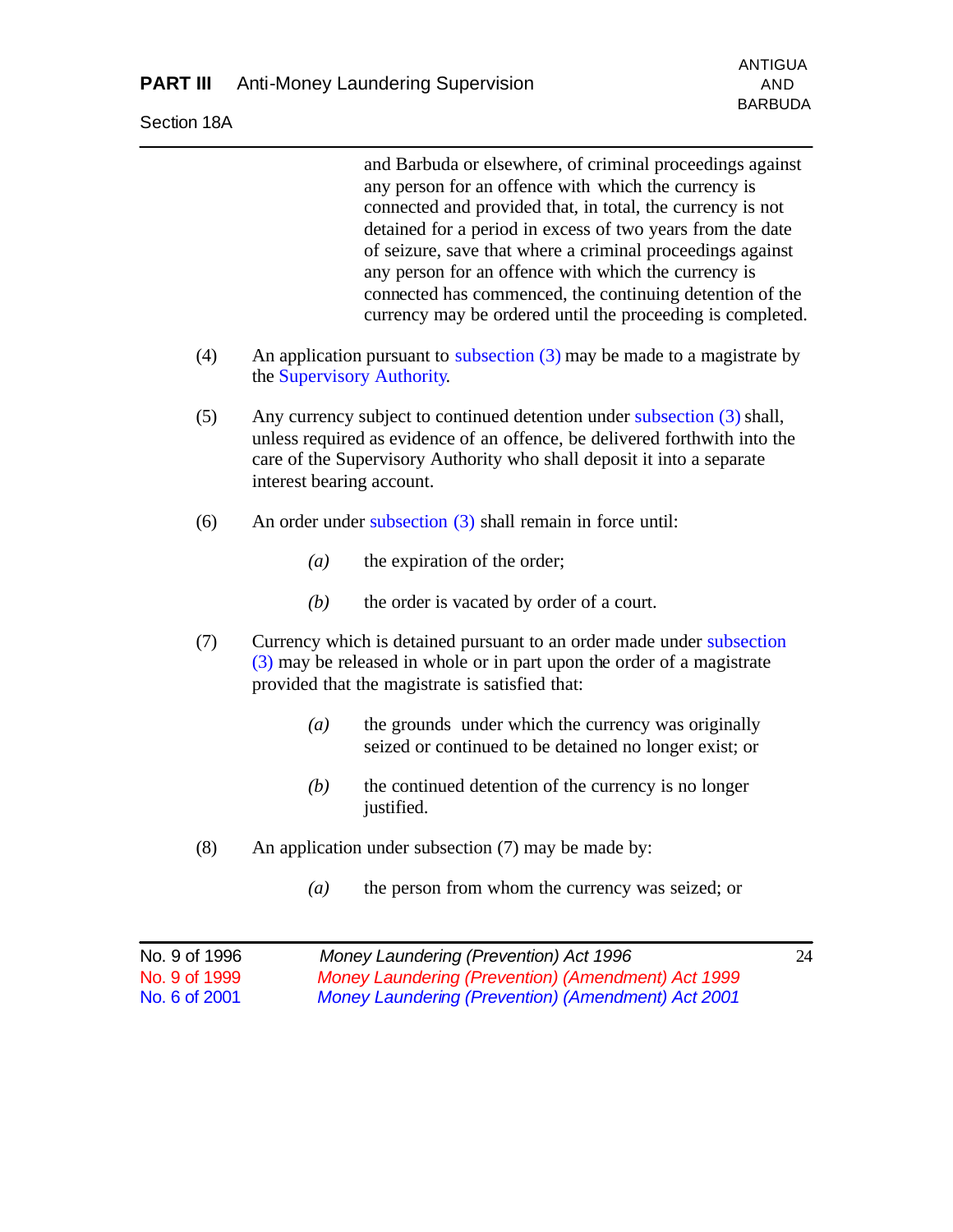|      |     | (b)                    | a person who, to the satisfaction of the magistrate, has an<br>interest in the currency; or                                                                                                                                   |                                            |
|------|-----|------------------------|-------------------------------------------------------------------------------------------------------------------------------------------------------------------------------------------------------------------------------|--------------------------------------------|
|      |     | (c)                    | the person, or one of the persons upon whose application<br>the currency was detained; or                                                                                                                                     |                                            |
|      |     | (d)                    | the Supervisory Authority.                                                                                                                                                                                                    |                                            |
|      | (8) |                        | An order under subsection (7) may not be made while:                                                                                                                                                                          |                                            |
|      |     | (a)                    | a criminal prosecution, whether in Antigua and Barbuda or<br>elsewhere, including any appeal against a conviction<br>arising from such a prosecution, to which the seizure of the<br>currency is related is pending, or       |                                            |
|      |     | (b)                    | an application for forfeiture of the currency pursuant to<br>section 18B of this Act, including any appeal therefrom, is<br>pending.                                                                                          |                                            |
| 18B. | (1) | Supervisory Authority. | An application for the forfeiture of any currency seized pursuant to section<br>$18A(1)$ may be made to the Magistrates' Court upon the application of the                                                                    | Application<br>to Magistrate<br>to forfeit |
|      | (2) | following methods:     | Notice of an application pursuant to subsection (1) should be served upon<br>the person from whom the currency was seized or any person that the<br>applicant believes may have an interest in the currency by any one of the | seized<br>currency                         |
|      |     | (a)                    | personal service upon the person;                                                                                                                                                                                             |                                            |
|      |     | (b)                    | service at the business address of counsel (if any) acting on<br>behalf of the person;                                                                                                                                        |                                            |
|      |     | (c)                    | service at the last known address, or place of business<br>within the jurisdiction of the person;                                                                                                                             |                                            |
|      |     |                        |                                                                                                                                                                                                                               |                                            |

| No. 9 of 1996 | Money Laundering (Prevention) Act 1996                    | 25 |
|---------------|-----------------------------------------------------------|----|
| No. 9 of 1999 | Money Laundering (Prevention) (Amendment) Act 1999        |    |
| No. 6 of 2001 | <b>Money Laundering (Prevention) (Amendment) Act 2001</b> |    |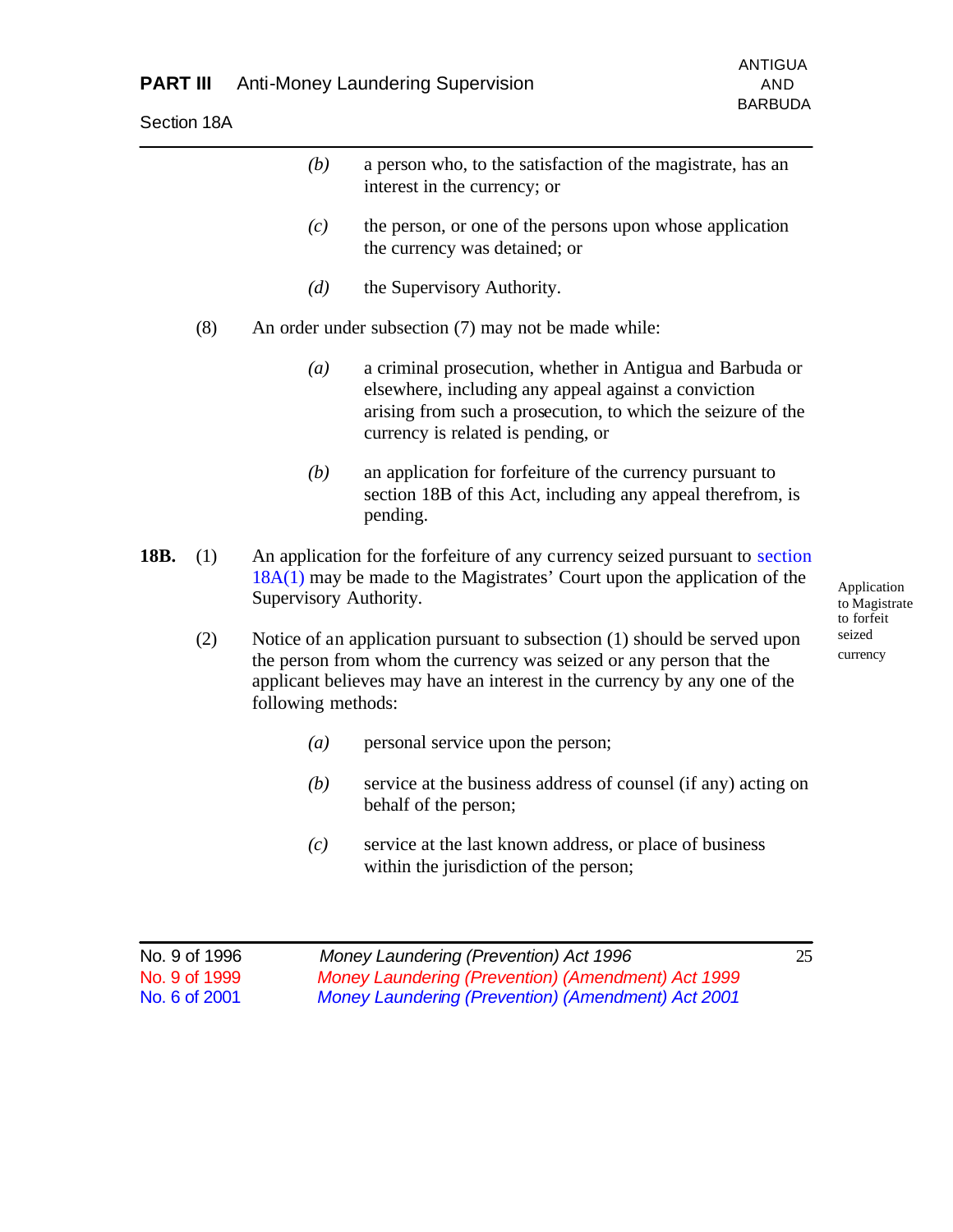|     | (d) | in the case of a body corporate by service upon the<br>registered or principal office of the body corporate;                                                                                                                                                                                       |
|-----|-----|----------------------------------------------------------------------------------------------------------------------------------------------------------------------------------------------------------------------------------------------------------------------------------------------------|
|     | (e) | publication in the Gazette in Antigua and Barbuda; or                                                                                                                                                                                                                                              |
|     | (f) | publication in two consecutive issues of a local newspaper<br>circulating in Antigua and Barbuda.                                                                                                                                                                                                  |
| (3) |     | Any person notified under subsection (2) and any other person who<br>claims to have an interest in the seized currency are entitled to appear and<br>to give evidence at the hearing of the application, but the absence of a<br>person does not prevent the court from making a forfeiture order. |
| (4) |     | Upon hearing an application pursuant to subsection $(1)$ and upon being<br>satisfied that the seized currency is:                                                                                                                                                                                  |
|     | (a) | the proceeds of some form of unlawful activity; or                                                                                                                                                                                                                                                 |
|     | (b) | an instrumentality of an offence (whether or not a person<br>has been convicted of any offence);                                                                                                                                                                                                   |
|     |     | the Court may, subject to subsection (5) order that all or part of the<br>currency be forfeited to the Government of Antigua and Barbuda.                                                                                                                                                          |
| (5) |     | In considering whether to make an order under subsection (4) in respect of<br>all or part of the seized currency, the court may have regard to —                                                                                                                                                   |
|     |     | (i)<br>the use ordinarily made, or intended to be made of the<br>currency; and                                                                                                                                                                                                                     |
|     |     | (ii)<br>the claim of any third party to an interest in the<br>currency who shows to the satisfaction of the court<br>that they were not involved or aware of any unlawful<br>use or purpose with which the currency may have<br>been associated.                                                   |

| No. 9 of 1996              | Money Laundering (Prevention) Act 1996                    | 26 |
|----------------------------|-----------------------------------------------------------|----|
| No. 9 of 1999 <sub>.</sub> | Money Laundering (Prevention) (Amendment) Act 1999        |    |
| No. 6 of 2001              | <b>Money Laundering (Prevention) (Amendment) Act 2001</b> |    |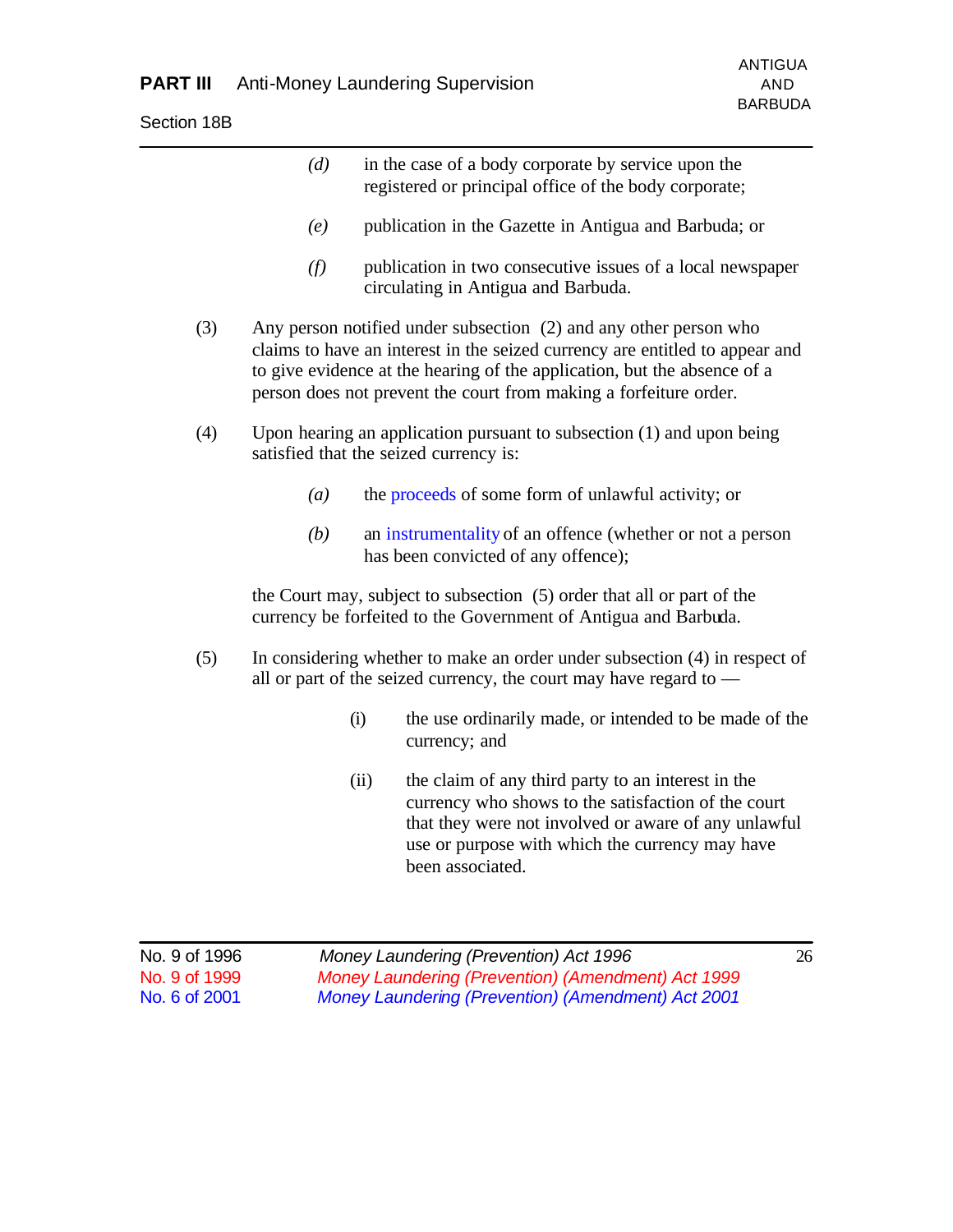| <b>PART III</b> Anti-Money Laundering Supervision | AND |
|---------------------------------------------------|-----|
|                                                   |     |

Section 18B

|      | (6) | Any party to an application for forfeiture under subsection (1) may appeal<br>to the High Court by way of rehearing within 30 days of any order<br>pursuant to subsection (4) being made. |                         |
|------|-----|-------------------------------------------------------------------------------------------------------------------------------------------------------------------------------------------|-------------------------|
| 18C. |     | In sections $18$ , $18A$ and $18B$ :                                                                                                                                                      | Reportable              |
|      |     | "reportable details" in relation to a matter being reported, means the<br>details of the matter that are required to be reported that are prescribed in<br>the regulations.               | details and<br>currency |

"currency" means cash or bearer negotiable financial instruments.

## **PART IV**

## **FREEZING AND FORFEITURE OF ASSETS IN RELATION TO MONEY LAUNDERING**

**19.** (1) Where a person (referred to in this Part as "the defendant")—

- *(a)* has been convicted of a money laundering offence; or
- *(b)* has been, or is about to be charged with a money laundering offence,

the Supervisory Authority may apply to the High Court for an order freezing property in which there is a reasonable suspicion that the defendant has an interest.

- (2) Subject to subsection (3) an application referred to in subsection (1) may be made against one or more of the following:
	- *(a)* specified property of the defendant;

| No. 9 of 1996 | Money Laundering (Prevention) Act 1996             | 27 |
|---------------|----------------------------------------------------|----|
| No. 9 of 1999 | Money Laundering (Prevention) (Amendment) Act 1999 |    |
| No. 6 of 2001 | Money Laundering (Prevention) (Amendment) Act 2001 |    |

Freezing of Property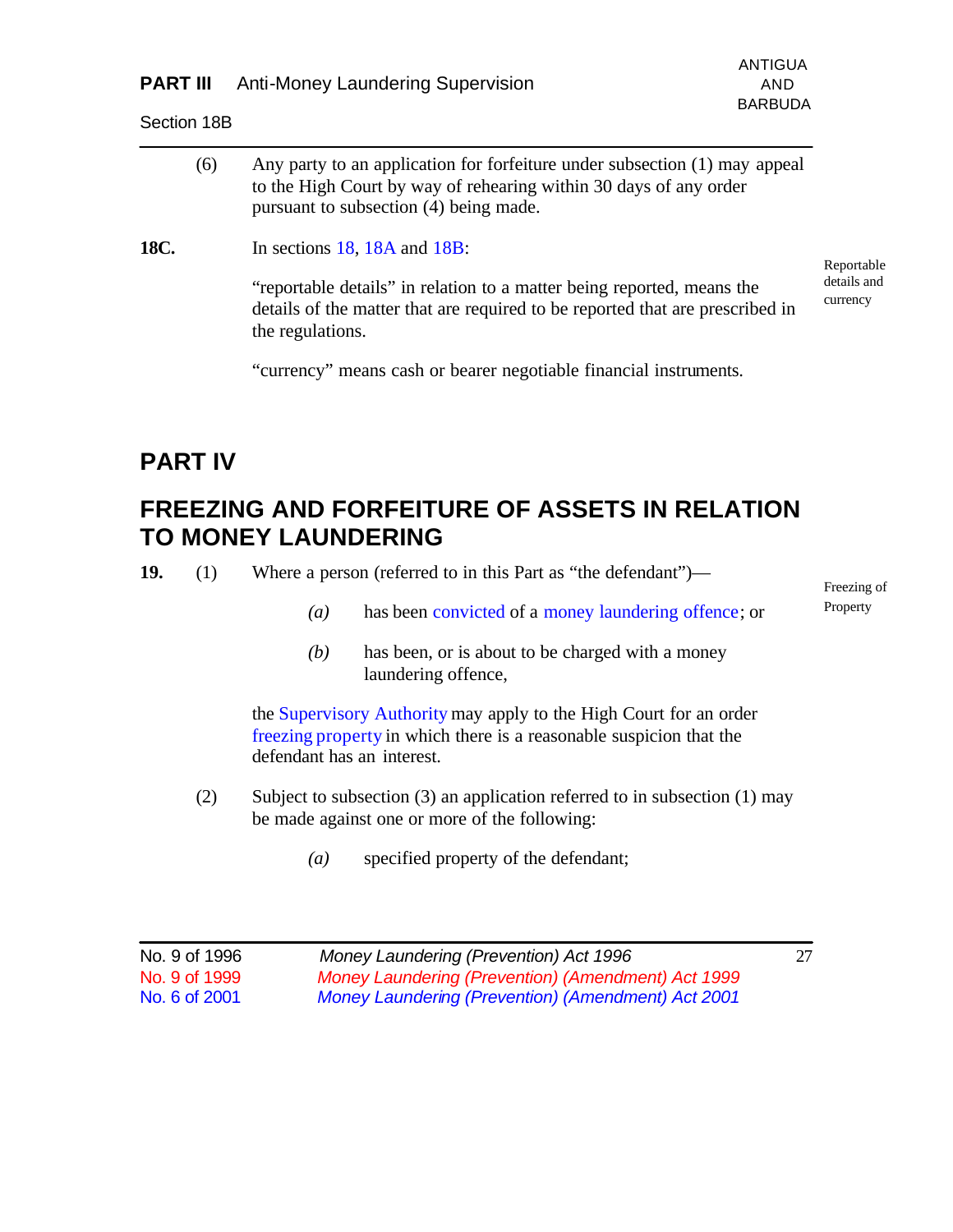| <b>PART IV</b><br>Section 19 | Laundering       | Freezing and Forfeiture of Assets in Relation to Money                                                                                                                                                                                                                                                                                                                             | <b>ANTIGUA</b><br><b>AND</b><br><b>BARBUDA</b> |
|------------------------------|------------------|------------------------------------------------------------------------------------------------------------------------------------------------------------------------------------------------------------------------------------------------------------------------------------------------------------------------------------------------------------------------------------|------------------------------------------------|
|                              | (b)              | all the property of or in the name of the defendant<br>(including property acquired after the making of the order);                                                                                                                                                                                                                                                                |                                                |
|                              | (c)              | all the property of or in the name of the defendant<br>(including property acquired after the making of the order)<br>other than specified property;                                                                                                                                                                                                                               |                                                |
|                              | (d)              | specified property of a person other than the defendant.                                                                                                                                                                                                                                                                                                                           |                                                |
| (3)                          | Where:           |                                                                                                                                                                                                                                                                                                                                                                                    |                                                |
|                              | $\left(a\right)$ | the money laundering offence of which the defendant has<br>been convicted or charged falls within the definition of<br>subparagraph (i) of the definition of money laundering<br>offence the property in respect of which an application for a<br>freezing order may be made pursuant to subsection (2) may<br>be located in Antigua and Barbuda or anywhere else in the<br>world; |                                                |
|                              | (b)              | the money laundering offence of which the defendant has<br>been convicted or charged falls within the definition of<br>subparagraph (ii) of the definition of money laundering<br>offence the property in respect of which an application for a<br>freezing order may be made pursuant to subsection (2) may<br>only be located in Antigua and Barbuda.                            |                                                |
| (4)                          | order:           | Where the Supervisory Authority applies to the High Court for an order<br>under this section, the High Court may, subject to subsection 19A, by                                                                                                                                                                                                                                    |                                                |
|                              | $\left(a\right)$ | direct that the property, or such part of the property as is<br>specified in the order, is not to be disposed of, or otherwise<br>dealt with, by any person, except in such manner and in<br>such circumstances (if any) as are specified in the order;<br>and                                                                                                                     |                                                |

| No. 9 of 1996 | Money Laundering (Prevention) Act 1996             | 28 |
|---------------|----------------------------------------------------|----|
| No. 9 of 1999 | Money Laundering (Prevention) (Amendment) Act 1999 |    |
| No. 6 of 2001 | Money Laundering (Prevention) (Amendment) Act 2001 |    |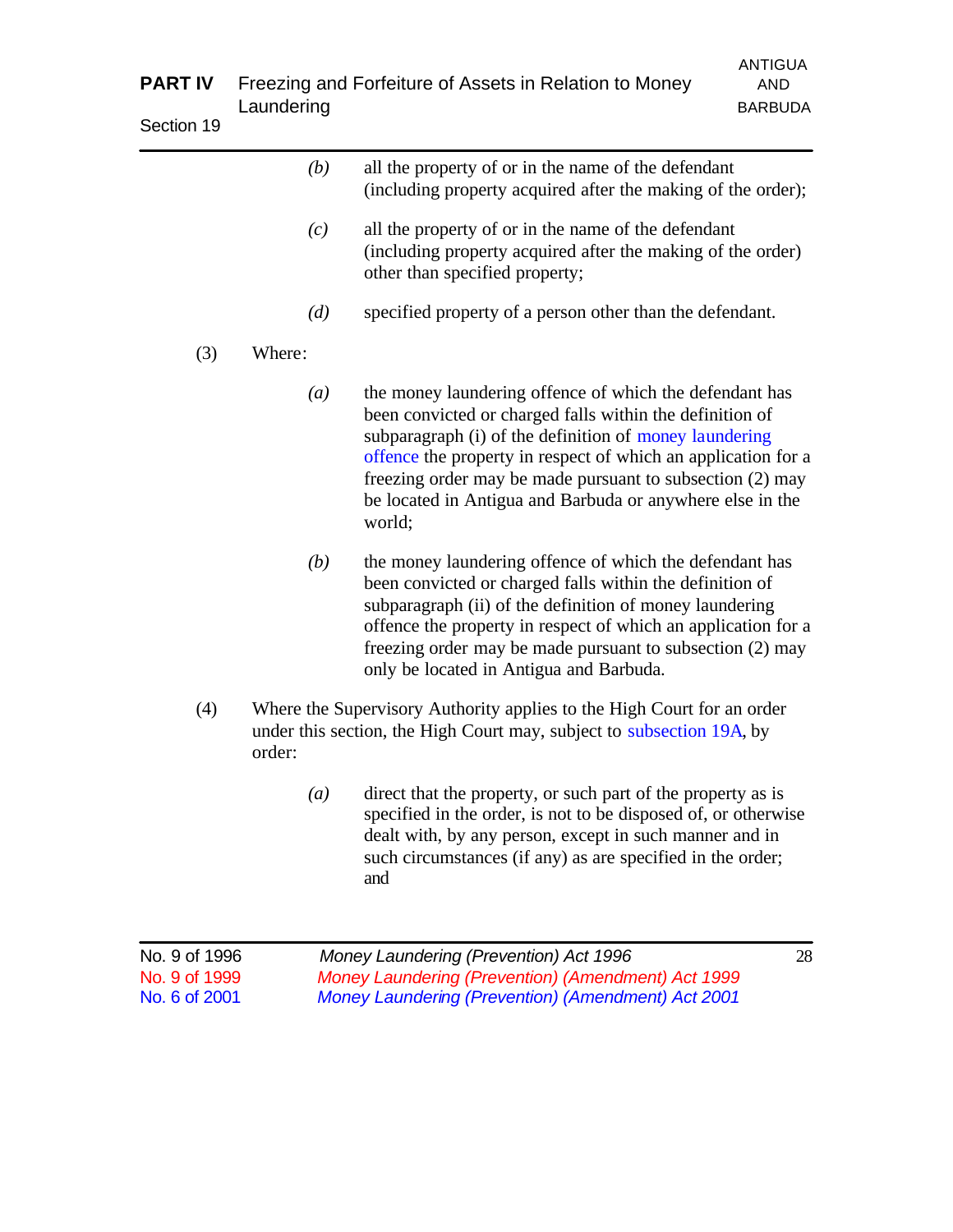| <b>PART IV</b><br>Section 19 | Laundering | Freezing and Forfeiture of Assets in Relation to Money                                                                                                                                                                                                                   | <b>ANTIGUA</b><br><b>AND</b><br><b>BARBUDA</b> |
|------------------------------|------------|--------------------------------------------------------------------------------------------------------------------------------------------------------------------------------------------------------------------------------------------------------------------------|------------------------------------------------|
|                              | (b)        | if the High Court is satisfied that the circumstances so<br>require—direct a trustee to take custody and control of the<br>property, or of such part of the property as is specified in<br>the order.                                                                    |                                                |
| (5)                          |            | The High Court may, without limiting the generality of its power under<br>this section to impose such conditions upon a freeze order as it sees fit,<br>make provision for meeting, out of property or a specified part of the<br>property, all or any of the following: |                                                |
|                              | (a)        | the defendant's reasonable living expenses (including the<br>reasonable living expenses of the defendant's dependants<br>(if any) and reasonable business expenses;                                                                                                      |                                                |
|                              | (b)        | the defendant's reasonable expenses in defending a<br>proceeding under this Act or the criminal charge to which<br>this proceeding relates.                                                                                                                              |                                                |

- (6) The following restriction apply to orders making provision for the payment of expenses of the defendant or dependant's of the defendant pursuant to subsection (5):
	- *(a)* no provision is to be made for expenses except to the extent (if any) that the High Court is satisfied that the defendant cannot meet the expenses concerned out of the defendant's unfrozen property;
	- *(b)* no provision is to be made in relation to any particular interest in frozen property if a reasonable suspicion exists that the interest is unlawfully acquired property;
	- *(c)* no provision is to be made unless a statement pursuant to subsection  $19B(1)(e)$  has been filed in the High Court;
	- *(d)* no provision is to be made unless the High Court is satisfied that the defendant has taken all reasonable steps to

| No. 9 of 1996 | Money Laundering (Prevention) Act 1996             | 29 |
|---------------|----------------------------------------------------|----|
| No. 9 of 1999 | Money Laundering (Prevention) (Amendment) Act 1999 |    |
| No. 6 of 2001 | Money Laundering (Prevention) (Amendment) Act 2001 |    |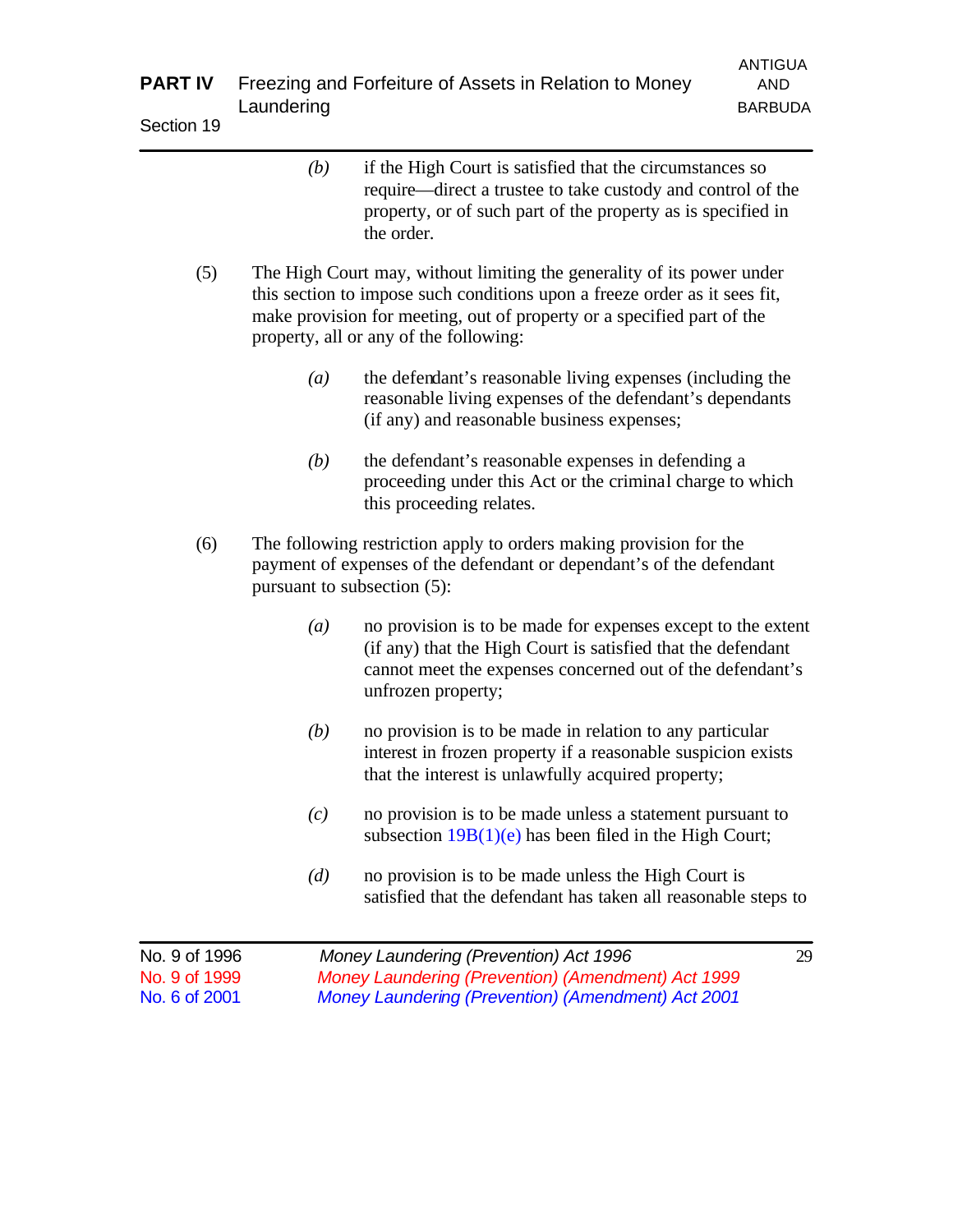|            | <b>PART IV</b> Freezing and Forfeiture of Assets in Relation to Money | ANTIGUA<br>AND. |
|------------|-----------------------------------------------------------------------|-----------------|
|            | Laundering                                                            | <b>BARBUDA</b>  |
| Section 19 |                                                                       |                 |

|     |                     | bring all of his or her interests in property within the<br>jurisdiction of the Court;                                                                                                                                        |
|-----|---------------------|-------------------------------------------------------------------------------------------------------------------------------------------------------------------------------------------------------------------------------|
|     | (e)                 | any provision for the payment of expenses must specify the<br>particular interest in property out of which the expenses<br>concerned may be met.                                                                              |
| (7) |                     | For the purpose of this section a defendant's unfrozen property is any<br>interest in property of the defendant:                                                                                                              |
|     | (a)                 | that is not subject to a freeze order under this Act; or                                                                                                                                                                      |
|     | (b)                 | that the High Court is satisfied is not within the Court's<br>jurisdiction (whether or not it is subject to a freeze order<br>under this Act).                                                                                |
| (9) | generality of this: | Where a trustee is given direction under subsection $4(b)$ in relation to<br>property, the trustee may do anything that is reasonably necessary for the<br>purpose of preserving the property including, without limiting the |
|     | $\left(a\right)$    | becoming a party to a civil proceeding affecting the<br>property;                                                                                                                                                             |
|     |                     |                                                                                                                                                                                                                               |

- *(b)* ensuring that the property is insured;
- *(c)* if the property consists, wholly or partly, of securities or investments—realising or otherwise dealing with the securities or investments; and
- *(d)* if the property consists wholly or partly of a business:
	- (i) employing, or terminating the employment of, persons in the business; and

| No. 9 of 1996 | Money Laundering (Prevention) Act 1996             | 30 |
|---------------|----------------------------------------------------|----|
| No. 9 of 1999 | Money Laundering (Prevention) (Amendment) Act 1999 |    |
| No. 6 of 2001 | Money Laundering (Prevention) (Amendment) Act 2001 |    |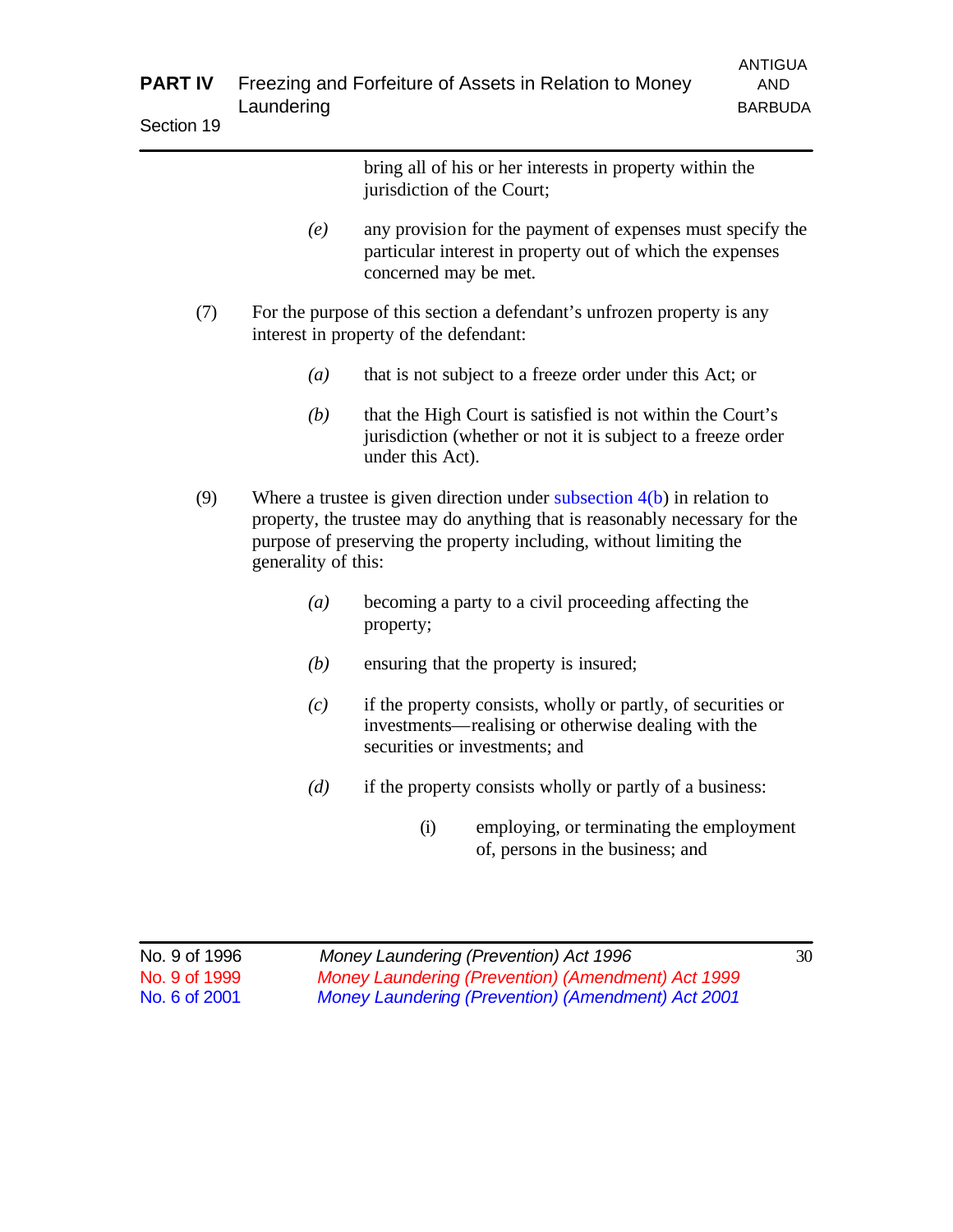| <b>PART IV</b> |     | <b>ANTIGUA</b><br>Freezing and Forfeiture of Assets in Relation to Money<br><b>AND</b>                                                                                                                                                                                           |                                      |  |  |
|----------------|-----|----------------------------------------------------------------------------------------------------------------------------------------------------------------------------------------------------------------------------------------------------------------------------------|--------------------------------------|--|--|
| Section 19     |     | Laundering<br><b>BARBUDA</b>                                                                                                                                                                                                                                                     |                                      |  |  |
|                |     | (ii)<br>doing any other thing that is necessary or<br>convenient for carrying on the business on a<br>sound commercial basis.                                                                                                                                                    |                                      |  |  |
|                |     | if the property consists wholly or partly of shares the<br>(e)<br>trustee may exercise the rights attaching to the shares as if<br>he or she were the registered holder of the shares to the<br>exclusion of any rights held by the registered holder.                           |                                      |  |  |
| 19A.           | (1) | If the defendant has not been convicted of the money laundering offence<br>the High Court shall not make a freeze order unless:                                                                                                                                                  | Conditions<br>for making<br>freezing |  |  |
|                |     | the application for the order is supported by an affidavit of<br>(a)<br>an authorised officer stating that he suspects that the<br>defendant committed the offence; and                                                                                                          | order                                |  |  |
|                |     | the court is satisfied, having regard to the matters contained<br>(b)<br>in the affidavit, that there are reasonable grounds for<br>holding that suspicion.                                                                                                                      |                                      |  |  |
|                | (2) | Where the application is made in reliance on the proposed charging of the<br>defendant with the offence concerned, the court shall not make a freeze<br>order unless it is satisfied that the defendant will be charged with the<br>offence or a related offence within 30 days. |                                      |  |  |
|                | (3) | Where the application seeks a freeze order against the specified property<br>of a person other than the defendant the court shall not make a freeze order<br>against the property unless:                                                                                        |                                      |  |  |
|                |     | the application is supported by an affidavit of an authorised<br>(a)<br>officer stating that                                                                                                                                                                                     |                                      |  |  |
|                |     | (i)<br>the officer suspects that the property is an<br>instrument of the offence; or                                                                                                                                                                                             |                                      |  |  |
|                |     | the officer suspects that the defendant has an<br>(ii)<br>interest in the property; and                                                                                                                                                                                          |                                      |  |  |
| No. 9 of 1996  |     | Money Laundering (Prevention) Act 1996<br>31                                                                                                                                                                                                                                     |                                      |  |  |

No. 9 of 1999 *Money Laundering (Prevention) (Amendment) Act 1999* No. 6 of 2001 *Money Laundering (Prevention) (Amendment) Act 2001*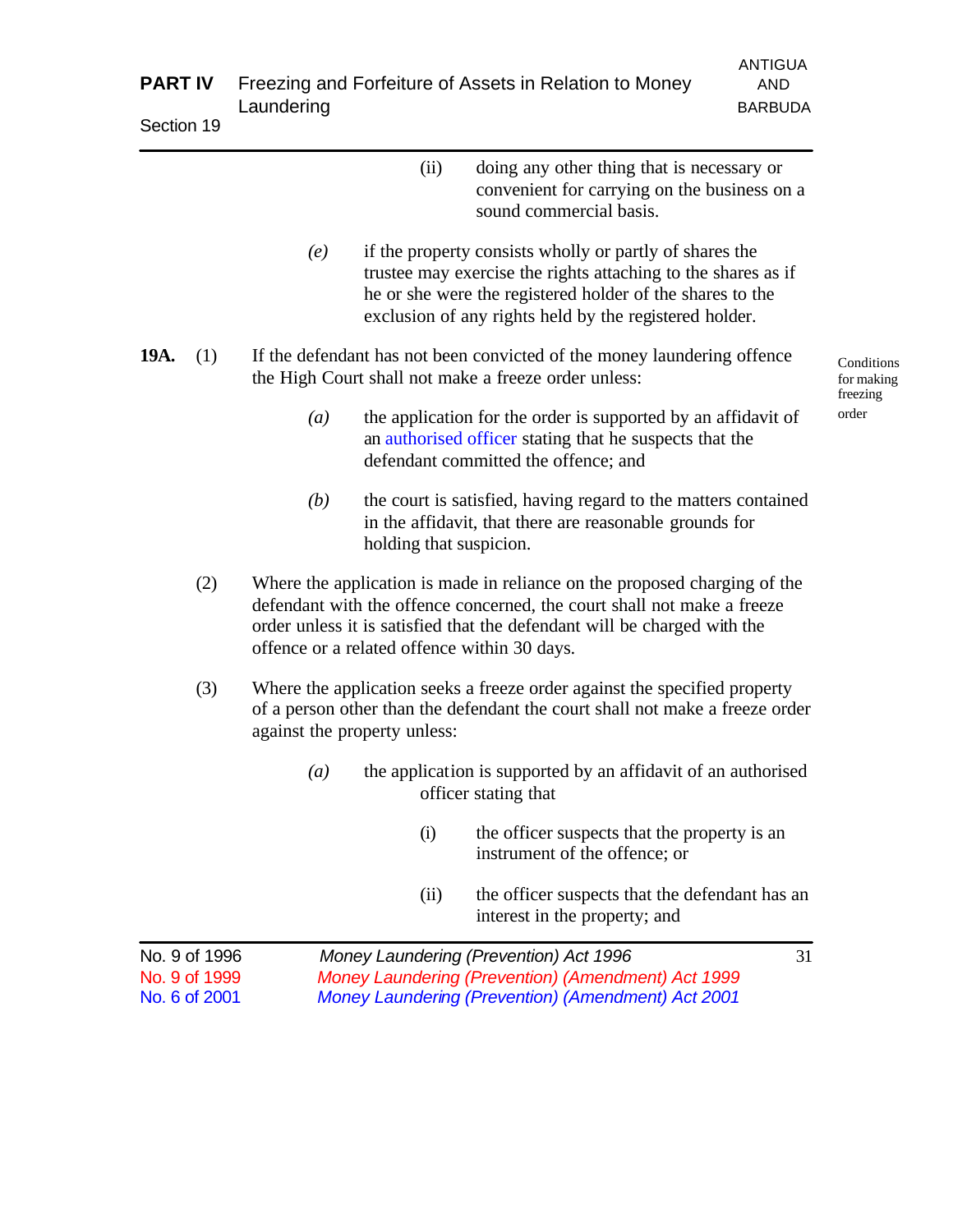| <b>PART IV</b><br>Section 19A                   | Laundering       | Freezing and Forfeiture of Assets in Relation to Money                                                                                                                                                                                                                                                | <b>ANTIGUA</b><br><b>AND</b><br><b>BARBUDA</b> |
|-------------------------------------------------|------------------|-------------------------------------------------------------------------------------------------------------------------------------------------------------------------------------------------------------------------------------------------------------------------------------------------------|------------------------------------------------|
|                                                 | (b)              | the court is satisfied, having regard to the matters contained<br>in the affidavit, that there are reasonable grounds for<br>holding that suspicion.                                                                                                                                                  |                                                |
| (4)                                             |                  | The High Court may make a freeze order in respect of property whether or<br>not there is any risk of the property being disposed of, or otherwise dealt<br>with, in such manner as would defeat the operation of this Act.                                                                            |                                                |
| (5)                                             |                  | The defendant or any person who is believed by the Supervisory Authority<br>to have an interest in property the subject of an order under subsection<br>$19(4)$ shall be notified by the Supervisory Authority of an order made<br>pursuant to section 19(4) by one or more of the following methods: |                                                |
|                                                 | $\left(a\right)$ | personal service on him;                                                                                                                                                                                                                                                                              |                                                |
|                                                 | (b)              | service at the business address of counsel (if any) acting on<br>his behalf;                                                                                                                                                                                                                          |                                                |
|                                                 | (c)              | service at his last known address, or place of business<br>within the jurisdiction;                                                                                                                                                                                                                   |                                                |
|                                                 | (d)              | in the case of a body corporate by service upon the<br>registered or principal office of the body corporate;                                                                                                                                                                                          |                                                |
|                                                 | (e)              | publication in the Gazette in Antigua and Barbuda; or                                                                                                                                                                                                                                                 |                                                |
|                                                 | (f)              | publication in two consecutive issues of a local newspaper<br>circulating in Antigua and Barbuda; or                                                                                                                                                                                                  |                                                |
|                                                 | (g)              | without limiting the generality of paragraph (a), by<br>effecting service upon him in a foreign jurisdiction by or<br>through a foreign authority                                                                                                                                                     |                                                |
|                                                 |                  | within 14 days of the order, or such further time that is allowed at the<br>discretion of the High Court.                                                                                                                                                                                             |                                                |
| No. 9 of 1996<br>No. 9 of 1999<br>No. 6 of 2001 |                  | Money Laundering (Prevention) Act 1996<br>Money Laundering (Prevention) (Amendment) Act 1999<br>Money Laundering (Prevention) (Amendment) Act 2001                                                                                                                                                    | 32                                             |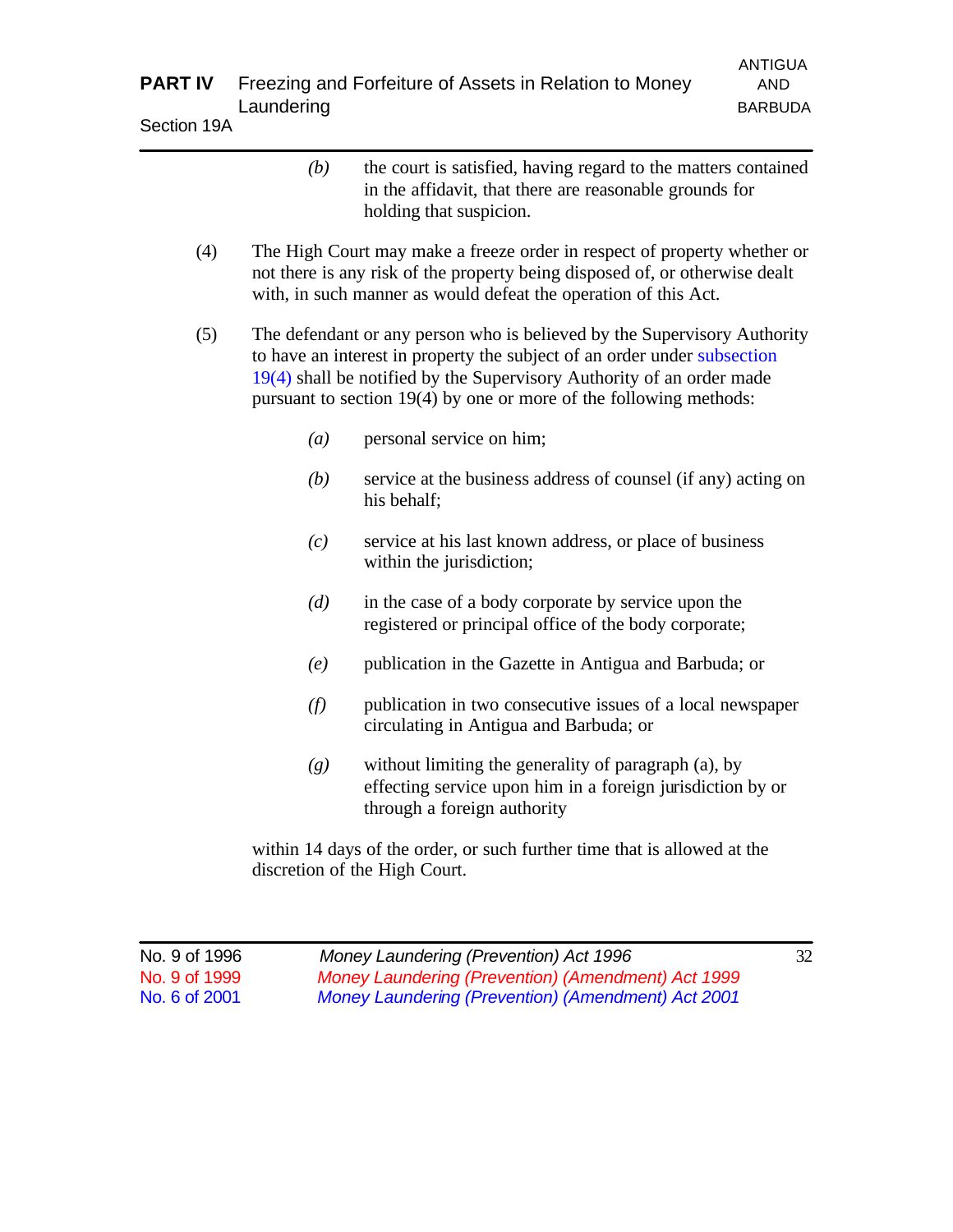| <b>PART IV</b> | <b>ANTIGUA</b><br>Freezing and Forfeiture of Assets in Relation to Money<br><b>AND</b><br>Laundering<br><b>BARBUDA</b> |                                                                                                                                                                                                                                                                                                                              |                        |                                                                                                                                                                                   |    |  |  |
|----------------|------------------------------------------------------------------------------------------------------------------------|------------------------------------------------------------------------------------------------------------------------------------------------------------------------------------------------------------------------------------------------------------------------------------------------------------------------------|------------------------|-----------------------------------------------------------------------------------------------------------------------------------------------------------------------------------|----|--|--|
| Section 19B    |                                                                                                                        |                                                                                                                                                                                                                                                                                                                              |                        |                                                                                                                                                                                   |    |  |  |
| 19B.           | (1)                                                                                                                    | Where the High Court makes a freeze order, the Court may, at any time<br>when it makes the freeze order or at any later time, make any ancillary<br>orders that the Court considers appropriate and, without limiting the<br>generality of the Court's power, the Court may make any one or more of<br>the following orders: |                        |                                                                                                                                                                                   |    |  |  |
|                |                                                                                                                        | $\left(a\right)$                                                                                                                                                                                                                                                                                                             | relates;               | an order varying the property to which the freeze order                                                                                                                           |    |  |  |
|                |                                                                                                                        | (b)                                                                                                                                                                                                                                                                                                                          | subject;               | an order varying a condition to which the freeze order is                                                                                                                         |    |  |  |
|                |                                                                                                                        | (c)                                                                                                                                                                                                                                                                                                                          | any person, including: | an order for the examination on oath before the Court of                                                                                                                          |    |  |  |
|                |                                                                                                                        |                                                                                                                                                                                                                                                                                                                              | (i)                    | a person whose property is the subject of the<br>restraining order (in this section called the<br>"owner"; or                                                                     |    |  |  |
|                |                                                                                                                        |                                                                                                                                                                                                                                                                                                                              | (ii)                   | a person who is the defendant within the<br>meaning of section 19 in relation to the<br>offence to which the freeze order relates (in<br>this subsection called the "defendant"); |    |  |  |
|                |                                                                                                                        |                                                                                                                                                                                                                                                                                                                              | property) of:          | about the affairs (including the nature and location of any                                                                                                                       |    |  |  |
|                |                                                                                                                        |                                                                                                                                                                                                                                                                                                                              | (iii)                  | anyone who is either the owner or the<br>defendant or both; and                                                                                                                   |    |  |  |
|                |                                                                                                                        |                                                                                                                                                                                                                                                                                                                              | (iv)                   | if the person to be examined is either the<br>owner or the defendant or both-that<br>person;                                                                                      |    |  |  |
|                |                                                                                                                        | (d)                                                                                                                                                                                                                                                                                                                          | an order directing     |                                                                                                                                                                                   |    |  |  |
|                |                                                                                                                        |                                                                                                                                                                                                                                                                                                                              | (i)                    | the owner; or                                                                                                                                                                     |    |  |  |
| No. 9 of 1996  |                                                                                                                        |                                                                                                                                                                                                                                                                                                                              |                        | Money Laundering (Prevention) Act 1996                                                                                                                                            | 33 |  |  |

No. 9 of 1999 *Money Laundering (Prevention) (Amendment) Act 1999* No. 6 of 2001 *Money Laundering (Prevention) (Amendment) Act 2001*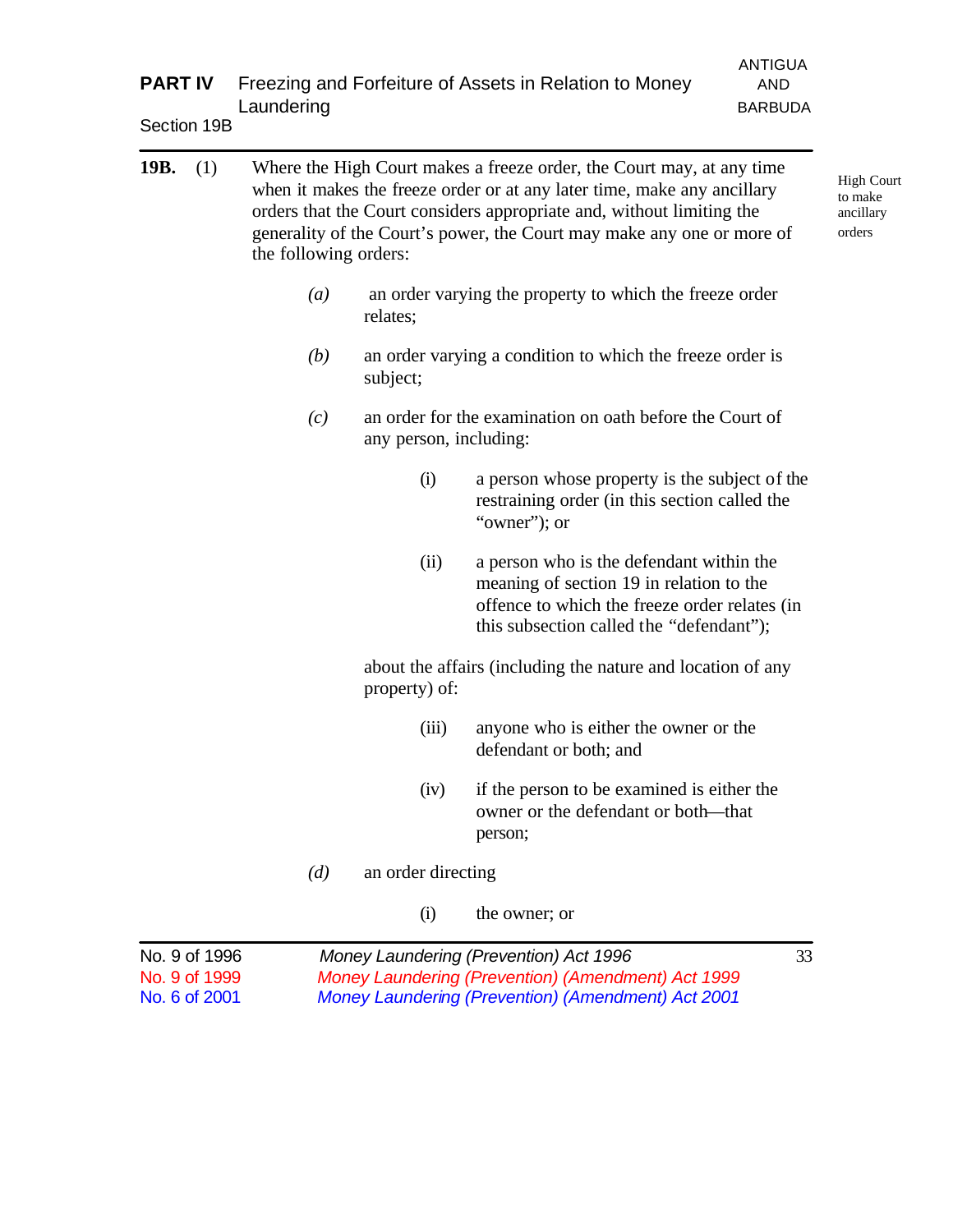| if the owner is not the defendant—the<br>(ii)<br>defendant; or<br>(iii)<br>if the owner or the defendant is a body<br>corporate—a director of the body corporate<br>specified by the court:<br>to give to:<br>(iv)<br>where the freeze order is, or includes, an<br>order made under section $19(4)(b)$ —the<br>trustee; and<br>(v)<br>in any other case—the applicant for the<br>ancillary order or such other person as the<br>court directs;<br>within a period specified in the ancillary order, a statement<br>sworn on oath setting out such particulars of the property,<br>or dealings with the property, of the owner or the<br>defendant, as the case may be, and as the court thinks<br>proper;<br>(e)<br>where the freeze order directed a trustee to take custody<br>and control of property:<br>(i)<br>an order regulating the manner in which the<br>trustee may exercise his or her powers or<br>perform duties under the freeze order;<br>(ii)<br>an order determining any question relating<br>to the property to which the freeze order<br>relates, including any question relating to:<br>the liabilities of the owner; or<br>(a) |  |  |  |
|-------------------------------------------------------------------------------------------------------------------------------------------------------------------------------------------------------------------------------------------------------------------------------------------------------------------------------------------------------------------------------------------------------------------------------------------------------------------------------------------------------------------------------------------------------------------------------------------------------------------------------------------------------------------------------------------------------------------------------------------------------------------------------------------------------------------------------------------------------------------------------------------------------------------------------------------------------------------------------------------------------------------------------------------------------------------------------------------------------------------------------------------------------|--|--|--|
|                                                                                                                                                                                                                                                                                                                                                                                                                                                                                                                                                                                                                                                                                                                                                                                                                                                                                                                                                                                                                                                                                                                                                       |  |  |  |
|                                                                                                                                                                                                                                                                                                                                                                                                                                                                                                                                                                                                                                                                                                                                                                                                                                                                                                                                                                                                                                                                                                                                                       |  |  |  |
|                                                                                                                                                                                                                                                                                                                                                                                                                                                                                                                                                                                                                                                                                                                                                                                                                                                                                                                                                                                                                                                                                                                                                       |  |  |  |
|                                                                                                                                                                                                                                                                                                                                                                                                                                                                                                                                                                                                                                                                                                                                                                                                                                                                                                                                                                                                                                                                                                                                                       |  |  |  |
|                                                                                                                                                                                                                                                                                                                                                                                                                                                                                                                                                                                                                                                                                                                                                                                                                                                                                                                                                                                                                                                                                                                                                       |  |  |  |
|                                                                                                                                                                                                                                                                                                                                                                                                                                                                                                                                                                                                                                                                                                                                                                                                                                                                                                                                                                                                                                                                                                                                                       |  |  |  |
|                                                                                                                                                                                                                                                                                                                                                                                                                                                                                                                                                                                                                                                                                                                                                                                                                                                                                                                                                                                                                                                                                                                                                       |  |  |  |
|                                                                                                                                                                                                                                                                                                                                                                                                                                                                                                                                                                                                                                                                                                                                                                                                                                                                                                                                                                                                                                                                                                                                                       |  |  |  |
|                                                                                                                                                                                                                                                                                                                                                                                                                                                                                                                                                                                                                                                                                                                                                                                                                                                                                                                                                                                                                                                                                                                                                       |  |  |  |
|                                                                                                                                                                                                                                                                                                                                                                                                                                                                                                                                                                                                                                                                                                                                                                                                                                                                                                                                                                                                                                                                                                                                                       |  |  |  |

|  | No. 9 of 1996 |
|--|---------------|
|  | No. 9 of 1999 |
|  | No. 6 of 2001 |

Money Laundering (Prevention) Act 1996 **34** *Money Laundering (Prevention) (Amendment) Act 1999 Money Laundering (Prevention) (Amendment) Act 2001*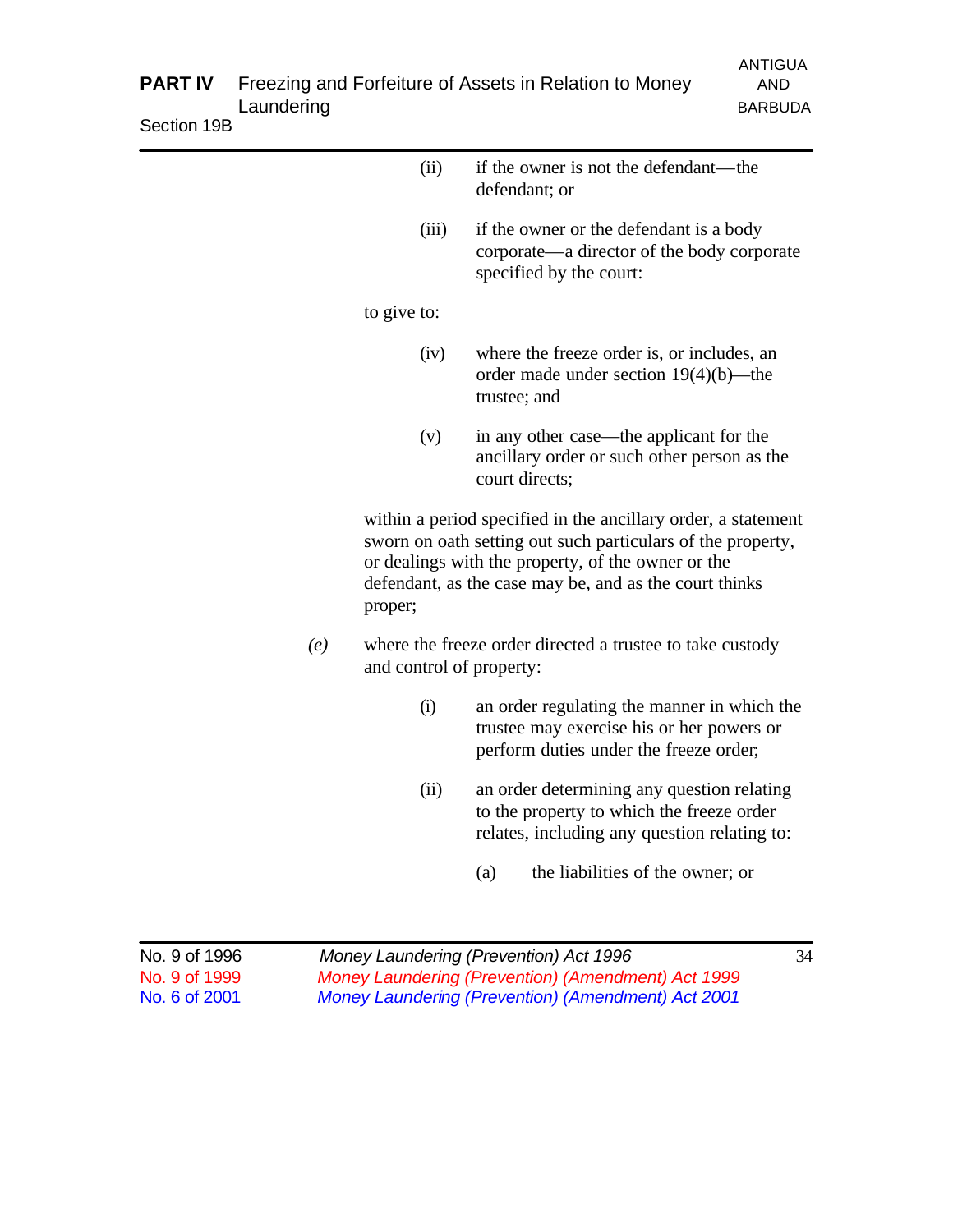| <b>PART IV</b> | Freezing and Forfeiture of Assets in Relation to Money | ANTIGUA<br>AND. |
|----------------|--------------------------------------------------------|-----------------|
|                | Laundering                                             | <b>BARBUDA</b>  |
| Section 19B    |                                                        |                 |

| (b) | the exercise of the powers, or the      |
|-----|-----------------------------------------|
|     | performance of the duties, of the       |
|     | trustee with respect to the property to |

which the restraining order relates;

- (2) An order under subsection (1) may be made on application by:
	- *(a)* the Supervisory Authority;
	- *(b)* the owner;
	- *(c)* where the freeze order directed a trustee to take custody and control of property — the trustee; or
	- *(d)* with the leave of the court any other person.
- (3) An ancillary order made in relation to a freeze order does not cease to have effect merely because the freeze order, or part of it, ceases to be in force.
- (4) Where:
	- *(a)* a person (in this subsection called the "defendant") has been convicted of, or has been charged or is about to be charged with, a money laundering offence;
	- *(b)* the High Court, in reliance on the conviction, charging or proposed charging makes a freeze order against property; and
	- *(c)* a person having an interest in the property applies to the court for a variation of the order to exclude the person's interest from the order;

the High Court shall grant the application if:

| No. 9 of 1996 | Money Laundering (Prevention) Act 1996             | 35 |
|---------------|----------------------------------------------------|----|
| No. 9 of 1999 | Money Laundering (Prevention) (Amendment) Act 1999 |    |
| No. 6 of 2001 | Money Laundering (Prevention) (Amendment) Act 2001 |    |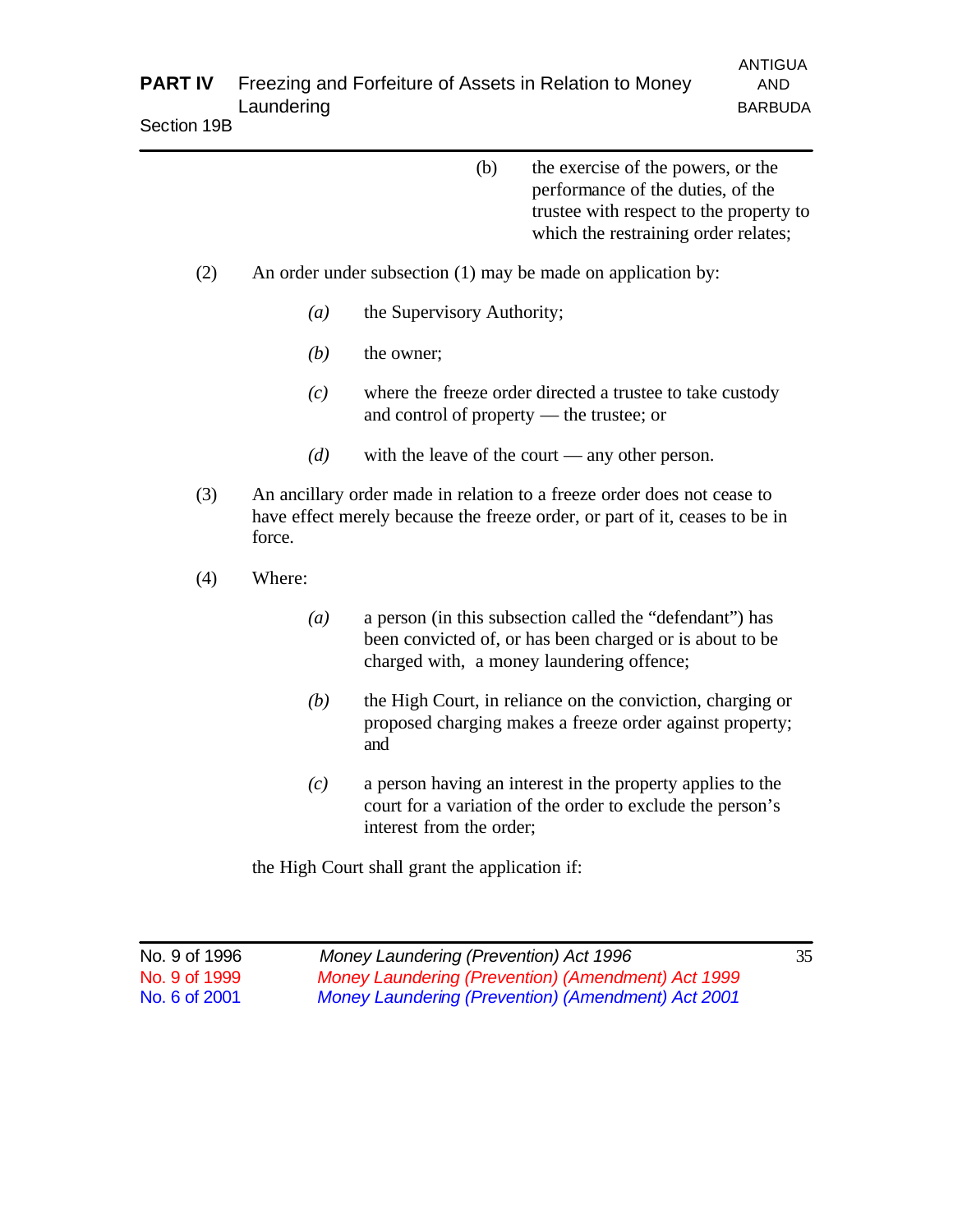| <b>PART IV</b><br>Section 19B | Laundering |                          | Freezing and Forfeiture of Assets in Relation to Money                                                                                                                                                                                                                                                                   | <b>ANTIGUA</b><br><b>AND</b><br><b>BARBUDA</b> |
|-------------------------------|------------|--------------------------|--------------------------------------------------------------------------------------------------------------------------------------------------------------------------------------------------------------------------------------------------------------------------------------------------------------------------|------------------------------------------------|
|                               | (d)        | Court is satisfied that: | where the applicant is not the defendant and the freeze<br>order was not made by virtue of section $19A(3)$ — the High                                                                                                                                                                                                   |                                                |
|                               |            | (i)                      | the applicant was not, in any way, involved<br>directly or indirectly in the commission of<br>the offence; and                                                                                                                                                                                                           |                                                |
|                               |            | (ii)                     | the applicant had no knowledge of the<br>commission of the offence or any illegal use<br>to which instrumentalities the subject of the<br>application may have been put (providing<br>that this lack of knowledge was not the<br>result of wilful blindness); and                                                        |                                                |
|                               |            | (iii)                    | the applicant's interest in the property was<br>not acquired by means of a gift from the<br>defendant or any person or entity under the<br>effective control of the defendant; and                                                                                                                                       |                                                |
|                               |            | (iv)                     | where the applicant acquired the interest at<br>the time or after the commission, or alleged<br>commission, of the offence—the applicant<br>acquired the interest without knowledge, or<br>in circumstances such as not to arouse a<br>reasonable suspicion, that the property was<br>an instrumentality of the offence; |                                                |
|                               | (e)        | Court is satisfied that: | where the applicant is not the defendant and the freeze<br>order was made by virtue of section $19A(3)$ — the High                                                                                                                                                                                                       |                                                |
|                               |            | (i)                      | the applicant was not, in any way, involved<br>in the commission of the offence; and                                                                                                                                                                                                                                     |                                                |

| No. 9 of 1996 | Money Laundering (Prevention) Act 1996             | 36 |
|---------------|----------------------------------------------------|----|
| No. 9 of 1999 | Money Laundering (Prevention) (Amendment) Act 1999 |    |
| No. 6 of 2001 | Money Laundering (Prevention) (Amendment) Act 2001 |    |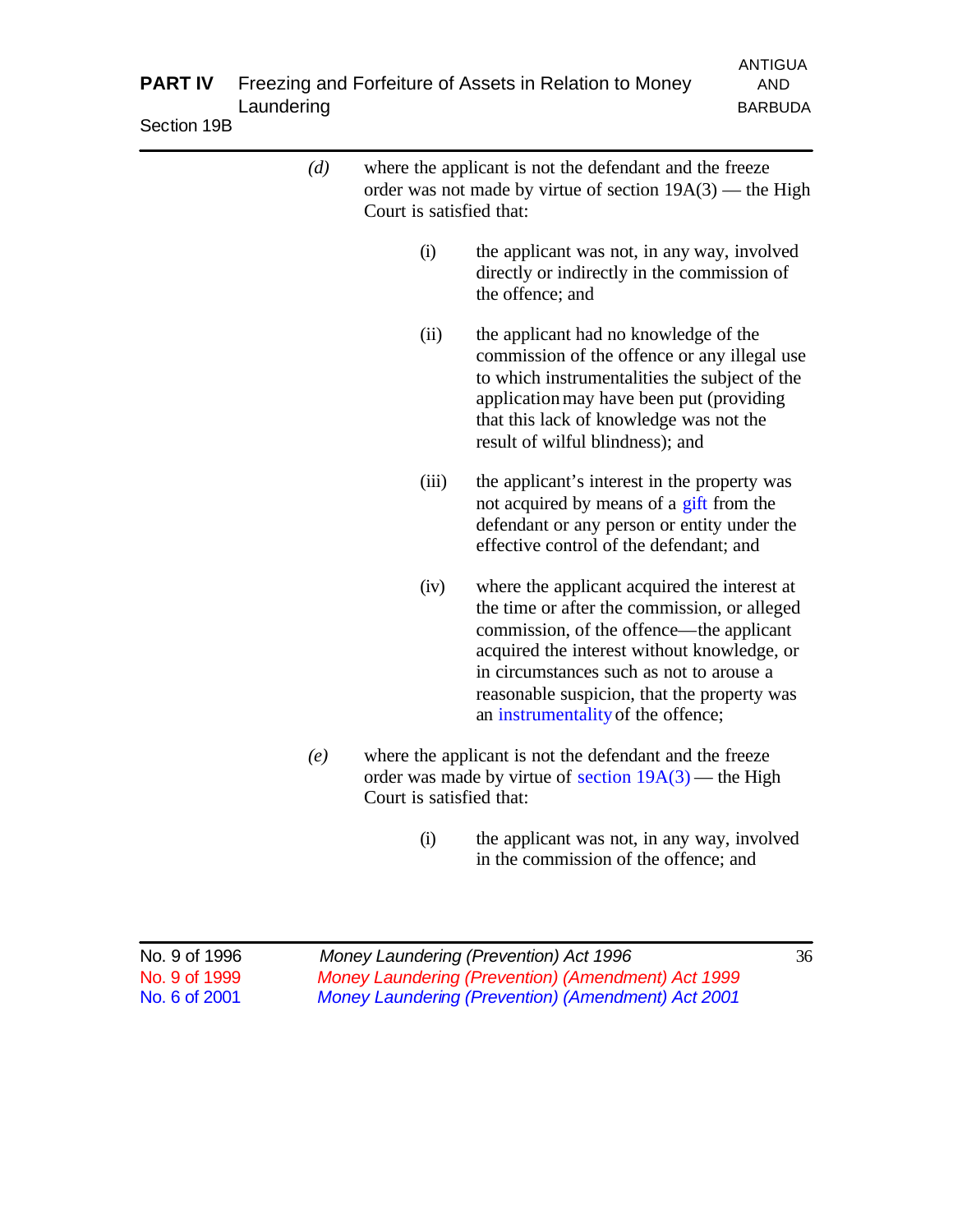| <b>PART IV</b> | Laundering       |           | Freezing and Forfeiture of Assets in Relation to Money                                                                                                                                                                                                                                                                    | <b>ANTIGUA</b><br><b>AND</b><br><b>BARBUDA</b> |
|----------------|------------------|-----------|---------------------------------------------------------------------------------------------------------------------------------------------------------------------------------------------------------------------------------------------------------------------------------------------------------------------------|------------------------------------------------|
| Section 19B    |                  |           |                                                                                                                                                                                                                                                                                                                           |                                                |
|                |                  | (ii)      | the applicant's interest in the property is not<br>subject to the effective control of the<br>defendant; and                                                                                                                                                                                                              |                                                |
|                |                  | (iii)     | the applicant had no knowledge of the<br>commission of the offence or to any illegal<br>use to which instrumentalities the subject of<br>the application may have been put<br>(providing that this lack of knowledge was<br>not the result of wilful blindness); and                                                      |                                                |
|                |                  | (iv)      | the applicant's interest in the property was<br>not acquired by means of a gift from the<br>defendant or any person or entity under the<br>effective control of the defendant; and                                                                                                                                        |                                                |
|                |                  | (v)       | where the applicant acquired the interest at<br>the time or after the commission, or alleged<br>commission, of the offence — the applicant<br>acquired the interest without knowing, and<br>in circumstances such as not to arouse a<br>reasonable suspicion, that the property was<br>an instrumentality of the offence. |                                                |
| (5)            | Where:           |           |                                                                                                                                                                                                                                                                                                                           |                                                |
|                | $\left(a\right)$ |           | a person (in this section called the "defendant") has been<br>convicted of, or has been charged with or is about to be<br>charged with, a money laundering offence;                                                                                                                                                       |                                                |
|                | (b)              | property; | the High Court, in reliance on the conviction the charging<br>or proposed charging, makes a freeze order against the                                                                                                                                                                                                      |                                                |
|                | (c)              |           | the defendant has an interest in the property;                                                                                                                                                                                                                                                                            |                                                |

| No. 9 of 1996 | Money Laundering (Prevention) Act 1996             | 37 |
|---------------|----------------------------------------------------|----|
| No. 9 of 1999 | Money Laundering (Prevention) (Amendment) Act 1999 |    |
| No. 6 of 2001 | Money Laundering (Prevention) (Amendment) Act 2001 |    |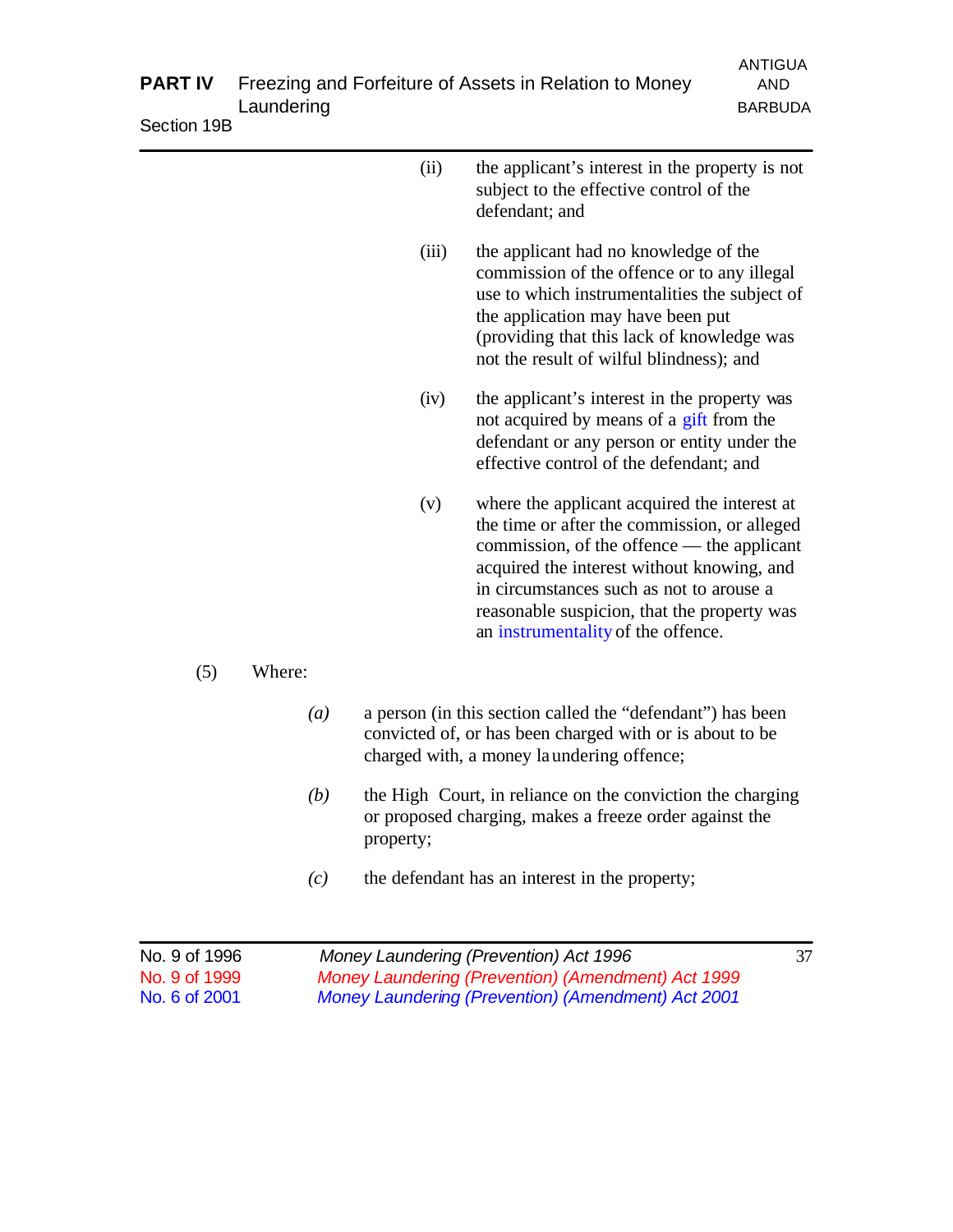| <b>PART IV</b><br>Section 19B | Laundering |                                    | Freezing and Forfeiture of Assets in Relation to Money                                                                                                                                                                                                                                                  | <b>ANTIGUA</b><br><b>AND</b><br><b>BARBUDA</b> |
|-------------------------------|------------|------------------------------------|---------------------------------------------------------------------------------------------------------------------------------------------------------------------------------------------------------------------------------------------------------------------------------------------------------|------------------------------------------------|
|                               | (d)        |                                    | the defendant applies to the High Court for an order under<br>this subsection in relation to the interest; and                                                                                                                                                                                          |                                                |
|                               | (e)        | the court is satisfied that:       |                                                                                                                                                                                                                                                                                                         |                                                |
|                               |            | (i)                                | the property was not used in, or in<br>connection with, any unlawful activity and<br>was not derived, directly or indirectly, by<br>any person from any unlawful activity; and                                                                                                                          |                                                |
|                               |            | (ii)                               | the property was not related in any way,<br>directly or indirectly, to any unlawful<br>activity including (and without limiting the<br>generality of the foregoing) any money<br>laundering scheme established in Antigua<br>and Barbuda and elsewhere,                                                 |                                                |
|                               |            |                                    | the High Court may order that the freeze order, to the<br>extent to which it relates to the interest in property the<br>subject of the application, be discharged.                                                                                                                                      |                                                |
| (6)                           |            |                                    | The onus of proof in an application made pursuant to subsections (4) or<br>(5) lies upon the person seeking relief under those subsections.                                                                                                                                                             |                                                |
| (7)                           |            | liable to forfeiture or a penalty. | Where a person is examined before the High Court pursuant to an order<br>under paragraph $(1)(c)$ , the person is not excused from answering a<br>question when required to do so by the court on the ground that the answer<br>to the question might tend to incriminate the person or make the person |                                                |
| (8)                           |            |                                    | Where a person is examined before the High Court pursuant to an order<br>rudan nomonink (1)(a), o stotomont on disologume mode by the nomen.                                                                                                                                                            |                                                |

under paragraph (1)(c), a statement or disclosure made by the person in answer to a question put in the course of the examination, and any information, document or thing obtained as a direct or indirect consequence of the statement or disclosure, is not admissible against the

| No. 9 of 1996 | Money Laundering (Prevention) Act 1996             | 38 |
|---------------|----------------------------------------------------|----|
| No. 9 of 1999 | Money Laundering (Prevention) (Amendment) Act 1999 |    |
| No. 6 of 2001 | Money Laundering (Prevention) (Amendment) Act 2001 |    |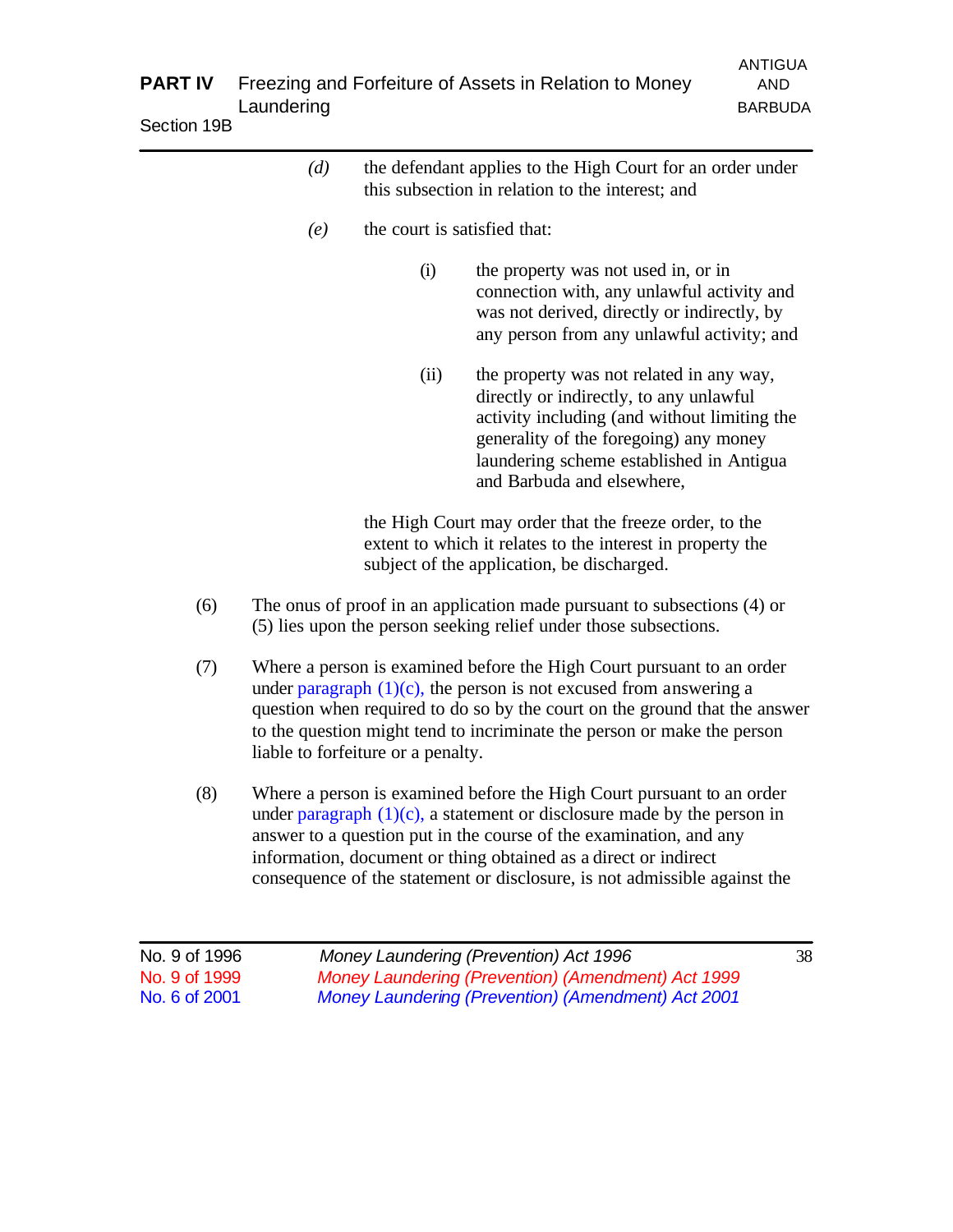|      | person in any criminal proceedings except a proceeding for giving false<br>testimony in the course of the examination.                                                                                                                                                                                                                               |
|------|------------------------------------------------------------------------------------------------------------------------------------------------------------------------------------------------------------------------------------------------------------------------------------------------------------------------------------------------------|
| (10) | A person whom an order under subsection $(1)(d)$ directs to give a<br>statement is not excused from giving the statement, or from setting out<br>particulars in the statement, on the ground that the statement or particulars,<br>as the case may be, might tend to incriminate the person or make the<br>person liable to a forfeiture or penalty. |
| (11) | Whome a negative a statement under an ender made under nege agent.                                                                                                                                                                                                                                                                                   |

(11) Where a person gives a statement under an order made under paragraph  $(1)(d)$ , neither the statement, nor any information, document or thing obtained as a direct or indirect consequence of the statement is admissible against the person in any criminal proceedings except a proceeding in respect of the falsity of the statement.

#### **20.** (1) If:

- *(a)* a person (in this section called the "defendant") is convicted of a money laundering offence;
- *(b)* a freeze order is or was granted in respect of property (whether property of the defendant or of some other person) in reliance on:
	- (i) the defendant's conviction of that offence; or
	- (ii) the charging or proposed charging of the defendant with that offence or a related offence;
- *(c)* the freeze order, to the extent to which it relates to the property, is not the subject of a discharging order under section  $19B(5)$ ;

| No. 9 of 1996 | Money Laundering (Prevention) Act 1996             | 39 |
|---------------|----------------------------------------------------|----|
| No. 9 of 1999 | Money Laundering (Prevention) (Amendment) Act 1999 |    |
| No. 6 of 2001 | Money Laundering (Prevention) (Amendment) Act 2001 |    |

Forfeiture of property proceeds or instrumentalities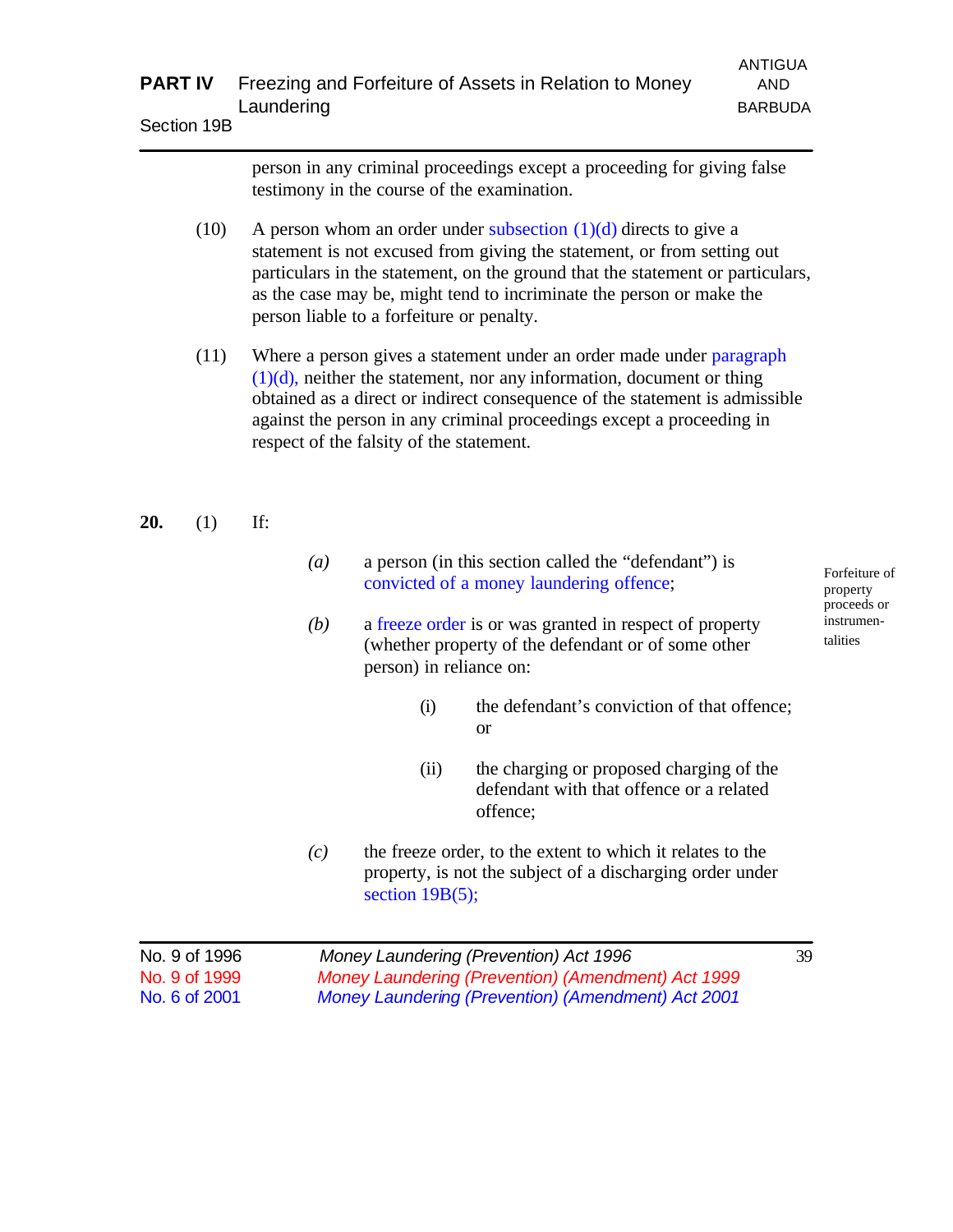|                                          | <b>PART IV</b> | <b>ANTIGUA</b><br>Freezing and Forfeiture of Assets in Relation to Money<br><b>AND</b><br>Laundering<br><b>BARBUDA</b> |                                                                                                                                                                                                                                                                                                  |    |
|------------------------------------------|----------------|------------------------------------------------------------------------------------------------------------------------|--------------------------------------------------------------------------------------------------------------------------------------------------------------------------------------------------------------------------------------------------------------------------------------------------|----|
|                                          | Section 20     |                                                                                                                        |                                                                                                                                                                                                                                                                                                  |    |
|                                          |                |                                                                                                                        | subject to subsection (2) the frozen property is forfeited to the Crown upon<br>the expiry of 90 days after                                                                                                                                                                                      |    |
|                                          |                |                                                                                                                        | the making of the freeze order; or<br>(i)                                                                                                                                                                                                                                                        |    |
|                                          |                |                                                                                                                        | the conviction of the defendant,<br>(ii)                                                                                                                                                                                                                                                         |    |
|                                          |                |                                                                                                                        | whichever is later.                                                                                                                                                                                                                                                                              |    |
|                                          |                | (2)                                                                                                                    | If, within the period of 90 days referred to in subsection $(1)$ , an application<br>has been made for an order under section $19B(5)$ in respect of frozen<br>property, the property is forfeited to the Crown $-$                                                                              |    |
|                                          |                |                                                                                                                        | if the application is refused or dismissed, at the end of the<br>$\left(a\right)$<br>period during which the person may appeal against the<br>refusal or dismissal or, if such an appeal is lodged, when<br>the appeal is abandoned or finally determined without the<br>order having been made; |    |
|                                          |                |                                                                                                                        | if the application is withdrawn or struck out, on that<br>(b)<br>withdrawal or striking out.                                                                                                                                                                                                     |    |
|                                          | 20A.           | (1)                                                                                                                    | There shall be established a Forfeiture Fund (in this Act referred to as "the<br>Fund") under the administration and control of the Minister.                                                                                                                                                    |    |
|                                          |                | (2)                                                                                                                    | All funds and the proceeds from the sale of all property forfeited under<br>section 20 shall be deposited in the Fund after the deduction of a 20%<br>administrative fee to be deposited into the Consolidated Fund.                                                                             |    |
|                                          |                | (3)                                                                                                                    | The funds and proceeds forfeited under section 20 and deposited into the<br>Fund shall be used for the purpose of anti-money laundering activities and<br>other activities the Minister deems fit.                                                                                               |    |
| Rights of<br>bonda fide<br>third parties | 21.            | (1)                                                                                                                    | If property is forfeited to the Crown under section $20$ , a person (other than<br>the defendant) who claims to have had an interest in the property                                                                                                                                             |    |
|                                          |                | No. 9 of 1996<br>No. 9 of 1999                                                                                         | Money Laundering (Prevention) Act 1996<br>Money Laundering (Prevention) (Amendment) Act 1999                                                                                                                                                                                                     | 40 |

No. 6 of 2001 *Money Laundering (Prevention) (Amendment) Act 2001*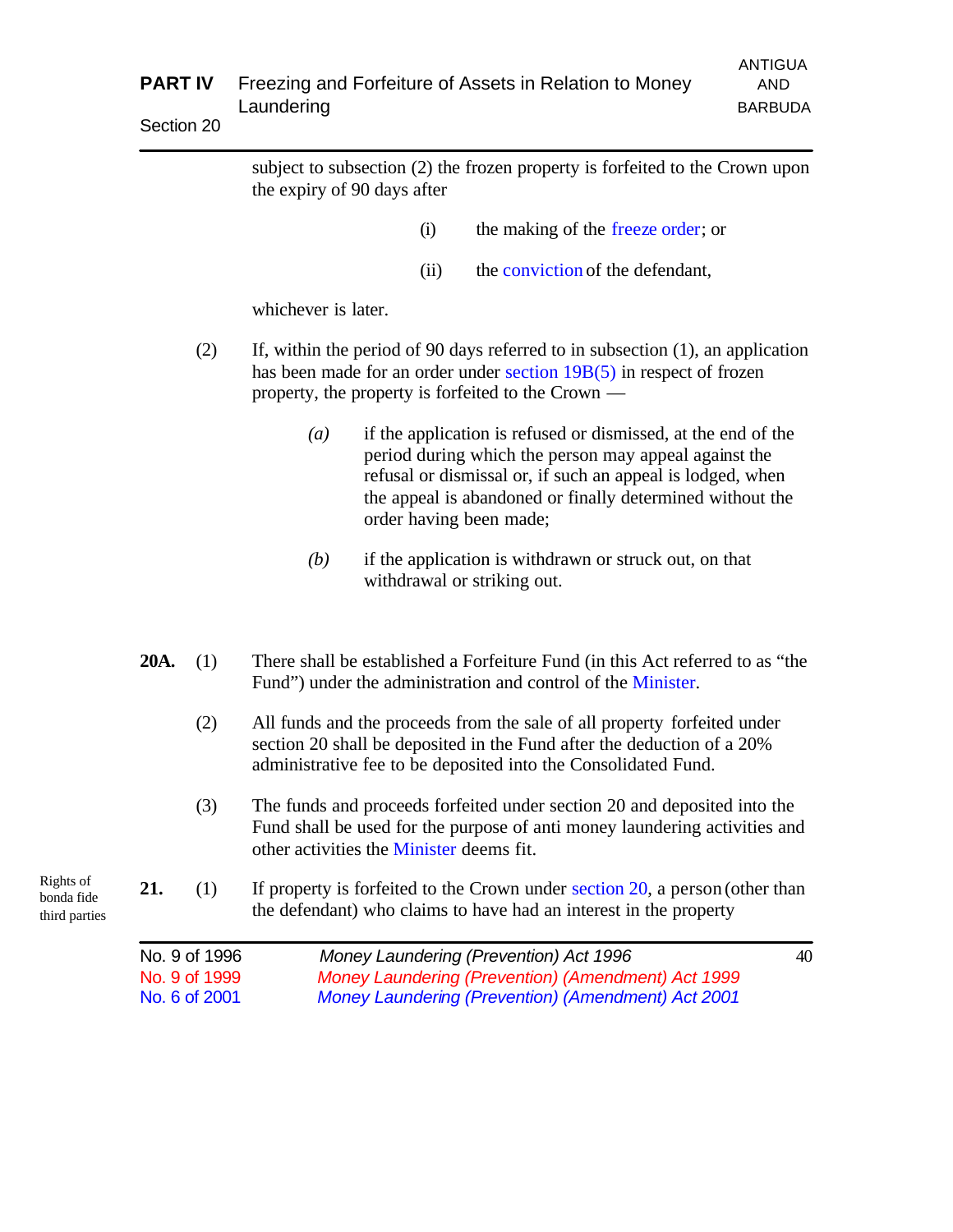|               |                                                                       | ANTIGUA |
|---------------|-----------------------------------------------------------------------|---------|
|               | <b>PART IV</b> Freezing and Forfeiture of Assets in Relation to Money | AND     |
| $\sim$ $\sim$ | Laundering                                                            | BARBUDA |

| Section 21 |  |
|------------|--|
|------------|--|

immediately before it was forfeited may, subject to subsections (2) and (4), apply to the High Court for an order under section 22.

- (2) The application must, subject to subsection (3), be made before the end of the period of 60 days when the property is forfeited to the Crown.
- (3) The High Court may grant a person leave to apply after the end of the period referred to in subsection (2) if it is satisfied that the delay in making the application is not due to neglect on the part of the applicant.
- (4) An application for an order under section 22 in relation to an interest in property must not be made by a person who was given notice of—
	- *(a)* proceedings on the application for the relevant freeze order; or
	- *(b)* the making of the relevant freeze order—

except with the leave of the court.

- (5) The High Court may grant a person leave under subsection (4) to make an application if the court is satisfied that the person's failure to seek to have the property excluded from the relevant freeze order was not due to neglect on the part of the applicant.
- (4) An applicant must give written notice of the application, and of the grounds on which it is made—
	- *(a)* to the Supervisory Authority; and
	- *(b)* to any person whom the applicant has reason to believe had an interest in the property immediately before it was forfeited.
- (5) Any person notified under subsection (6) is entitled to appear and give evidence at the hearing of the application but the absence of that person does not prevent the court from making an order under section 22.

| Money Laundering (Prevention) Act 1996             | 41 |
|----------------------------------------------------|----|
| Money Laundering (Prevention) (Amendment) Act 1999 |    |
| Money Laundering (Prevention) (Amendment) Act 2001 |    |
|                                                    |    |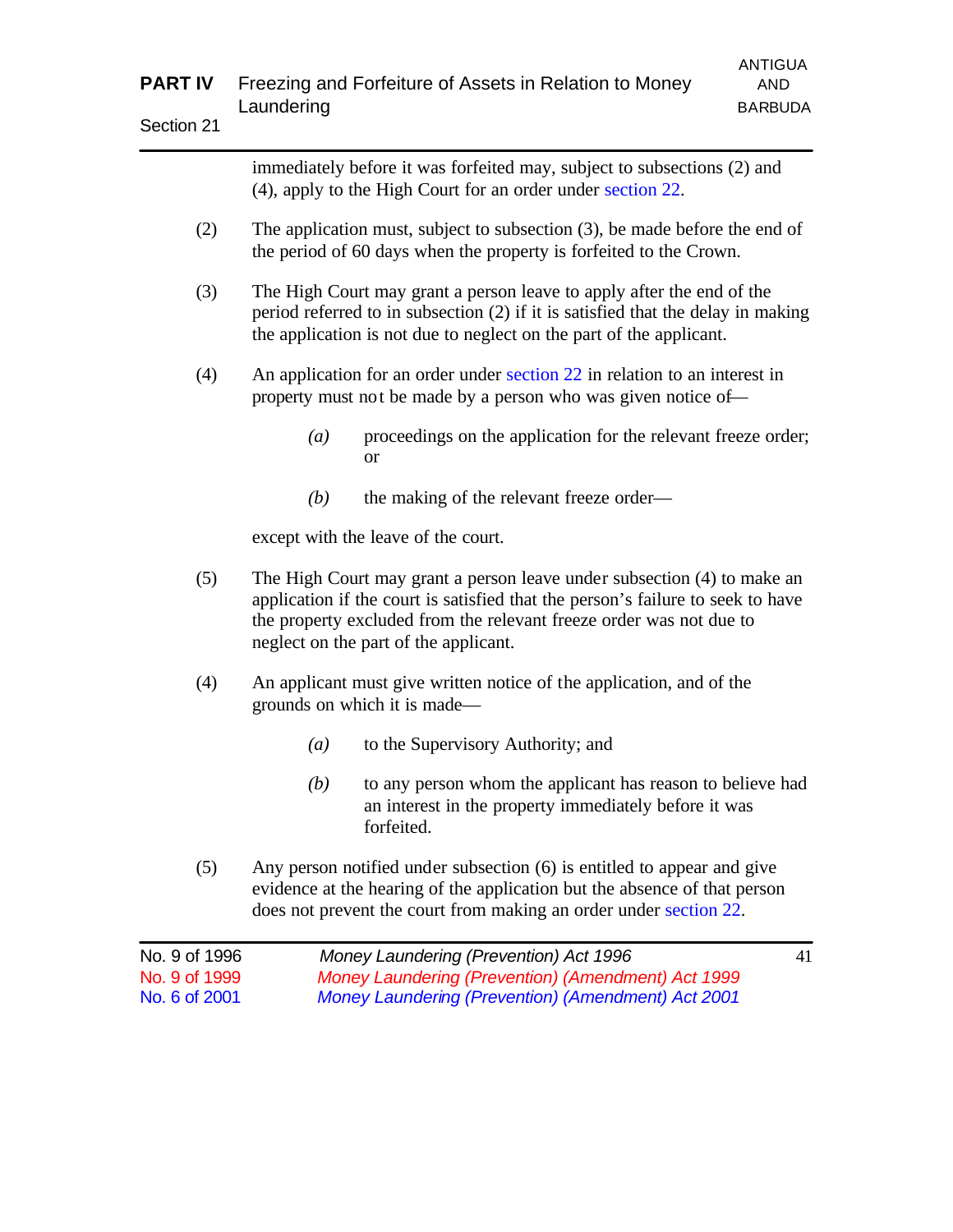|                                                            | <b>PART IV</b> | Section 22 | Laundering                                                                                                                                                                                                     | Freezing and Forfeiture of Assets in Relation to Money                                                                                                                                                                                                            | <b>ANTIGUA</b><br><b>AND</b><br><b>BARBUDA</b> |
|------------------------------------------------------------|----------------|------------|----------------------------------------------------------------------------------------------------------------------------------------------------------------------------------------------------------------|-------------------------------------------------------------------------------------------------------------------------------------------------------------------------------------------------------------------------------------------------------------------|------------------------------------------------|
| Limitations<br>on freezing<br>or forfeiture<br>of property | 22.            | (1)        | On an application made under section 21, the High Court may make an<br>order excluding property in which the applicant claims an interest from the<br>operation of section 20 if the court is satisfied that — |                                                                                                                                                                                                                                                                   |                                                |
|                                                            |                |            | $\left(a\right)$                                                                                                                                                                                               | the applicant was not, in any way, involved in the<br>commission of the offence; and                                                                                                                                                                              |                                                |
|                                                            |                |            | (b)                                                                                                                                                                                                            | the applicant's interest in the property is not subject to the<br>effective control of the defendant; and                                                                                                                                                         |                                                |
|                                                            |                |            | (c)                                                                                                                                                                                                            | the applicant had no knowledge of the commission of the<br>offence or of any illegal use to which instrumentalities the<br>subject of the application may have been put (providing<br>that this lack of knowledge was not the result of wilful<br>blindness); and |                                                |
|                                                            |                |            | not acquired by<br>person or entity<br>and                                                                                                                                                                     | (d)<br>the applicant's interest in the property was<br>means of a gift from the defendant or any<br>under the effective control of the defendant;                                                                                                                 |                                                |
|                                                            |                |            | $(\rho)$                                                                                                                                                                                                       | where the applicant acquired the interest at the time or after                                                                                                                                                                                                    |                                                |

*(e)* where the applicant acquired the interest at the time or after the commission, or alleged commission, of the offence the applicant acquired the interest without knowing, and in circumstances such as not to arouse a reasonable suspicion, that the property was an instrumentality of the offence.

## **PART V**

## **INTERNATIONAL COOPERATION**

**23.** (1) The court or the Supervisory Authority in consultation with the central authority for Antigua and Barbuda under any mutual legal assistance treaty shall cooperate with the court or other competent authority of another State, taking the appropriate measures to provide assistance in

| No. 9 of 1996 | Money Laundering (Prevention) Act 1996             | 42 |
|---------------|----------------------------------------------------|----|
| No. 9 of 1999 | Money Laundering (Prevention) (Amendment) Act 1999 |    |
| No. 6 of 2001 | Money Laundering (Prevention) (Amendment) Act 2001 |    |

Assistance to foreign countries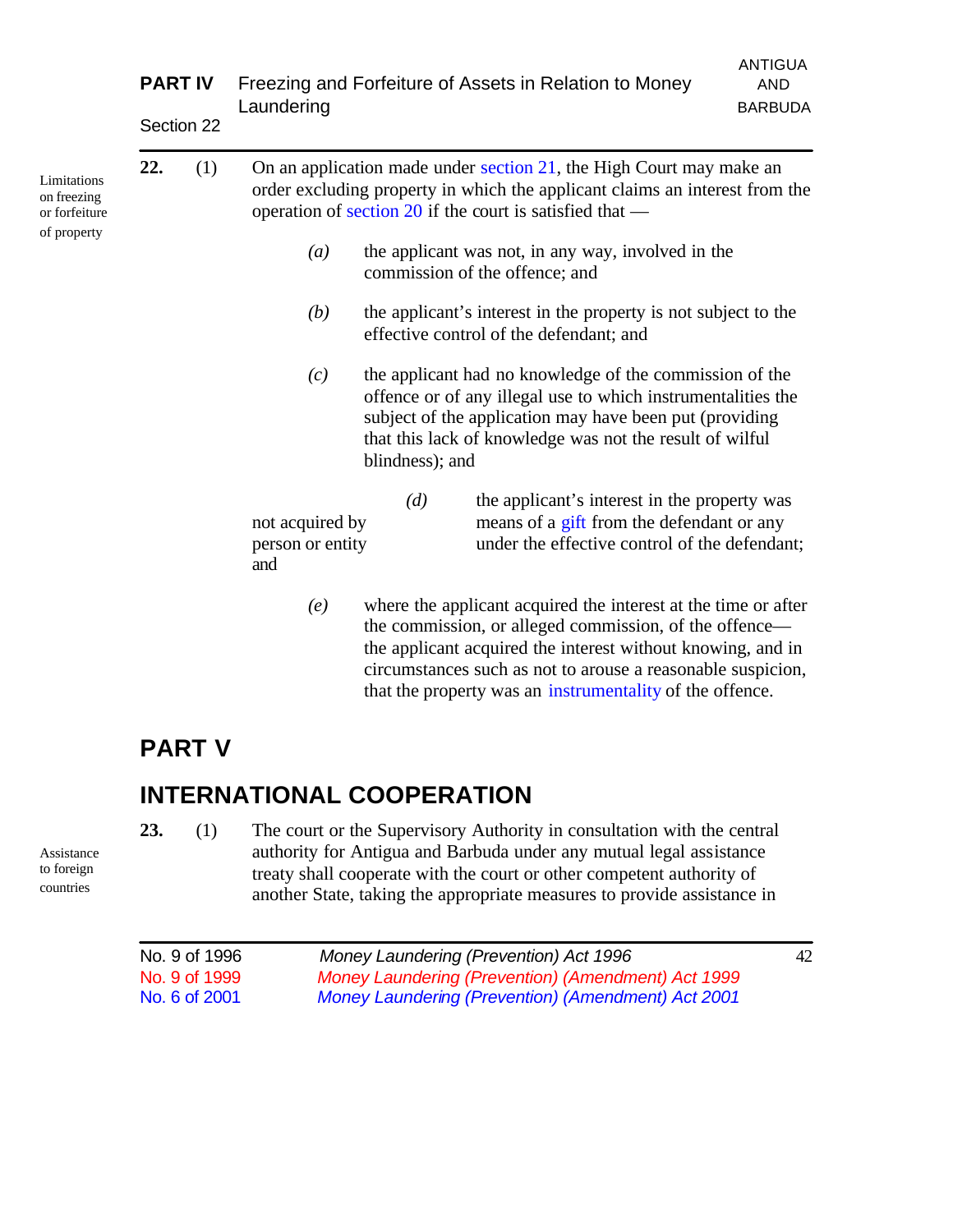### **PART V** International Cooperation AND

#### Section 23

matters concerning money laundering offences, in accordance with this Act, and within the limits of their respective legal systems.

- (2) The court or the Supervisory Authority in consultation with the central authority for Antigua and Barbuda under any mutual legal assistance treaty may receive a request from the court or other competent authority of another State to identify, trace, freeze, seize or forfeit the property proceeds, or instrumentalities connected to money laundering offences, and may take appropriate actions, including those contained in sections 19 and 20 of this Act.
- (3) A final judicial order of judgment that provides for the forfeiture of property, proceeds or instrumentalities connected to money laundering offences, issued by a court or other competent authority of another State, may be recognized as evidence that the property, proceeds or instrumentalities referred to by such order or judgment may be subject to forfeiture in accordance with the law.
- (4) The court or the Supervisory Authority in consultation with the central authority for Antigua and Barbuda under any mutual legal assistance treaty may receive and take appropriate measures with respect to a request from a court or other competent authority from another State, for assistance related to a civil, criminal, or administrative investigation prosecution or proceedings, as the case may be, involving money laundering offences, or violations of any provisions of this Act.
- (5) Assistance referred to in this section may include providing original or certified copies of relevant documents and records, including those of financial institutions and government agencies, save that no information relating to a client account held by a financial institution shall be disclosed unless the client is the subject of a criminal investigation involving the offence of money laundering and the court has, on application by the Supervisory Authority in consultation with the central authority for Antigua and Barbuda under any mutual legal assistance treaty ordered the disclosure of the information.

| No. 9 of 1996 | Money Laundering (Prevention) Act 1996             | 43 |
|---------------|----------------------------------------------------|----|
| No. 9 of 1999 | Money Laundering (Prevention) (Amendment) Act 1999 |    |
| No. 6 of 2001 | Money Laundering (Prevention) (Amendment) Act 2001 |    |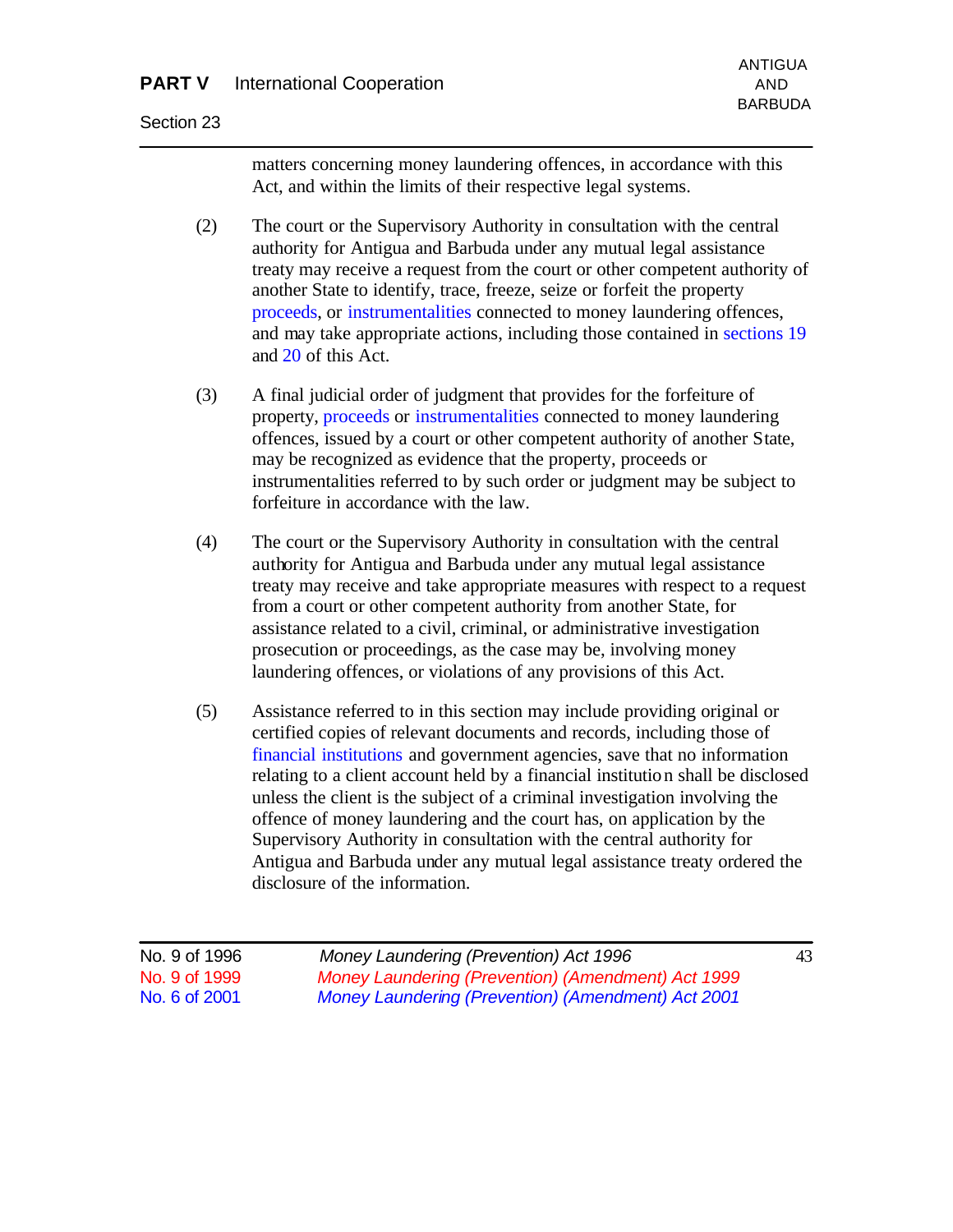### **PART V** International Cooperation AND

#### Section 23

- (5a) The Supervisory Authority in consultation with the central authority for Antigua and Barbuda under any mutual legal assistance treaty shall cooperate with the competent authority of another State in obtaining testimony or facilitating the voluntary presence or availability in the required State of persons, including those in custody, to give testimony locating or identifying persons, service of documents, examining objects and places, executing searches and seizures, providing information and evidentiary items, and provisional measures.
- (5b) Information pertaining to any investigation, prosecution or other proceeding relating to the imposition, assessment or collection of taxes of any kind shall only be disclosed to any other competent authority where a mutual assistance treaty on a bilateral or multilateral basis exists between the requesting State and Antigua and Barbuda in accordance with the terms of the treaty.
- (6) Any provisions referring to secrecy or confidentiality shall not be an impedient to compliance with this section, when the information is requested by or shared with the court.
- (7) Assistance referred to in this section shall be provided only to those countries with whom Antigua and Barbuda has entered into mutual assistance treaties or a bilaterial or multilateral basis, and all such assistance shall be subject to the terms of such treaties.

## **PART VI**

## **MISCELLANEOUS**

**24.** Money laundering is an offence for the purpose of any law relating to extradition or the rendition of fugitive offenders.

**25.** Subject to the provisions of the Constitution, the provisions of this Act shall have effect notwithstanding any obligation as to secrecy or other restriction upon the disclosure of information imposed by any law or otherwise.

| No. 9 of 1996 | Money Laundering (Prevention) Act 1996             | 44 |
|---------------|----------------------------------------------------|----|
| No. 9 of 1999 | Money Laundering (Prevention) (Amendment) Act 1999 |    |
| No. 6 of 2001 | Money Laundering (Prevention) (Amendment) Act 2001 |    |

Money laundering an offence for extradition purposes

Secrecy obligations overridden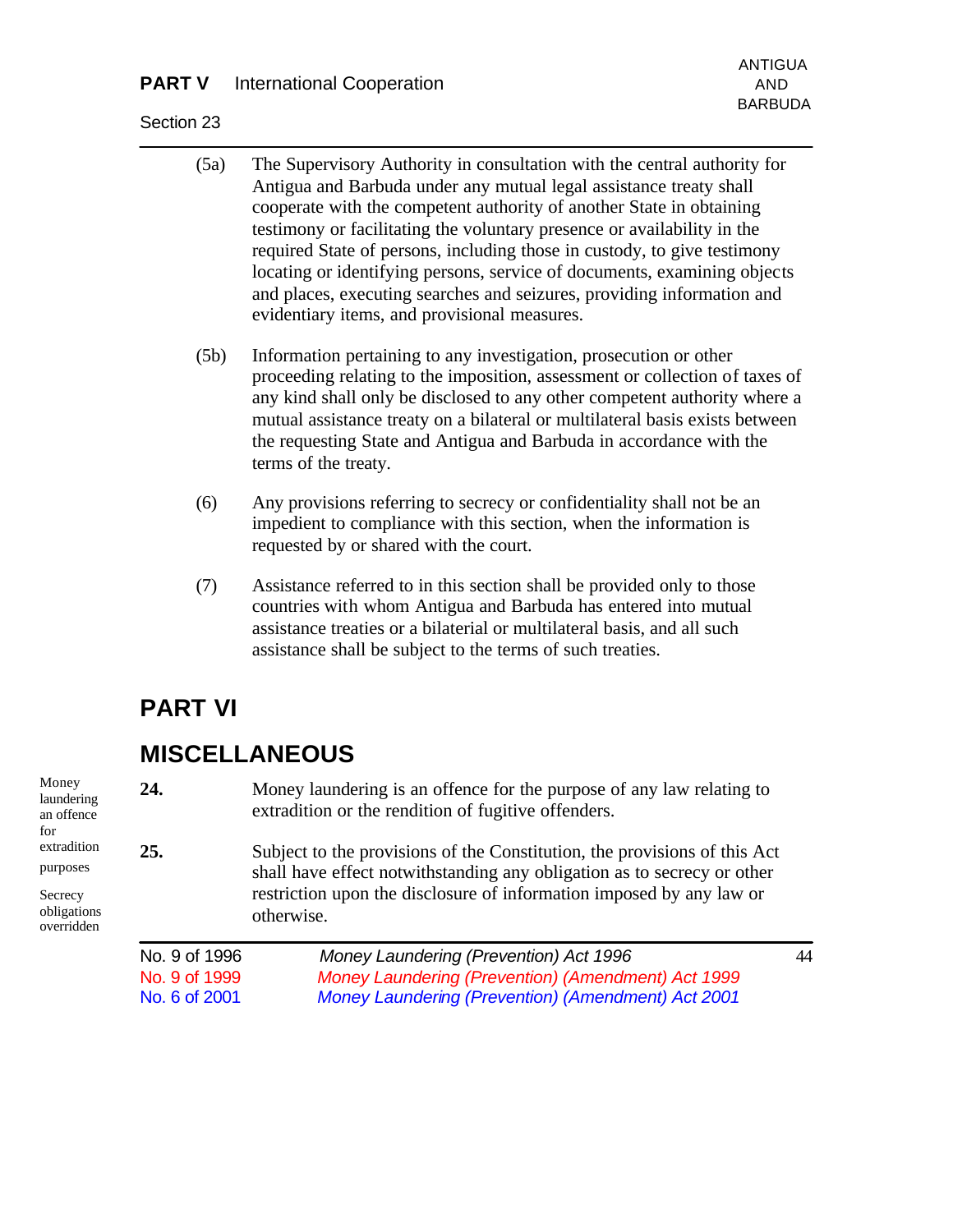| <b>PART VI</b>                                  |     | <b>ANTIGUA</b><br><b>Miscellaneous</b><br><b>AND</b>                                                                                                                                                                                                                                                                  | <b>BARBUDA</b> |                                          |  |
|-------------------------------------------------|-----|-----------------------------------------------------------------------------------------------------------------------------------------------------------------------------------------------------------------------------------------------------------------------------------------------------------------------|----------------|------------------------------------------|--|
| Section 26                                      |     |                                                                                                                                                                                                                                                                                                                       |                |                                          |  |
| 26.                                             |     | It shall not be unlawful for any person to make any disclosure in<br>compliance with this Act.                                                                                                                                                                                                                        |                | Disclosure<br>protected                  |  |
| 27.                                             | (1) | No prosecution in respect of any offence committed under this Act or the<br>regulations made thereunder shall be instituted except by, or with the<br>consent in writing of the Supervisory Authority or the Director of Public<br>Prosecutions.                                                                      |                | Prosecution<br>of offences               |  |
|                                                 | (2) | All offences under this Act shall be tried summarily without the consent of<br>the accused unless otherwise directed by the Director of Public<br>Prosecution.                                                                                                                                                        |                |                                          |  |
| 28.                                             |     | All prosecutions, actions, suits or other proceedings brought for any<br>offence, or for the recovery of any fines, penalties or forfeitures, under this<br>Act or the regulations made thereunder, shall be brought within six years<br>next after the date of the offence committed or the cause of action accrued. |                | Limitation of<br>proceedings             |  |
| 28A.                                            |     | Any question of fact to be decided by a court on an application under this<br>Act is to be decided on the balance of probabilities.                                                                                                                                                                                   |                | Determination<br>of questions of<br>fact |  |
| 28B.                                            | (1) | Proceedings on an application under this Act are civil in nature, except as<br>otherwise provided in this Act.                                                                                                                                                                                                        |                | Proceeding on<br>application to          |  |
|                                                 | (2) | be treated as<br>The fact that criminal proceedings may have been instituted or<br>civil<br>commenced is not a ground on which a court may stay proceedings under<br>this Act.                                                                                                                                        |                |                                          |  |
| 28C.                                            | (1) | Costs may only be awarded in accordance with this section.                                                                                                                                                                                                                                                            |                |                                          |  |
|                                                 | (2) | If $-$                                                                                                                                                                                                                                                                                                                |                | Award of costs                           |  |
|                                                 |     | a person brings, or appears at, proceedings under this Act<br>$\left(a\right)$<br>before a court in order to have property of the person<br>excluded from                                                                                                                                                             |                |                                          |  |
|                                                 |     | a freezing order; or<br>(i)                                                                                                                                                                                                                                                                                           |                |                                          |  |
| No. 9 of 1996<br>No. 9 of 1999<br>No. 6 of 2001 |     | Money Laundering (Prevention) Act 1996<br>Money Laundering (Prevention) (Amendment) Act 1999<br><b>Money Laundering (Prevention) (Amendment) Act 2001</b>                                                                                                                                                             | 45             |                                          |  |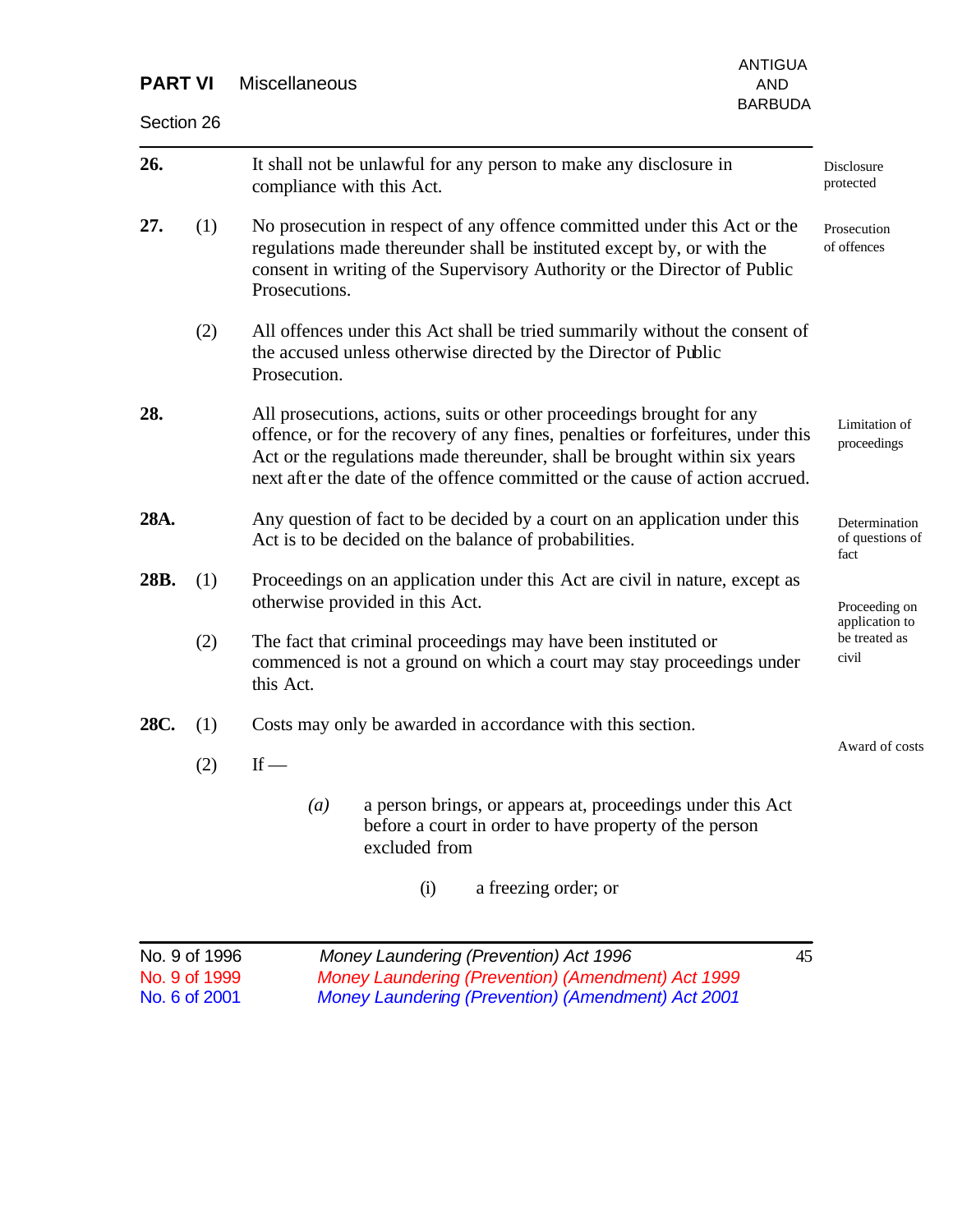### **PART VI** Miscellaneous AND

Section 28C

|             |     |     |             | (ii)  | a detention order; or                                                                                                                                                                                                              |
|-------------|-----|-----|-------------|-------|------------------------------------------------------------------------------------------------------------------------------------------------------------------------------------------------------------------------------------|
|             |     |     |             | (iii) | a forfeiture order pursuant to section $18B(4)$ ;<br><sub>or</sub>                                                                                                                                                                 |
|             |     |     |             | (iv)  | the operation of section 20; and                                                                                                                                                                                                   |
|             |     |     | (b)         |       | the person is successful in those proceedings; and                                                                                                                                                                                 |
|             |     |     | (c)         |       | the Court is satisfied that the person was not involved in<br>any way in the commission of the offence in respect of<br>which the freezing, detention or forteiture order was made<br>or in respect of which section 20 operated — |
|             |     |     |             |       | the Court may order the applicant for the forfeiture order or freezing order<br>to pay the legal costs incurred by the person in connection with the<br>proceedings or any part of those costs that is determined by the Court.    |
| Regulations | 29. | (1) | prescribed. |       | The Minister may make regulations for the better carrying out of the<br>provisions of this Act and for prescribing anything that needs to be                                                                                       |
|             |     | (2) | resolution. |       | All regulations made under subsection (1) shall be subject to negative                                                                                                                                                             |
|             | 30. | (1) |             |       | Subject to subsection $(2)$ , the amendments to Part IV do not apply to a<br>person's conviction of a money laundering offence if the person was<br>convicted of the offence before the commencement of this Act;                  |
|             |     | (2) |             |       | Subject to subsection $(1)$ , the amendments to Part IV apply to an offence<br>committed or suspected to have been committed at any time (whether<br>before or after the commencement of this Act);                                |
|             |     | (3) |             |       | The amendments to Part III apply from the commencement of this Act.                                                                                                                                                                |

| No. 9 of 1996 | Money Laundering (Prevention) Act 1996             | 46 |
|---------------|----------------------------------------------------|----|
| No. 9 of 1999 | Money Laundering (Prevention) (Amendment) Act 1999 |    |
| No. 6 of 2001 | Money Laundering (Prevention) (Amendment) Act 2001 |    |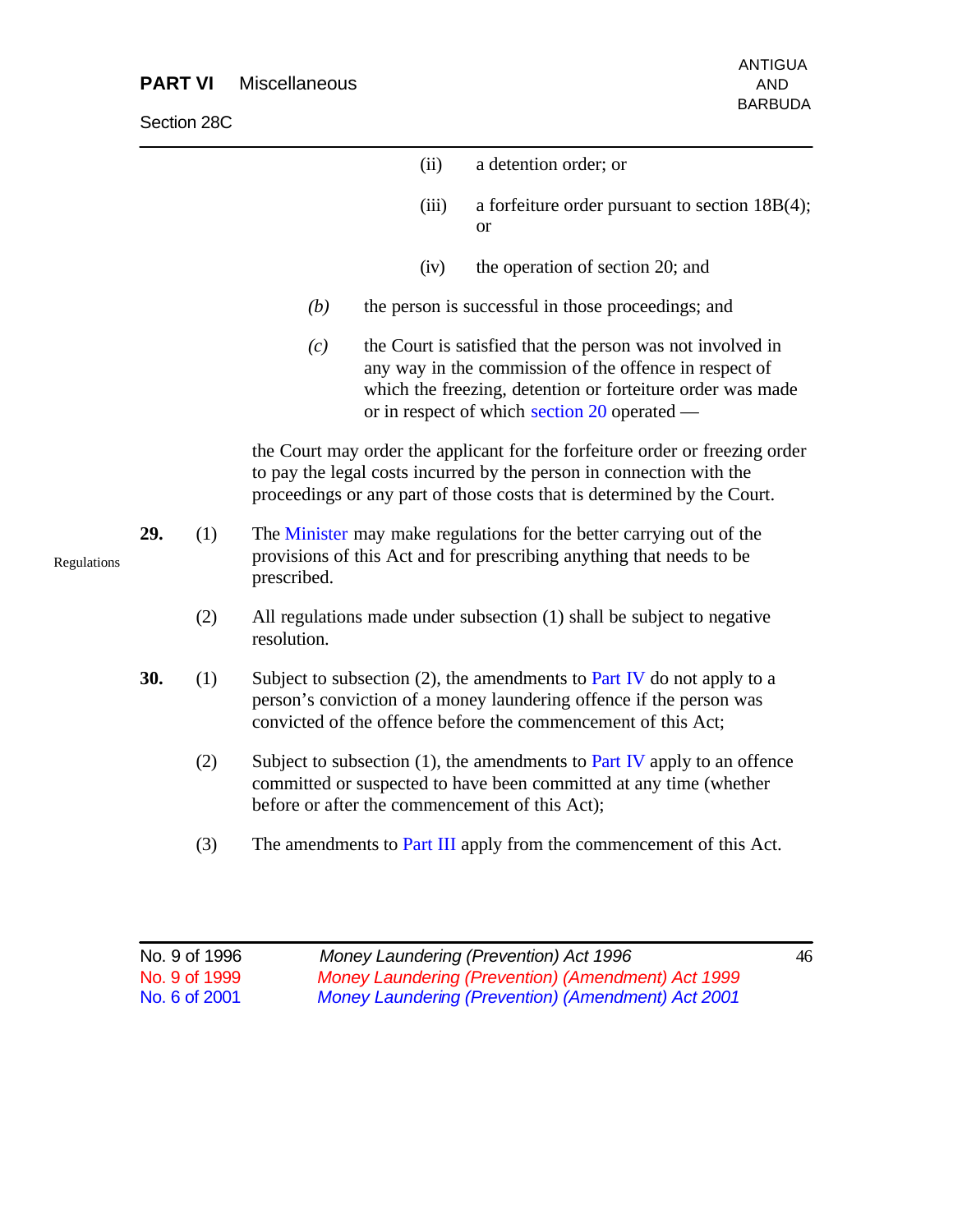## **FIRST SCHEDULE** (section 2)

## **ACTIVITIES OF FINANCIAL INSTITUTIONS**

- **1.** "Banking business" and " financial business" as defined in the Banking Act and the Financial Institutions (Non-Banking) Act;
- **2.** "International offshore banking business" as defined in the International Business Corporation Act;
- **3.** Venture risk capital;
- **4.** Money transmission services;
- **5.** Issuing and administering means of payments (e.g. credit cards, travelers' cheques and bankers' drafts);
- **6.** Guarantees and commitments;
- **7.** Trading for own account or for account of customers in:
	- (a) money market instruments (e.g., cheques, bills, certificates of deposits, commercial paper, etc.);
	- (b) foreign exchange;
	- (c) financial and commodity-based derivative instruments (e.g., futures, options, interest rate and foreign exchange instruments etc.);
	- (d) transferable or negotiable instruments;
- **8.** Money broking;
- **9.** Money lending and pawning;
- **10.** Money exchange (e.g., *casa de cambio*);

| No. 9 of 1996 | Money Laundering (Prevention) Act 1996             | 47 |
|---------------|----------------------------------------------------|----|
| No. 9 of 1999 | Money Laundering (Prevention) (Amendment) Act 1999 |    |
| No. 6 of 2001 | Money Laundering (Prevention) (Amendment) Act 2001 |    |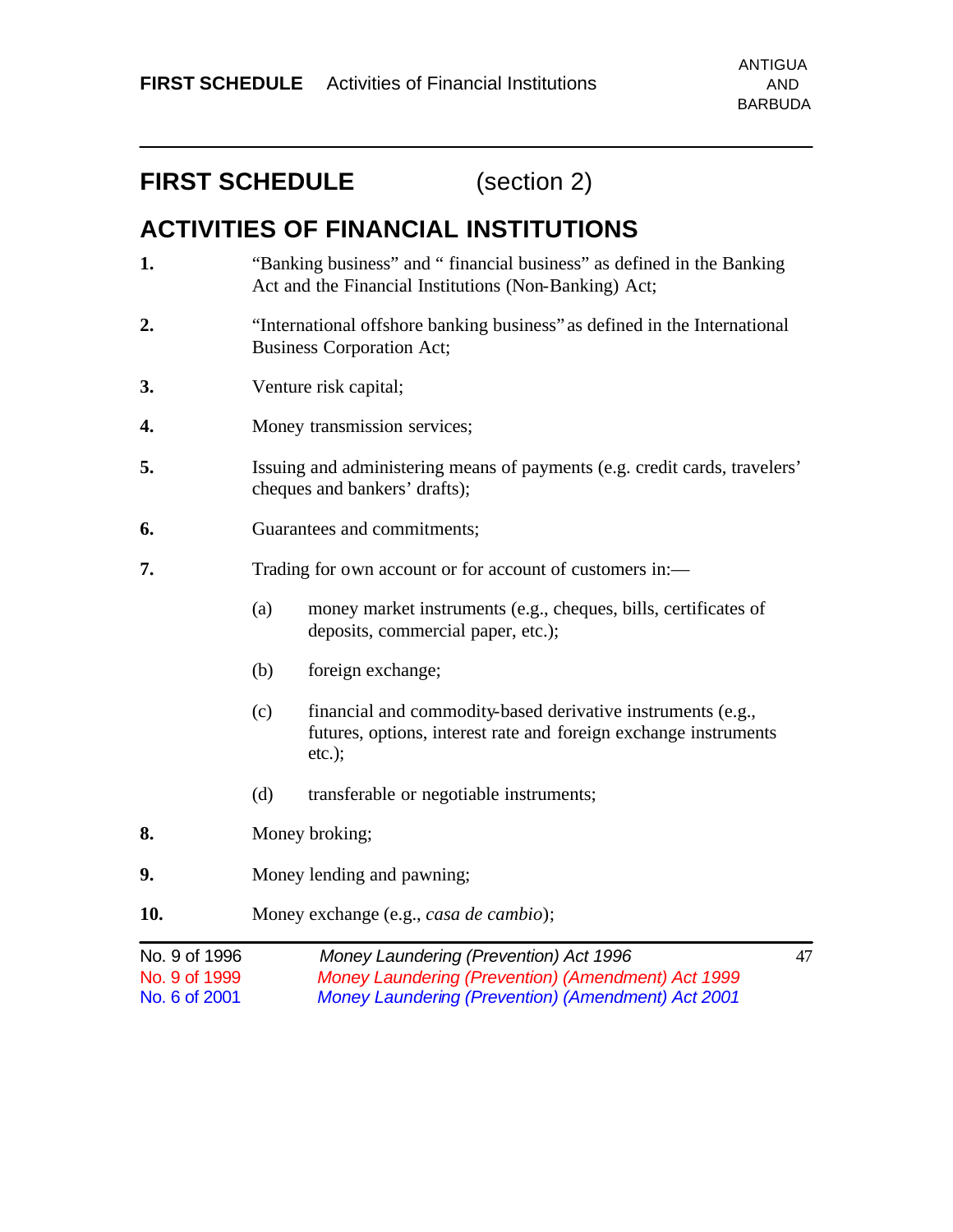- **12.** Real property business;
- **13.** Credit unions;
- 14. Building societies;
- **15.** Trust business.
- **16.** Casinos
- **17.** Internet gambling
- **18.** Sports betting

Passed the House of Representatives<br>this 5th day of December, 1996<br>this 19th day of December, 1996

*Speaker. President.*

this 19th day of December, 1996

**B. Harris, M. Percival,**

**S. Walker S. Walker** *Clerk to the House of Representatives Clerk to the Senate*

Go to Contents

| No. 9 of 1996 | Money Laundering (Prevention) Act 1996                    | 48 |
|---------------|-----------------------------------------------------------|----|
| No. 9 of 1999 | Money Laundering (Prevention) (Amendment) Act 1999        |    |
| No. 6 of 2001 | <b>Money Laundering (Prevention) (Amendment) Act 2001</b> |    |